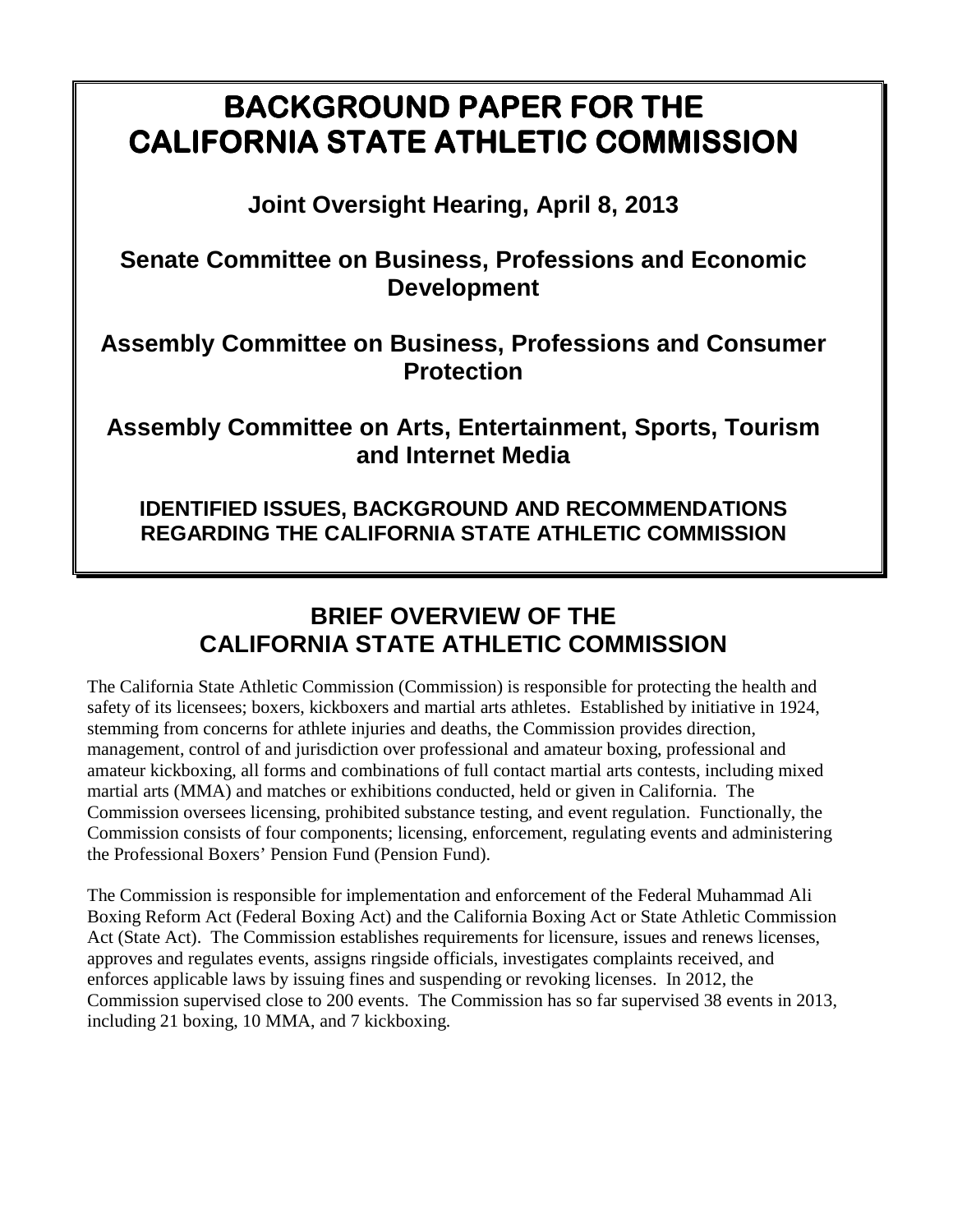The current Commission mission statement, as stated in its 2013-2015 Strategic Plan, is as follows:

#### *The California State Athletic Commission is dedicated to the health, safety and welfare of participants in regulated competitive sporting events, through ethical and professional service.*

The Commission is one more than 36 boards, bureaus, committees, and other programs at the Department of Consumer Affairs (DCA).

The Commission is comprised of seven members. Five members are appointed by the Governor and subject to confirmation by the Senate Committee on Rules confirmation. One member is appointed by the Senate Committee on Rules and one member is appointed by the Speaker of the Assembly. Commissioners are part-time employees who receive a \$100-a-day per diem. There are no qualifications for an individual appointed to the Commission; however, no person currently licensed as a promoter, manager or judge may serve on the Commission. The law also specifies that efforts should be made to ensure at least four members have experience in either medicine as a licensed physician or surgeon specializing in neurology, neurosurgery, head trauma or sports medicine, financial management, public safety, and the sports regulated by the Commission.

The Commission meets about six times per year to:

- Handle matters related to licensure and appeals of license denials, suspensions and fines.
- Propose and review regulations or legislation focused on maintaining the health and safety of fighters.
- Consider issues related to the Boxer's Pension Program and the Neurological Examination Account.
- Evaluate funding and revenue strategies.
- Address a variety of topics brought forth by stakeholders.

All Commission meetings are subject to the Bagley-Keene Open Meetings Act. The following is a listing of the current members of the Commission:

| <b>Name and Short Bio</b>                               | <b>Appointment</b><br><b>Date</b> | <b>Term</b><br><b>Expiration</b><br><b>Date</b> | <b>Appointing</b><br><b>Authority</b> | <b>Professional</b><br>or Public |
|---------------------------------------------------------|-----------------------------------|-------------------------------------------------|---------------------------------------|----------------------------------|
| John Frierson, Chair                                    | 1/1/2011                          | 1/1/2015                                        | Speaker of                            | Public                           |
| A member of the Commission since 2001 Frierson is       |                                   |                                                 | the                                   |                                  |
| also a 26 year veteran of the Los Angeles Police and    |                                   |                                                 | Assembly                              |                                  |
| Sheriff's Departments. He has been a member of the      |                                   |                                                 |                                       |                                  |
| Los Angeles Transportation Commission since 2001,       |                                   |                                                 |                                       |                                  |
| and is currently its Vice President.                    |                                   |                                                 |                                       |                                  |
| <b>Christopher Giza</b>                                 | 1/2/2011                          | 1/1/2015                                        | Governor                              | Professional                     |
| A member of the Commission since 2005, Dr. Giza         |                                   |                                                 |                                       |                                  |
| currently serves as an assistant professor at the UCLA  |                                   |                                                 |                                       |                                  |
| David Geffen School of Medicine, as a pediatric         |                                   |                                                 |                                       |                                  |
| neurologist at UCLA's Mattel Children's Hospital and as |                                   |                                                 |                                       |                                  |
| a researcher at the UCLA Brain Injury Research Center.  |                                   |                                                 |                                       |                                  |
| Dr. Giza is board certified in neurology and child      |                                   |                                                 |                                       |                                  |
| neurology by the American Board of Psychiatry and       |                                   |                                                 |                                       |                                  |
| Neurology.                                              |                                   |                                                 |                                       |                                  |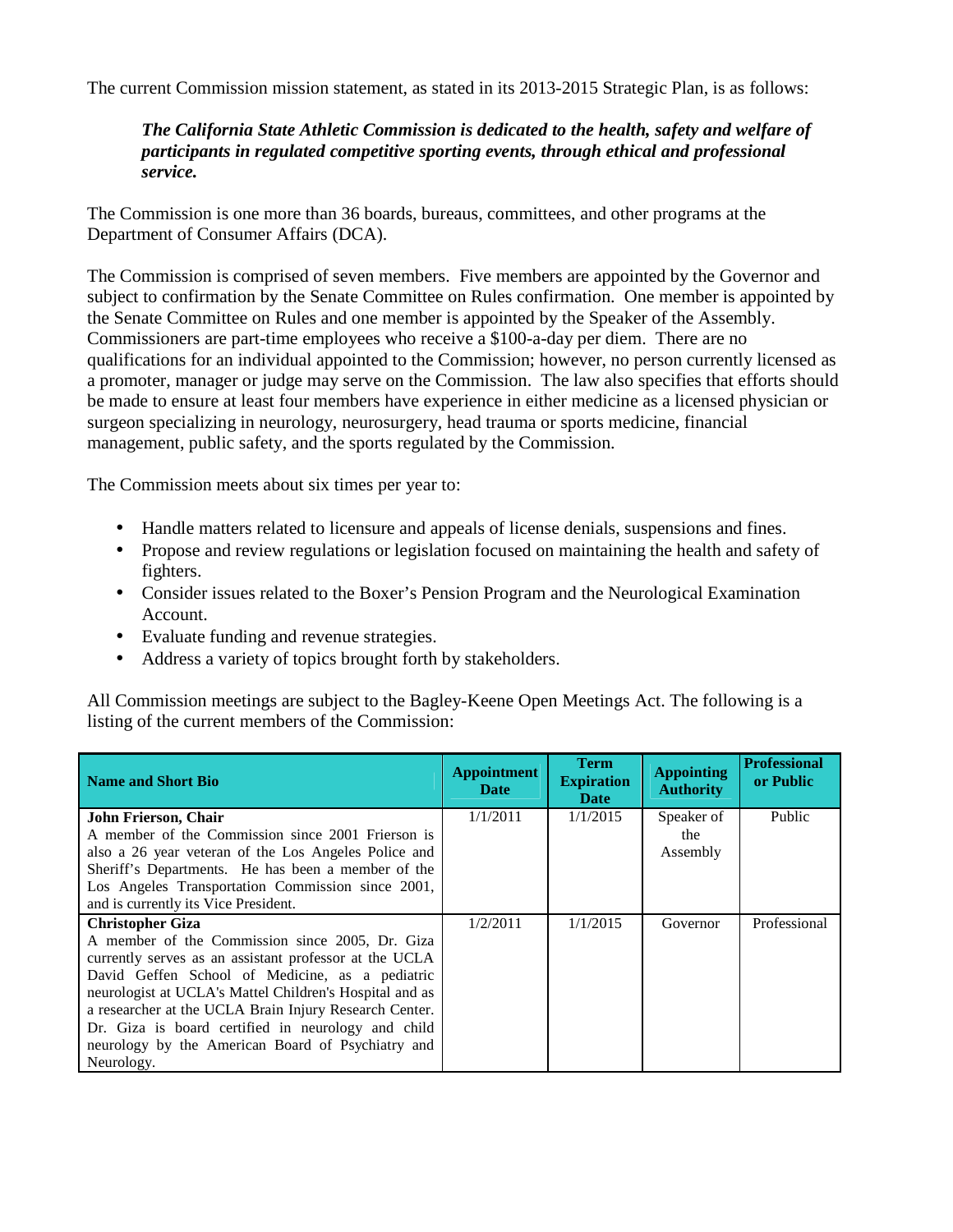| <b>Dean Grafilo</b>                                         | 6/25/2012 | 1/1/2014 | Governor            | Public       |
|-------------------------------------------------------------|-----------|----------|---------------------|--------------|
| Mr. Grafilo served as associate government relations        |           |          |                     |              |
| director at the California Medical Association starting in  |           |          |                     |              |
| 2009. He served as chief of staff to Assemblymember         |           |          |                     |              |
| Warren Furutani from 2008 to 2009 and as senior             |           |          |                     |              |
| legislative assistant for Assemblymember Alberto            |           |          |                     |              |
| Torrico from 2004 to 2008. Mr. Grafilo was an organizer     |           |          |                     |              |
| representative for Service Employees International          |           |          |                     |              |
| Union Local 925 from 2003 to 2004 and an organizer for      |           |          |                     |              |
| International Longshore and Warehouse Union Local           |           |          |                     |              |
| 142 from 1996 to 2001. He earned a Master of Public         |           |          |                     |              |
| Administration<br>degree from the University<br>of          |           |          |                     |              |
| Washington.                                                 |           |          |                     |              |
| <b>Mary Lehman</b>                                          | 3/28/2013 |          | Governor            | Public       |
| Ms. Lehman has been a civil appeals attorney at the Law     |           |          |                     |              |
| Offices of Mary A. Lehman since 1995. She was an            |           |          |                     |              |
| attorney with Gray Cary Ware and Freidenrich LLP            |           |          |                     |              |
| from 1991 to 2002. She was a professional boxer from        |           |          |                     |              |
| 1999 to 2002, ranking as high as number nine in the         |           |          |                     |              |
| world for her weight class. Lehman earned a Juris           |           |          |                     |              |
| Doctorate degree from the University of San Diego           |           |          |                     |              |
| School of Law.                                              |           |          |                     |              |
| <b>VanBuren Lemons</b>                                      | 1/1/2011  | 1/1/2015 | <b>Senate Rules</b> | Professional |
| Dr. Lemons is a neurosurgeon and known as one of the        |           |          | Committee           |              |
| nation's top medical experts in brain injuries in athletes, |           |          |                     |              |
| particularly amateur and professional fighters. Prior to    |           |          |                     |              |
| becoming a member of the Commission, Dr. Lemons             |           |          |                     |              |
| served on the Commission's Advisory Committee on            |           |          |                     |              |
| Medical and Safety Standards which worked to                |           |          |                     |              |
| determine necessary minimum medical testing and             |           |          |                     |              |
| reviewed important health and safety issues.                |           |          |                     |              |
| <b>Martha Shen-Uquirdez</b>                                 | 3/28/2013 |          | Governor            | Public       |
| Ms. Shen-Uquirdez has been CEO of USAsia since              |           |          |                     |              |
| 2007. She was cross-cultural affairs expert for the         |           |          |                     |              |
| Beijing Olympics Organization from 2006 to 2008,            |           |          |                     |              |
| senior protocol officer with the California South Bay       |           |          |                     |              |
| Economic Development Partnership from 1994 to 2001          |           |          |                     |              |
| and court appointed arbitrator at the Superior Court of     |           |          |                     |              |
| California, County of Los Angeles from 1994 to 1999.        |           |          |                     |              |
| Ms. Shen-Uquirdez was a judge pro tem for Los Angeles       |           |          |                     |              |
| County from 1994 to 1998, attorney and training expert      |           |          |                     |              |
| with multiple police departments in Southern California     |           |          |                     |              |
| from 1989 to 2004 and an attorney in private practice       |           |          |                     |              |
| from 1986 to 2005. She served as a credentialed boxing      |           |          |                     |              |
| judge from 2000 to 2001. Shen-Uquirdez earned a Juris       |           |          |                     |              |
| Doctorate degree from Whittier Law School.                  |           |          |                     |              |
| Vacant                                                      |           |          | Governor            | Public       |
|                                                             |           |          |                     |              |
|                                                             |           |          |                     |              |

The Commission has two Committees in statute and has established sport specific Sub-Committees at its discretion:

• *Advisory Committee on Medical and Safety Standards*, established in statute, consists of six licensed physicians and surgeons appointed by the Commission who meet for the purpose of studying and recommending standards for contests.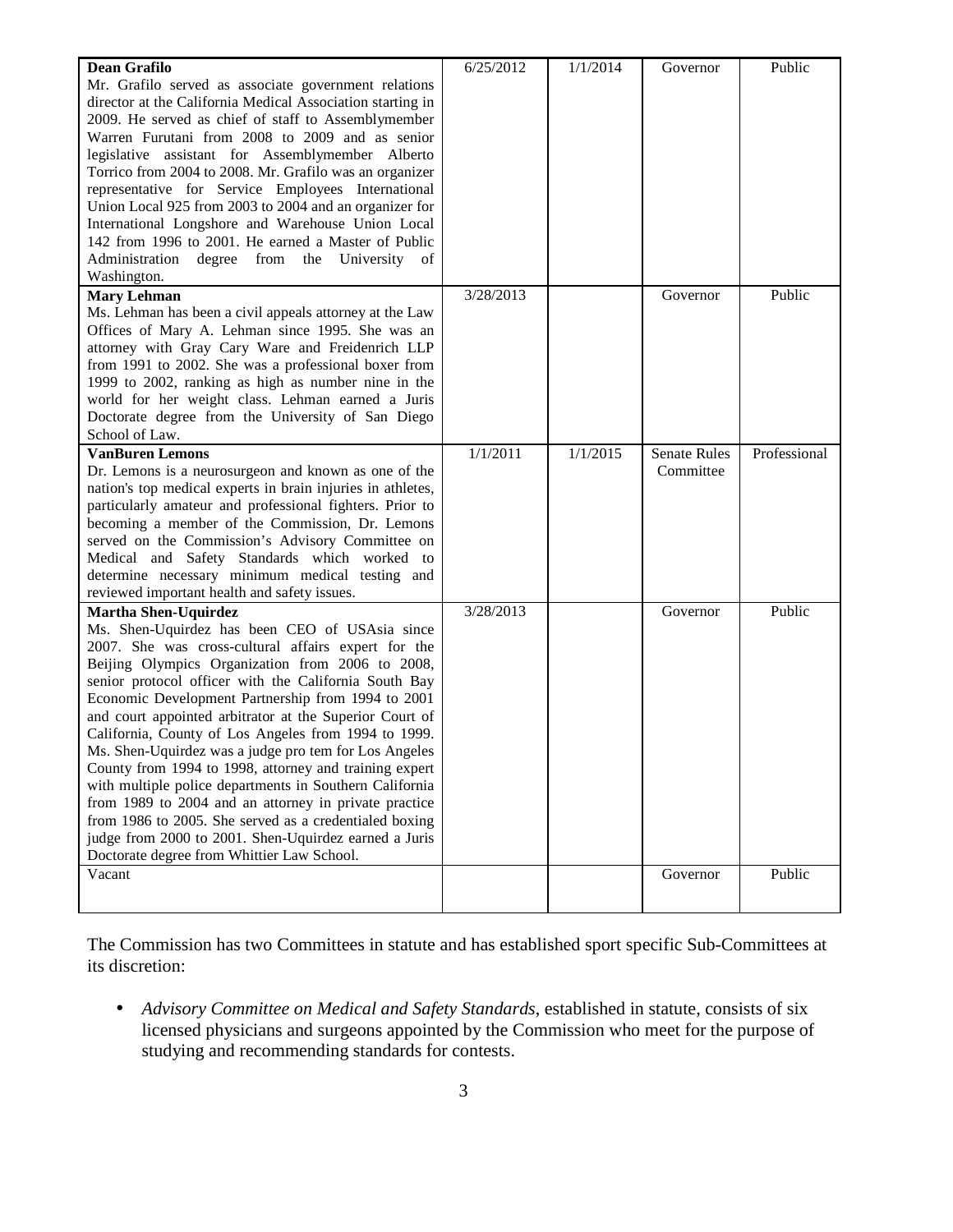- *Martial Arts Advisory Committee*, established in statute and appointed at the discretion of the Commission, is comprised of California residents who have previously served as promoters, fighters, trainers, managers or officials in kickboxing or full-contact martial arts events. In 2009, the Commission established an *Amateur MMA Sub-Committee* that met to discuss whether the Commission should delegate its authority for MMA oversight to a nonprofit organization. It is not clear whether the Amateur MMA Sub-Committee has been reestablished or if it will meet regularly.
- *Muay Thai Sub-Committee* hears from stakeholders and evaluates best practices for regulating this sport and ensuring the health and safety of athletes.
- *Officials Sub-Committee* oversees and evaluates proper training, education and pay of officials with a focus on ensuring that officials have awareness of and proficiency in California event rules and regulations.
- *Pension Plan Sub-Committee* works to ensure proper processes are followed and that the scope of the contract with plan administrators is adhered to.
- *Legislative Sub-Committee* evaluates pending legislative proposals and works with Commission staff on legislative issues related to regulating combat sports.

The Commission is a member of the Association of Boxing Commissions (ABC,) a federally recognized association which promotes uniform health and safety standards for boxing and MMA, keeps accurate records of athletes and event outcomes, encourages adherence to and enforcement of applicable federal laws and publishes medical and training information for boxing and MMA professionals. The ABC has federal oversight for boxing. The Commission has voting privileges with ABC and the current Executive Officer (EO) is a member of the ABC MMA Trainer Committee which approves standards for MMA officials and trainers. Prior to the appointment of the current EO, Commission representatives only attended one ABC meeting in 2011.

# **Budget**

The Commission is funded through regulatory fees and license fees. For each event held in California that the Commission regulates, the Commission collects a "gate fee" from the event promoter, which is a 5% fee on gross ticket sales for that event, not to exceed \$100,000. The Commission also collects a "TV fee" from the event promoter if the event is broadcast on television, which is a 5% fee on the revenue a promoter collects from broadcasting rights, not to exceed \$25,000. The following is the past (since FY 2008/09), current and projected fund condition of the Commission:

| <b>Fund Condition</b>         |         |         |         |         |         |         |  |  |
|-------------------------------|---------|---------|---------|---------|---------|---------|--|--|
| (Dollars in Thousands)        | FY      | FY      | FY      | FY      | FY      | FY      |  |  |
|                               | 2008/09 | 2009/10 | 2009/10 | 2011/12 | 2012/13 | 2013/14 |  |  |
| <b>Beginning Balance</b>      | \$942   | \$945   | \$811   | \$469   | \$23    | \$199   |  |  |
| <b>Revenues and Transfers</b> | \$1,868 | \$1,755 | \$1,758 | \$1,386 | \$1,381 | \$1,385 |  |  |
| <b>Total Revenue</b>          | \$2,810 | \$2,700 | \$2,569 | \$1,855 | \$1,404 | \$1,584 |  |  |
| <b>Budget Authority</b>       | \$1,878 | \$1,991 | \$2,420 | \$2,390 | \$1,939 | \$1,939 |  |  |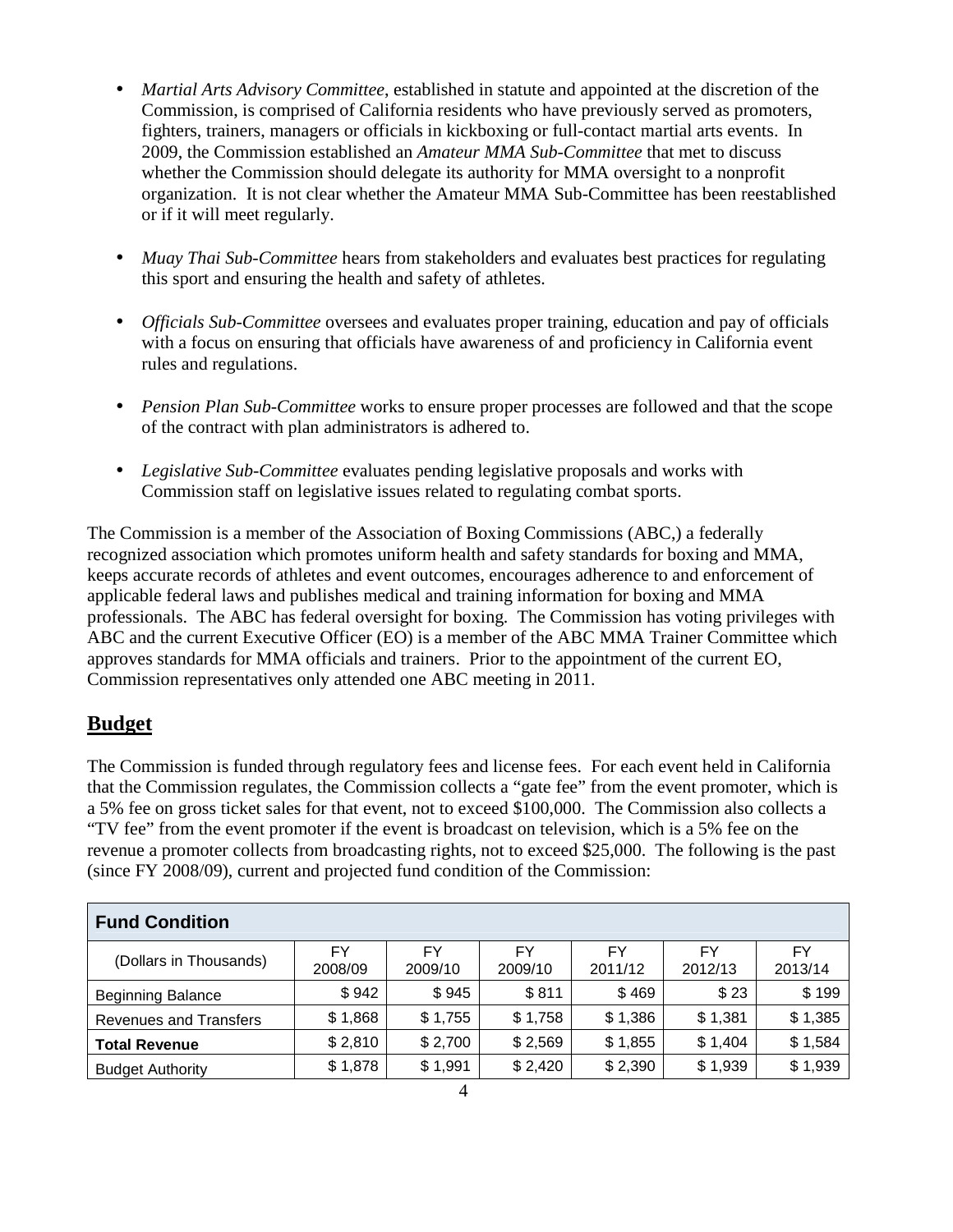| Expenditures               | \$1,862 | \$1,812 | \$2,153 | \$1,832 | \$1,205 | \$1,125 |
|----------------------------|---------|---------|---------|---------|---------|---------|
| Loans to General Fund      | 0       |         |         |         |         |         |
| Accrued Interest, Loans to |         |         |         |         |         |         |
| <b>General Fund</b>        | 0       |         |         |         |         |         |
| Loans Repaid From          |         |         |         |         |         |         |
| <b>General Fund</b>        | 0       |         |         |         |         |         |
| <b>Fund Balance</b>        | \$948   | \$888   | \$416   | \$23    | \$199   | \$459   |
| <b>Months in Reserve</b>   | 6.3     | 4.9     | 2.7     | 0.1     | 2.1     | 4.8     |

The Commission is currently operating according to a solvency plan implemented last summer to address a significant budget shortfall and the threat of no longer being able to conduct business and meet its statutory mandates. The Commission is authorized to spend less than \$1.2 million in FY 2014/15. Substantial cuts to the Commission may be impacting its ability to protect fighters and effectively regulate the sports within its jurisdiction. The drop in funding levels and requirements for significant expenditure reductions in order to build an adequate fund reserve have led to layoffs, decreased commission presence at regulated events and numerous executive management vacancies. The Commission has historically included athletic inspector wages as part of its enforcement expenditures due to the calculations of athletic inspector wages in those sums. The Commission's many budgetary struggles and problems, including overpayment to athletic inspectors and causes of insolvency are discussed further in the "Current Issues" section of this paper. The following is a breakdown of expenditures by program component of the Commission since FY 2008/09:

| <b>Expenditures by Program Component</b>                                                                                                                                                                                     |                              |           |                              |            |                              |           |                       |            |  |
|------------------------------------------------------------------------------------------------------------------------------------------------------------------------------------------------------------------------------|------------------------------|-----------|------------------------------|------------|------------------------------|-----------|-----------------------|------------|--|
|                                                                                                                                                                                                                              | FY 2008/09                   |           |                              | FY 2009/10 | FY 2010/11                   |           |                       | FY 2011/12 |  |
|                                                                                                                                                                                                                              | Personnel<br><b>Services</b> | OE&E      | Personnel<br><b>Services</b> | OE&E       | Personnel<br><b>Services</b> | OE&E      | Personnel<br>Services | OE&E       |  |
| Enforcement*                                                                                                                                                                                                                 | \$782,169                    | \$555,426 | \$703,171                    | \$595,392  | \$855,282                    | \$632,630 | \$774,325             | \$381,505  |  |
| Examination                                                                                                                                                                                                                  | N/A                          | N/A       | N/A                          | N/A        | N/A                          | N/A       | N/A                   | N/A        |  |
| Licensina                                                                                                                                                                                                                    | \$108,899                    | \$69,932  | \$78,839                     | \$66,726   | \$64,854                     | \$105,035 | \$138,562             | \$60,807   |  |
| Administration **                                                                                                                                                                                                            | \$140,013                    | \$89,913  | \$101,364                    | \$85,790   | \$83,384                     | \$135,046 | \$178,151             | \$78,180   |  |
| DCA Pro Rata                                                                                                                                                                                                                 | \$0                          | \$115,853 | \$0                          | \$178,785  | \$0                          | \$174,533 | \$0                   | \$211,709  |  |
| <b>Diversion</b><br>(if applicable)                                                                                                                                                                                          | N/A                          | N/A       | N/A                          | N/A        | N/A                          | N/A       | N/A                   | N/A        |  |
| <b>TOTALS</b><br>\$831.124<br>\$1,031,080<br>\$883,375<br>\$926.643<br>\$1,003,520<br>\$1.091.038<br>\$1,047,244                                                                                                             |                              |           |                              |            |                              |           |                       | \$732,201  |  |
| *Includes Athletic Inspector wages, travel and all AG, evidence/witness fees, and court reporter services.<br>** Administration includes costs for executive staff, commission, administrative support, and fiscal services. |                              |           |                              |            |                              |           |                       |            |  |

The Commission has not formally discussed pursuing increases to its current fee schedule yet may need to consider that option as part of its ongoing evaluation of available revenue.

## **Licensing**

The Commission licenses a number of individuals related to the participation in, oversight for and management of events in California. The Commission does not require any *formal* education requirements for licensure of fighters, promoters, managers, seconds, matchmakers, referees, judges and timekeepers it licenses. Licensees must possess at least a certain level of skill to enable them to safely compete against one another and demonstrate his or her ability to perform. Licensees who do not fall into the combatant category such as referees, judges, timekeepers and ringside physicians (who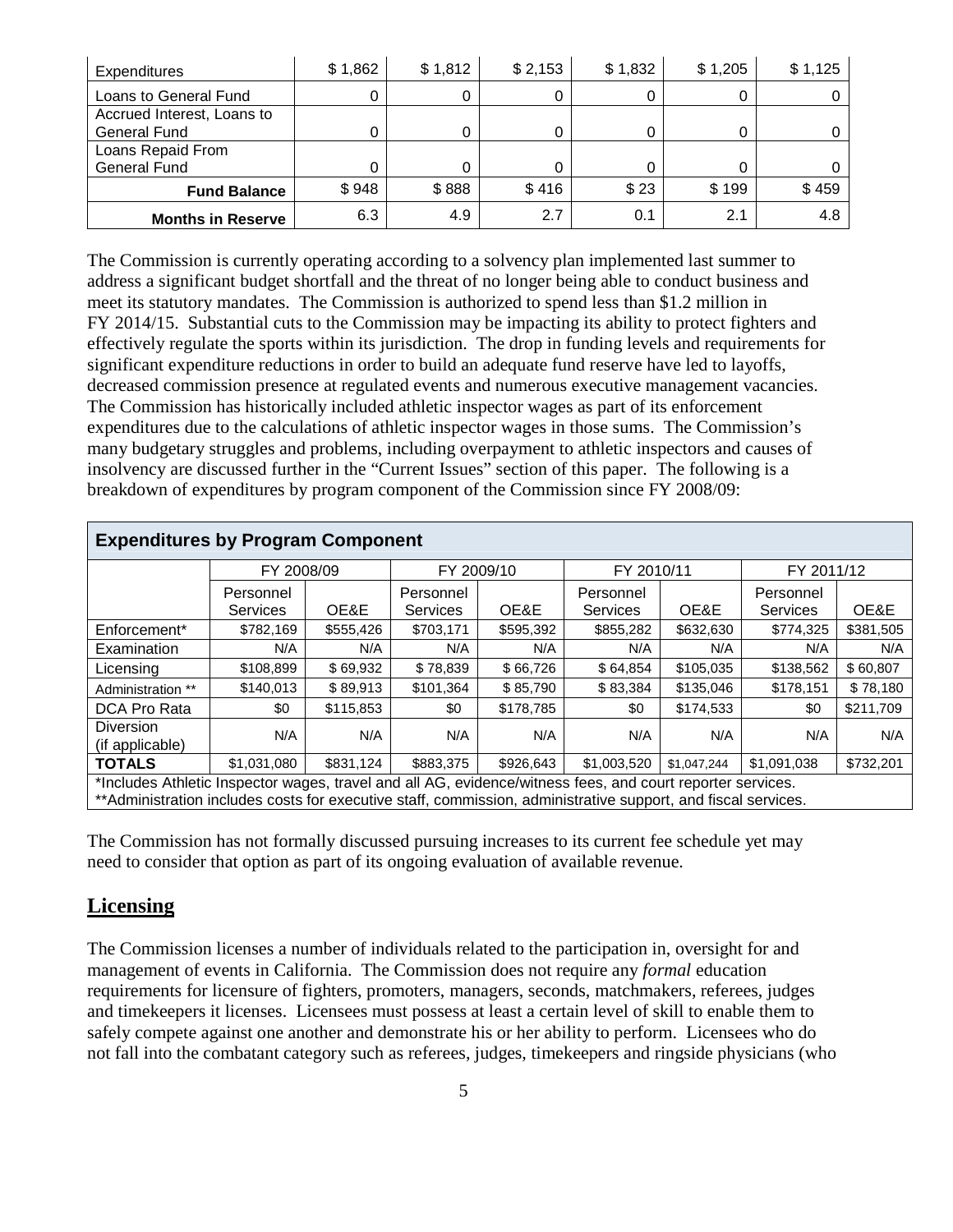are approved by the Commission) must have adequate knowledge of laws and rules so as not to jeopardize the health and safety of athletes. Many licensees must also pass competency exams provided by the Commission unless they are licensed in other jurisdictions; however, it should be noted that the Commission may not be requiring exams and keeping records of exam results in licensee files. Fighters must also pass medical examinations that determine whether his or her health or safety may be compromised by licensure and participation in an event.

The following are explanations of the Commission's licensee population, as defined in statute, regulations and the Commission's Standard Operating Procedures within the Commission Administrative Manual, as well as the licensing fees and numbers of licensees for each category:

• **Fighter** – Professional or amateur boxer or martial arts fighter or wrestler who engages in a boxing or martial arts contest and who possesses fundamental skills in his or her respective sport. Prior to licensure, fighters are evaluated by the Commission Chief Athletic Inspector (Chief AI) and EO on their skills and experience to determine their status as an amateur or professional and determine if they are qualified to be a Commission licensee. The evaluation may also occasionally include input from referees, judges, and other regulators from the ABC. A fighter must also undergo review by a physician licensed in California to determine physical and mental fitness for competition (*\$60 licensing fee)*.

| <b>FIGHTERS</b> | FY 2008/09 | FY 2009/10 | FY 2010/11 | FY 2011/12 |
|-----------------|------------|------------|------------|------------|
| <b>Issued</b>   | 206        | .78        | 151        | 327        |
| Renewed         | 648        | 777        | 906        | 560        |
| Total           | 354        | 955        | .057       | 887        |

• **Promoter** – A corporation, partnership, association, individual or other organization which conducts, holds, or gives a boxing or martial arts contest, match or exhibition; an entity licensed by the Commission finally responsible for an approved event. Prior to licensure, a promoter must demonstrate financial stability by providing a recent Certified Public Accountant (CPA) financial statement showing liquid assets of at least \$50,000 and by providing the Commission with a surety bond of at least \$50,000. Applicants are required to submit fingerprint cards or utilize the "Live Scan" electronic fingerprinting process in order to obtain prior criminal history criminal record clearance from the California Department of Justice (DOJ) and Federal Bureau of Investigation (FBI). The Commission makes a final determination as to whether an applicant should be licensed as a promoter (*\$1000 licensing fee for professional promoters and \$250 licensing fee for amateur promoters)*.

| <b>PROMOTERS   FY 2008/09</b> |    | FY 2009/10 | FY 2010/11 | <b>FY 2011/12</b> |
|-------------------------------|----|------------|------------|-------------------|
| <b>Issued</b>                 |    |            |            |                   |
| Renewed                       |    |            |            |                   |
| Total                         | 69 | nn         | n4         |                   |

• **Manager** – A person who is paid to act as the athlete's agent or representative, an individual who directs or controls the professional boxing or martial arts activities of a fighter, an officer, director, shareholder or organization which receives more than 10 percent of a fighter's purse for services relating to the person's participation in an event. Prior to licensure, a manager must include a statement of all persons connected with, or having a proprietary interest in, the management of a fighter and the application must be signed under penalty of perjury by the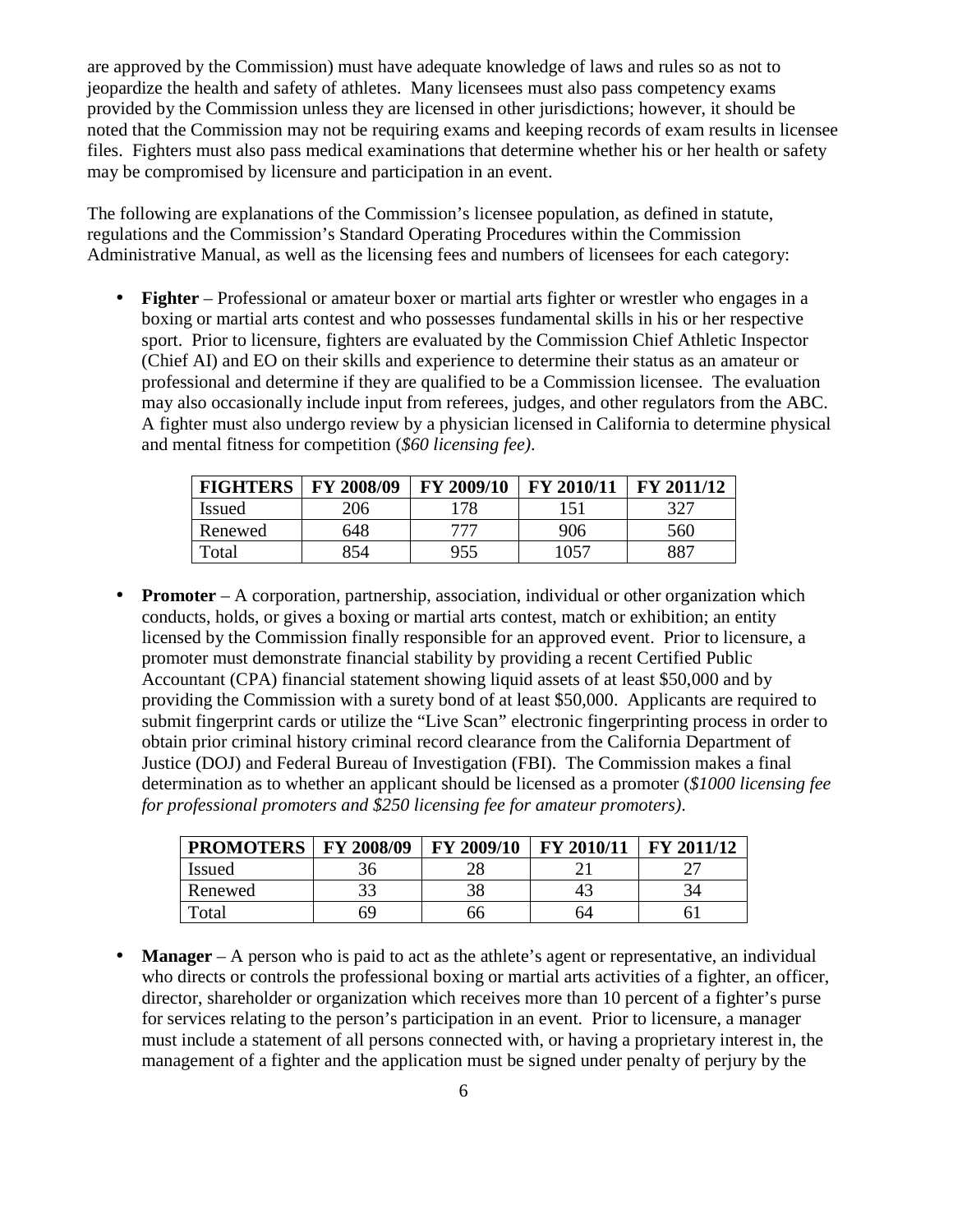sole proprietor, a general partner or officer of the corporation or association. Managers must submit changes in proprietary interest or shareholders in writing. A manager must pass a written exam administered by the Commission on the fundamentals of sports regulated by the Commission, management of fighters and laws and regulations related to the sports. This written exam requirement may be waived if the applicant is licensed as a manager in another state and has not been subject to disciplinary action (*\$150 licensing fee)*.

| <b>MANAGERS</b>        | FY 2008/09 | FY 2009/10   | FY 2010/11               | FY 2011/12 |
|------------------------|------------|--------------|--------------------------|------------|
| <b>Issued</b>          | 40         | 39           |                          |            |
| Renewed                | 69         |              |                          |            |
| $\tau$ <sub>otal</sub> |            | $Q^{\sigma}$ | $\overline{\phantom{a}}$ |            |

• **Second** – Also referred to as a "corner man," a person who aides and assists a fighter between rounds. Prior to licensure, a second must pass a written exam administered by the Commission on the fundamentals of sports regulated by the Commission and laws and regulations related to the sports. Applicants for licensure as a second must also demonstrate the duties of second before a Commission representative. Both the written and demonstration requirements may be waived if the applicant is licensed as a second in another state and has not been subject to disciplinary action *(\$50 licensing fee)*.

| <b>SECONDS</b> | FY 2008/09 | FY 2009/10 | FY 2010/11 | FY 2011/12 |
|----------------|------------|------------|------------|------------|
| <b>Issued</b>  | 399        | 391        | 384        | 369        |
| Renewed        | 1370       | 1390       | 1411       | 1392       |
| Total          | 1769       | 1781       | 1795       | 1761       |

• **Referee** – Also known as an official, a boxing or MMA referee is a person who directs and controls contests and enforces the rules governing a contest, standing in the ring to ensure a contest's fairness and the fighters remain able to compete. Prior to licensure, referees and judges are evaluated on skills, experience and training, continuing education development, and records of that individual's historical accuracy (based on ABC judging surveys) when available. The EO makes a recommendation to the Commission about an individual's suitability for licensure, however the Commission makes a final determination as to whether an applicant should be licensed as a referee or judge. Individuals who have taken the ABC Certified Trainer courses and passed the accompanying Certified Trainer exam may have increased desirability as an official in California, given the additional education and instruction these applicants receive through the ABC course. Referees for boxing and MMA must have: two years documented experiences refereeing matches, be physically and mentally fit as determined by a physician with at least 20/100 vision in both eyes; be in good physical condition, pass a written exam administered by the Commission on the fundamentals of sports regulated by the Commission and laws and regulations related to the sports, demonstrate competence by refereeing a match before a Commission representative and two licensed referees and demonstrate competence in judging by judging at least 50 contests. These requirements can be waived if the applicant is licensed or approved as a referee by the World Boxing Association, World Boxing Council, North American Boxing Foundation for boxing referee applicants and the Professional Kickboxing Association or the World Kickboxing Association for MMA referee applicants (*\$150 licensing fee)*.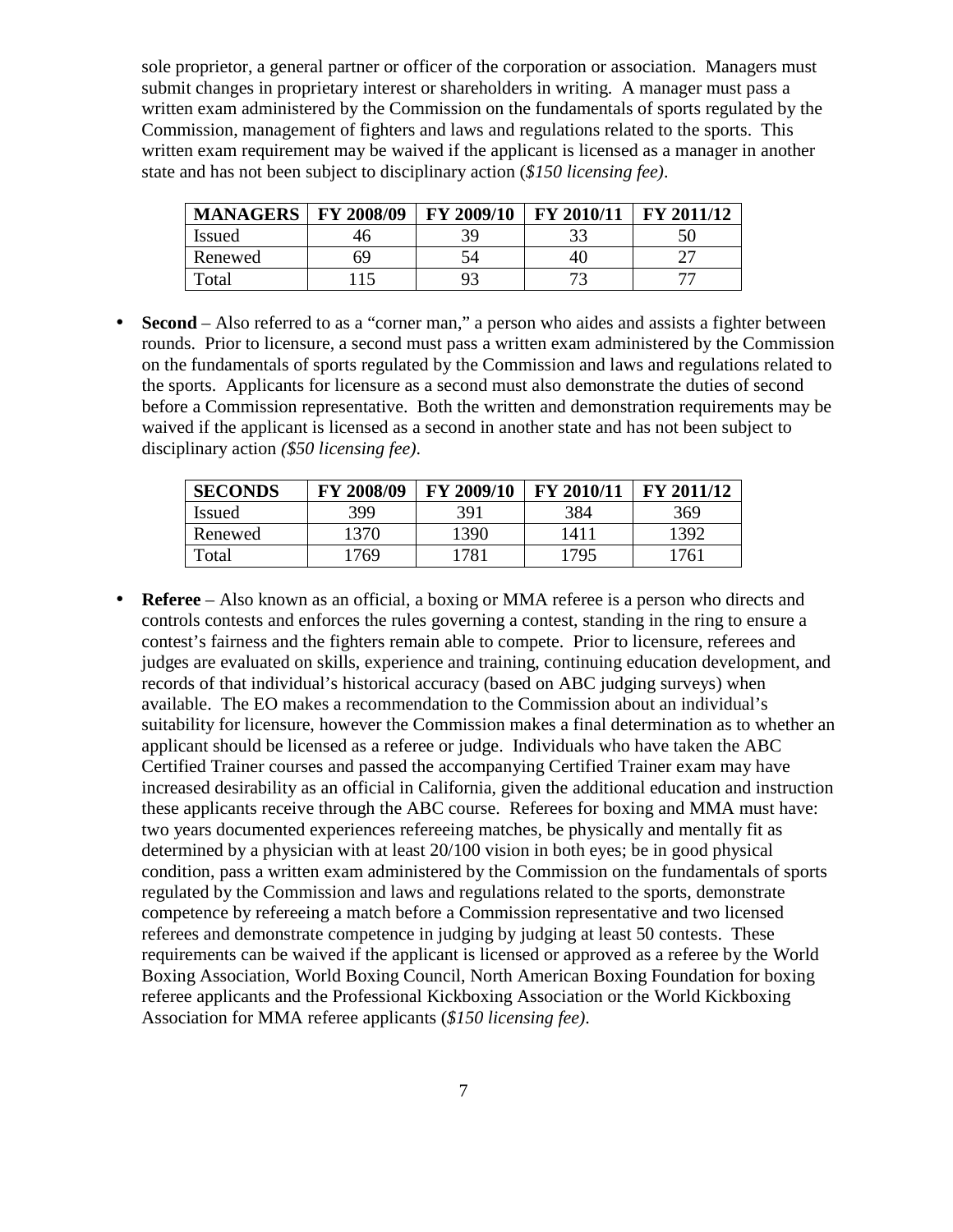| <b>REFEREES</b> | FY 2008/09 | FY 2009/10   | FY 2010/11 | FY 2011/12 |
|-----------------|------------|--------------|------------|------------|
| <i>Issued</i>   |            |              |            |            |
| Renewed         |            | $\mathbf{c}$ |            | ີ          |
| `otal           |            |              |            |            |

• **Judge** – A person who scores contests. Prior to licensure as a judge, an individual must have been licensed in California for at least five years and pass a written exam administered by the Commission on the fundamentals of sports regulated by the Commission and laws and regulations related to the sports. This written exam requirement may be waived if the applicant is a judge in another state or country and has not been subject to disciplinary action (*\$150 licensing fee)*.

| <b>JUDGES</b> | FY 2008/09 | FY 2009/10 | FY 2010/11 | FY 2011/12 |
|---------------|------------|------------|------------|------------|
| <i>Issued</i> |            |            |            |            |
| Renewed       | ر_         | 30         |            |            |
| `otal         | ∠Ծ         |            |            | 40.        |

• **Timekeeper** – A person who keeps time for an event. Prior to licensure, a timekeeper must pass a written exam administered by the Commission on the fundamentals of sports regulated by the Commission and laws and regulations related to the sports. Applicants for licensure as a timekeeper must also demonstrate the duties of timekeeper before a Commission representative. Both the written and demonstration requirements may be waived if the applicant is licensed as a timekeeper in another state and has not been subject to disciplinary action (*\$50 licensing fee)*.

| <b>TIMEKEEPERS   FY 2008/09</b> | FY 2009/10 | <b>FY 2010/11</b> | $\perp$ FY 2011/12 |
|---------------------------------|------------|-------------------|--------------------|
| Issued                          |            |                   |                    |
| Renewed                         |            |                   |                    |
| $\tau$ <sub>otal</sub>          |            |                   |                    |

• **Matchmaker** – A person who proposes, selects and arranges a fight and the fighters participating in that event. Prior to licensure, a matchmaker must pass a written exam administered by the Commission on the fundamentals of sports regulated by the Commission and laws and regulations related to the sports. The exam requirement may be waived if the applicant is licensed as a timekeeper in another state and has not been subject to disciplinary action (*\$200 licensing fee)*.

| <b>MATCHMAKERS</b> | <b>FY 2008/09</b> | <b>FY 2009/10</b> | FY 2010/11   FY 2011/12 |  |
|--------------------|-------------------|-------------------|-------------------------|--|
| <b>Issued</b>      |                   |                   |                         |  |
| Renewed            |                   |                   |                         |  |
| Total              |                   |                   |                         |  |

The Commission also approves physicians who attend events to administer pre-fight medical examinations for fighters and referees, serve as primary emergency care physicians during contests and evaluate fighters after contests, recommending appropriate medical testing and suspensions as necessary.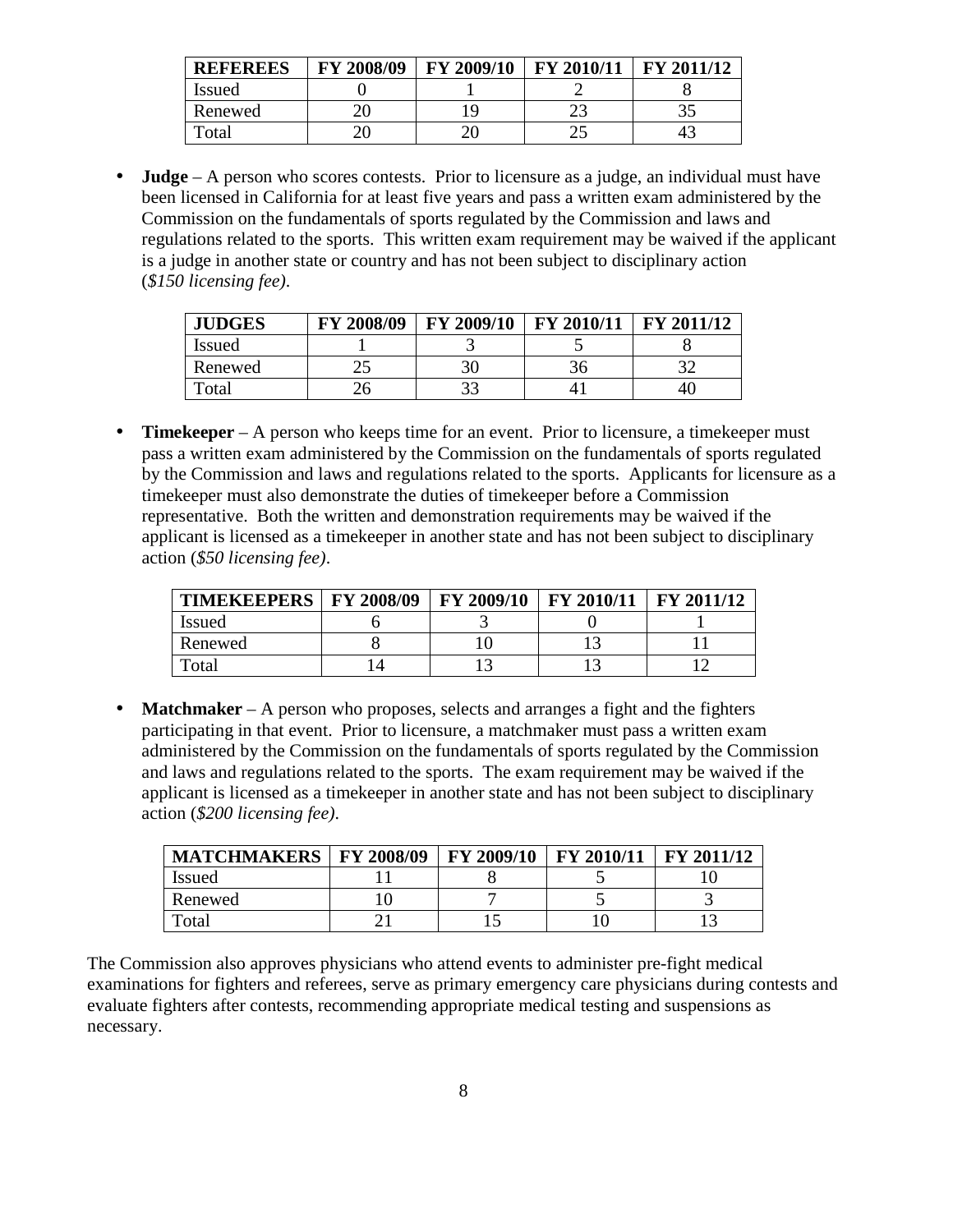Boxers are issued a federal identification card (Federal ID) per the Federal Act and State Act that contains a number assigned to the fighter, the fighter's date of birth, height, weight and photo. These Federal IDs are issued by the state commission in which a boxer resides and are valid for four years from the date of issuance (the Commission issues Federal IDs for California-based fighters). MMA fighters may be issued a National Identification Card (National ID) that contains a number assigned to the fighter, the fighter's date of birth, height, weight and photo. National IDs can only be issued by a state commission or tribal commission in good standing with the ABC and while these are not mandatory they are recommended by the ABC.

For boxing fighters, promoters and trainers, fightfax.com is the official national boxing registry designated by the ABC in compliance with the Federal Act. This online database provides information on suspensions, information, and license revocations. The Commission checks this database prior to issuance of a license related to boxing and reports outcomes from California to the database. For MMA, mixedmartialarts.com, administered by Mixed Martial Arts, LLC, is a database used by athletic commissions under the ABC umbrella to verify event results and fighter suspension information as a safety measure, so that fighters issued a medical suspension in one state cannot fight in another before serving the term of that suspension. In addition to medical and administrative suspension data, the database contains statistics, upcoming bout cards, bout results, comments from commissions, and total fighter bout results. This database also has the ability to issue National IDs. The Commission recently began consulting the database prior to issuance of a license related to MMA.

The Commission may receive deficient applications and works with applicants to obtain missing information. While much of the evaluation of and background for an application approval takes place in the Commission's Sacramento office headquarters, due to the fluidity of the sports regulated and athletes participating in events, the Commission may also issue licenses at an event, or at the pre-event weigh-ins. The Commission has the ability to grant temporary licenses pending investigation of the qualifications or fitness of an applicant, however, these temporary licenses do not assume that an applicant will meet the requirements of licensure and may be terminated in the event the Commission denies licensure.

#### **Enforcement**

The Commission's enforcement activity differs greatly from the scope, methods and procedures used by other boards and bureaus within DCA. While other entities at DCA are subject to the Administrative Procedures Act (APA), due to the nature of the Commission regulated sports and the profession of fighters within these sports, the Commission is not subject to APA but rather has direct disciplinary authority to issue immediate suspensions and fines to ensure violations by Commission licensees are handled and reported quickly. The Commission also has the ability to issue cease and desist orders for unauthorized, illegal events in addition to the suspensions and license revocations for violations of the State Act and accompanying Commission regulations and rules. The Commission partners with the Office of the Attorney General (AG) when license revocations, suspension or application denials are appealed. The Commission also conducts arbitrations for its licensees when disputes arise within either the boxer-manager or boxer-promoter agreements and has sole authority over these arbitration proceedings.

During the last four years, a total of 35 licensing enforcement matters were handled by the AG's Office on behalf of the Commission. These matters consisted of arbitrations between boxers or MMA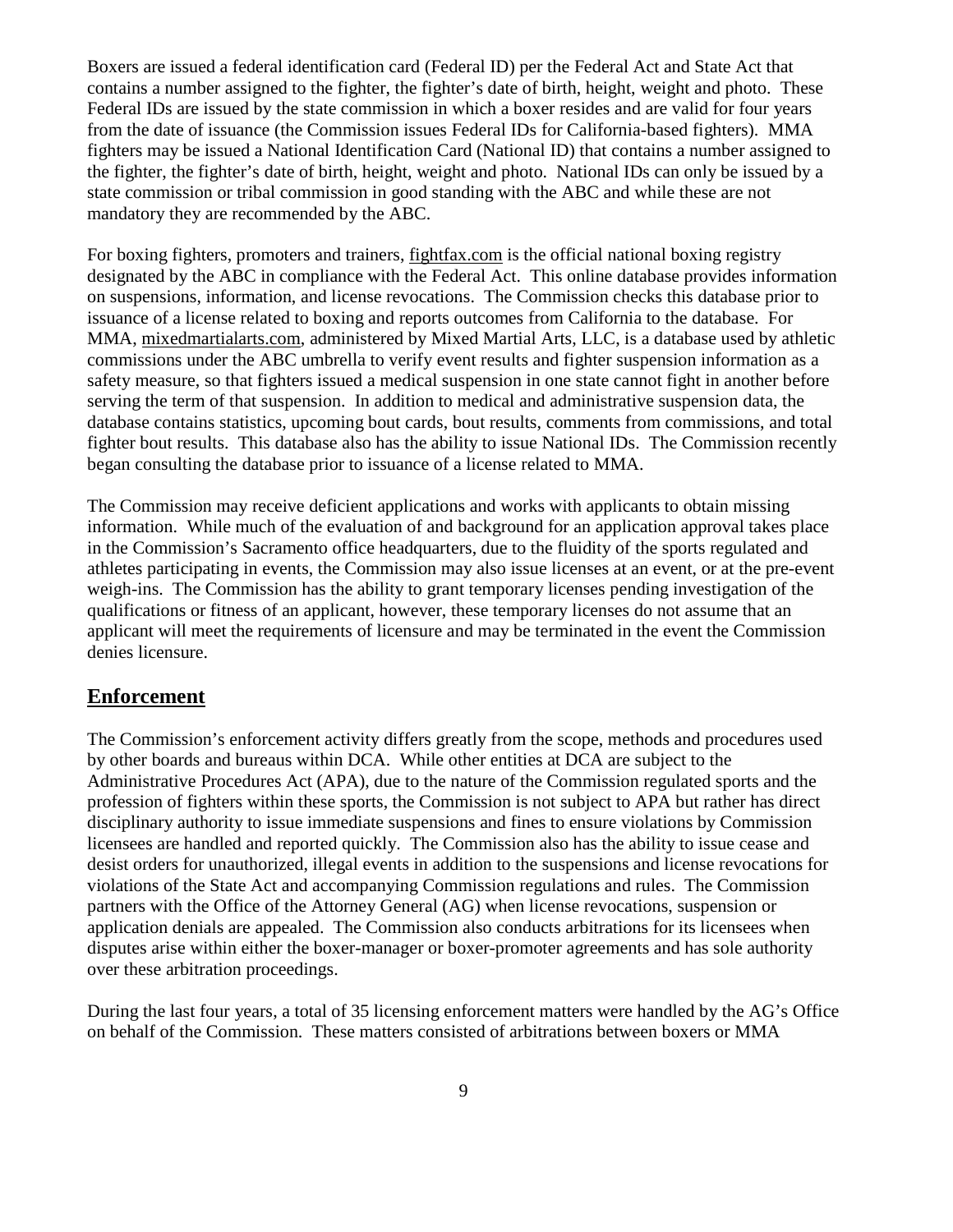fighters and their managers and/or promoters. In addition, license suspensions or revocations based on positive drug testing accounted for the administrative appeal cases before the Commission.

| <b>YEAR</b> | <b>ARBRITRATIONS</b> | <b>APPEALS</b> |
|-------------|----------------------|----------------|
| 2009        | З                    | 5              |
| 2010        | 2                    | 8              |
| 2011        |                      | 8              |
| 2012        | 2                    | 6              |

The Commission's citation and fine option allows the Commission to penalize licensees rather than pursue formal discipline for less serious offenses, or offenses where probation or license revocation is not appropriate. According to the Commission, the most common violations which result in a citation and fine are:

- Weighing more than authorized for an approved contest.
- Testing positive for marijuana.
- Testing positive for performance enhancement substances.
- Testing positive for methamphetamine.
- Unlicensed activity as a promoter.

The Commission also aims to take action against unlicensed activity, relying primarily on reports from licensed stakeholders of any events or actions that appear to be unlicensed activity. The Commission staff investigates complaints of unlicensed activity, reports of which may also come to the Commission via a link on its website and scanning by the Commission staff of popular boxing and MMA websites and blogs for mention of illegal activity. When unlicensed activity does occur, the Commission staff coordinates with DCA's Division of Investigation (DOI) or local law enforcement. The Commission also issues cease and desist notices and letters to further deter illegal activity.

#### **Recent Legislative History, Action and Audits**

Federal Law, the Muhammad Ali Boxing Reform Act (Boxing Act) prohibits events from taking place in a state without a regulatory commission unless the fight is regulated by either another state's commission or on sovereign tribal land. Regulated events result in higher levels of protection for fighters than unauthorized or illegal events, in addition to added revenue for the state and a boon to the local economy where events take place.

In 2004, after a thorough review of the Commission, the Joint Legislative Sunset Review Committee (JLSRC) and the DCA recommended only a one-year extension of the Commission to address deficiencies in its operations. In 2005, the Commission still failed to address myriad personnel and financial issues to an acceptable level so the Joint Committee and the DCA recommended a sunset of the Commission. No proposals surfaced to extend the Commission that year and so on July 1, 2006, the Commission's duties were transferred to DCA and its operation continued as a bureau within DCA.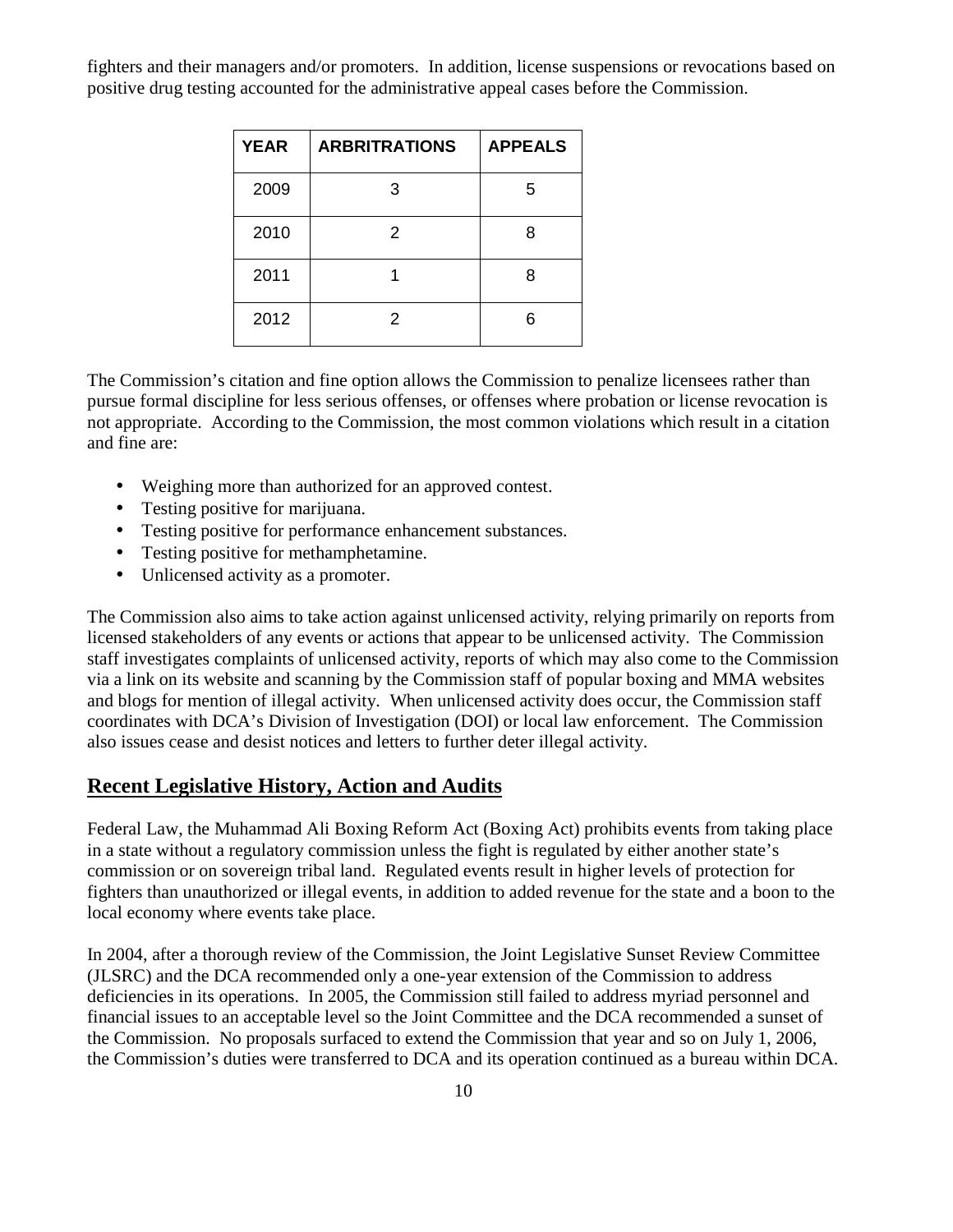In August 2006, following the July sunset of the Commission, the Legislature approved SB 247 (Perata, Chapter 465, Statutes of 2006) which recreated the Commission on January 1, 2007, as an independent board through July 1, 2009. While the Commission was fraught with issues and seemed to have continuous difficulty operating effectively, the key rationale for the reconstitution of an independent, regulatory body included as follows:

- Greater transparency and public accountability.
- Health and safety risks that rise in an unregulated environment.
- Federal conformity.
- Potential for major economic losses to the state.

SB 963 (Ridley-Thomas, Chapter 385, Statutes of 2008) extended the sunset date on the Athletic Commission and its Executive Officer from July 1, 2009 to January 1, 2011.

This Committee held an oversight hearing focused on the Commission in April 2010. At that time, numerous operational deficiencies, fighter safety issues and problems with amateur MMA regulation were explored and discussed. In addition to administrative issues that plagued the Commission, since it was reconstituted in 2007, the Committee members were especially concerned with the process and procedures by which the Commission delegated its authority for amateur MMA regulation. SB 294 (Negrete McLeod, Chapter 695, Statutes of 2010) extended the sunset date for one year, from January 1, 2011 to January 1, 2012.

The Commission was reviewed again by this Committee in 2011 as part of the Sunset Review process. At the time, the Commission appeared to be making some strides in meeting the many challenges it consistently faced with effective day-to-day operations, as well as appeared to be improving and on the road to implementing necessary systems and procedures to efficiently support its mission and statutory health and safety promotion mandates. The Commission finally completed a Strategic Plan which was submitted to the Legislature in December 2010, held regular meetings with little quorum problems and filled vacancies in key leadership and staff positions. It appeared that for the first time in many years, the Commission was not beleaguered with turmoil in personnel, issues involving conflicts of interest, and inappropriate activities on the part of staff. The Commission also reported that it was holding more frequent and regular trainings and informational sessions offered for field staff, covering a more consistent set of subjects, and finally convening the bi-annual training sessions as outlined in statute to ensure that field staff understood their responsibilities and duties relative to all applicable laws and regulations. The Commission went through the process of updating regulations in the California Code of Regulations to better conform to current practice and strengthen oversight of athletes and events, including clarifying rules for MMA. SB 543 (Price, Chapter 448, Statutes of 2011) extended the sunset date for 2 years, from January 1, 2012 to January 1, 2014.

Reports of problems with Commission operations and the potential impact to fighters and licensees continued to be raised during 2011 and 2012, the most substantial stemming from the aforementioned budget woes. As part of its role to investigate under The California Whistleblower Protection Act (Whistleblower Act), the Bureau of State Audits (BSA) reported on improper governmental activities by agencies and employees of the state in 2012, highlighting overpayment by the Commission to 18 part-time field inspector staff totaling \$118,700 from January 2009 through December 2010, because it inappropriately paid them an hourly overtime rate rather than an hourly straight-time rate for work they performed. BSA completed a subsequent review of the Commission in response to a request by the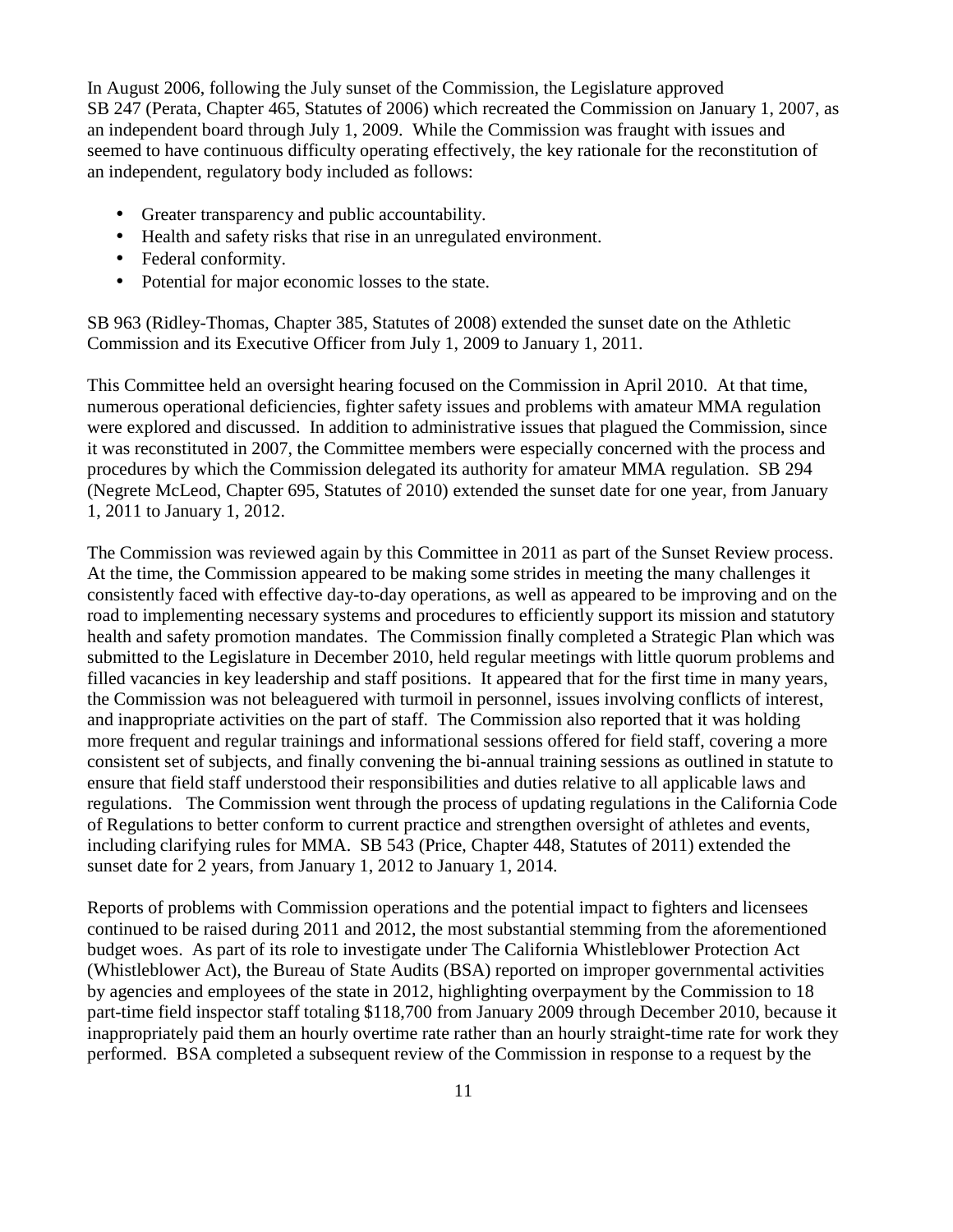Joint Legislative Audit Committee (JLAC) in June 2012, the results of which are contained in a report published March 2013 *"State Athletic Commission: Its Ongoing Administrative Struggles Call Its Future Into Question".* The report found that: (1) The Commission's solvency plan may not be practical; (2) The Commission does not track information about projected revenue and expenditures in a manner conducive to proper budgeting; (3) The Commission does not receive all of the revenue due from events and athletes; (4) Inspectors may not perform necessary health and safety regulatory functions at events; and, (5) The Pension Fund is still not administered properly. Simultaneously, the DCA conducted an internal audit of the Commission, the findings of which are contained in a report published in March 2013, *"California State Athletic Commission Operational and Administrative Control Audit*" which also found numerous deficiencies in Commission operations, particularly those related to event regulation and revenue reconciling for events.

# **PRIOR SUNSET REVIEWS: CHANGES AND IMPROVEMENTS**

As noted above, the Commission was last reviewed in 2011 by this Committee. During the previous sunset review, this Committee raised 8 issues. Below are actions which the Commission took over the past 2 years to address many of the issues and recommendations made, as well as significant changes to the Commission's functions. The vast majority of the key improvements to the Commission's administrative activities, procedures and operations were implemented in a very short period of time under the leadership of the current EO who was hired in November 2012. For those which were not addressed and which may still be of concern to this Committee, they are addressed and more fully discussed under "Current Sunset Review Issues."

In December 2012, the Commission submitted its required sunset report to this Committee. In this report, the Commission described actions it has taken since its prior review to address the recommendations made by this Committee. According to the Commission, the following are some of the more important programmatic and operational changes, enhancements and other important policy decisions or regulatory changes made:

- **Payments have been made to eligible boxers from the Pension Fund.** The issue of lack of appropriate effort by the Commission to track down eligible former boxers, in addition to lack of pension payments over a number of years, was raised in every audit and oversight review of the Commission. This Committee made various recommendations about furthering the outreach efforts of the Commission, echoed by the recent BSA report. While more work still needs to be done, the Commission in the past five months made three payouts to fighters who attributed their awareness of eligibility to recent outreach activity:
	- o Payment to a homeless former boxer who fought 140 lifetime rounds, who had only a few days left on an annual allotment of days at an area homeless shelter.
	- o Payment to another homeless former boxer who fought 384 lifetime rounds.
	- o The Commission's first ever early retirement for medical purposes to a 45-year old former boxer suffering from the degenerative brain disease chronic traumatic encephalopathy, the symptoms of which include memory loss, confusion, depression and emotional outbursts
- **Updated Strategic Plan**. The Commission completed a Strategic Plan for 2013-2015 and has already met some of the goals outlined within the plan.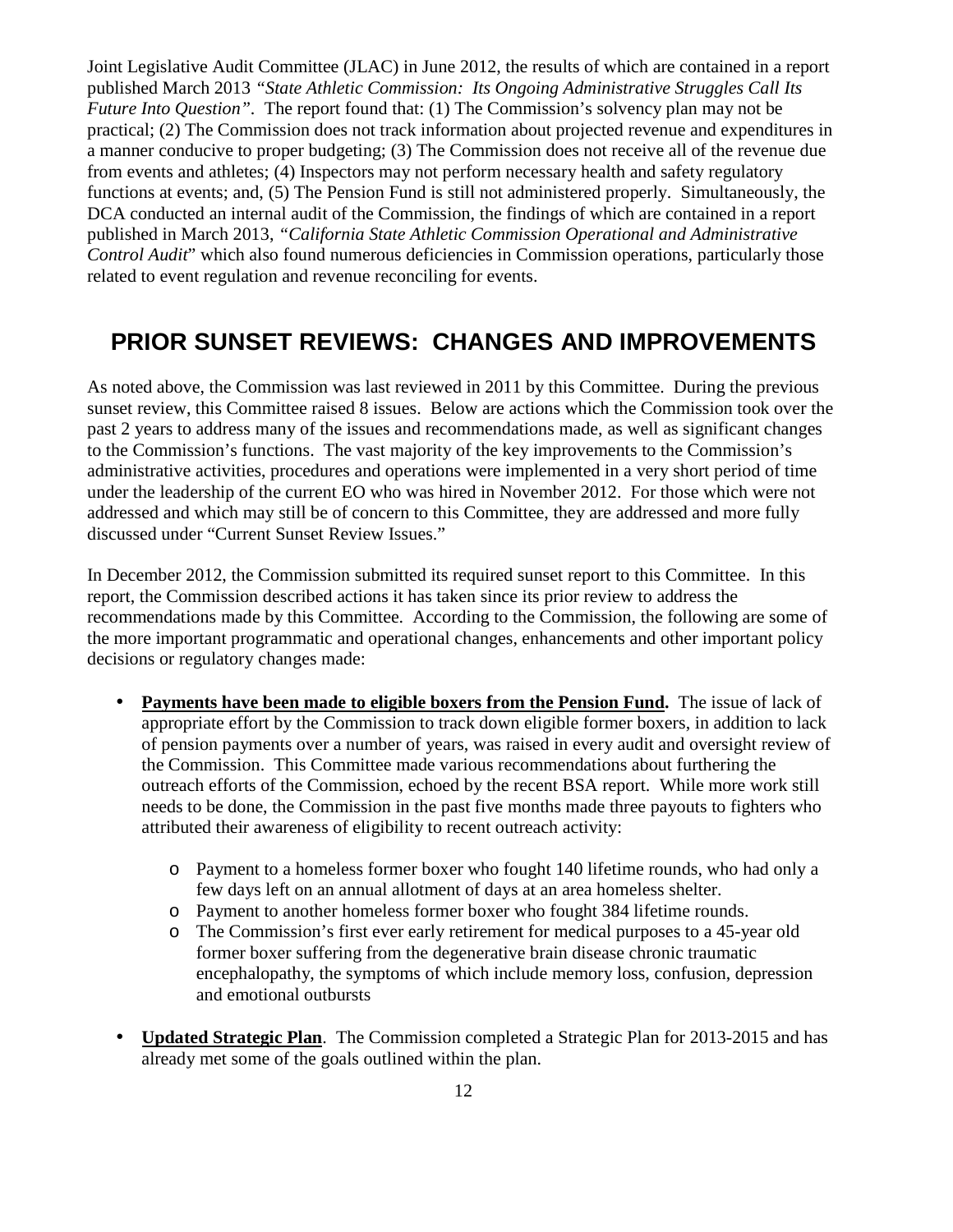- **Recent improvements to cashiering and cash-handling procedures**. The Commission has long faced criticism about the way payment is handled, including cash payments which could go missing or be placed in insecure locations like unlocked file drawers or safes with no key. Beginning in November 2012, the Commission no longer accepts cash as a method of payment and staff has been expressly forbidden from handling cash on the Commission's behalf. Concerns have also been raised over the years by the Committee, DCA and BSA about cashiering duties. Cashiering manuals and standard operating procedures have been created and provided to staff. To ensure accountability and compliance with proper protocols, the Commission recently separated several duties related to cashiering within the office that were previously all handled by one individual so that now all mail is opened by someone other than the cashier to ensure all checks are restrictively endorsed before handled by the cashier. Checks are now required to be secured in an approved secure container in accordance with state policy, and the Commission's cashier is now required to make deposits on a timely basis. The cashier is also now required to obtain a second review once the Report of Collections is completed to ensure all funds are properly accounted for and reported in the correct account.
- **Creation of Administrative Manual**. The Commission now, for the first time ever, has standard operating procedures compiled in an administrative manual for athletic inspector field staff to use and refer to.
- **Training is happening and completion is recorded**. This Committee directed the Commission that the quality of officials is critical to protecting the health and safety of athletes and as such, the Commission needed to immediately create standards and evaluation procedures for all staff, licensees, officials and field representatives. The Committee recommended that the Commission work with its robust network of athletes and officials to provide guidance on this process and work with the ABC to determine best practices and ensure compliance with any uniform standards.

After years of repeatedly failing to meet statutory requirements for training, the Commission is now holding inspector trainings and focusing training on many of the deficiencies identified in prior reviews and audits of the Commission. The Commission is also working with the ABC to utilize existing training infrastructure and staff. The Commission has also implemented policies requiring officials working title fights to have completed ABC or other approved training courses and has begun to make some staff assignments based on the preparedness and education of an official, further promoting the importance of training and continuing education to protect fighters. The Commission recently began maintaining a record of officials who have taken the appropriate training courses and ensures that competent officials are assigned to events by consulting these records, as well as refrains from assigning staff who have not completed required and necessary training. The Commission is also in the process of working with the ABC to receive approval of a referee training course, as well as working with the national association to ensure the availability of more approved trainers eligible to work in California. The Commission also recognizes the value of officials and is looking at ways to utilize qualified individuals to better train new and existing officials and is also working with the ABC to make further training improvements.

• **Better systems for assigning staff**. This Committee was concerned about a lack of clear, comprehensive standards for credentialing, hiring, training, or evaluating staff, licensees and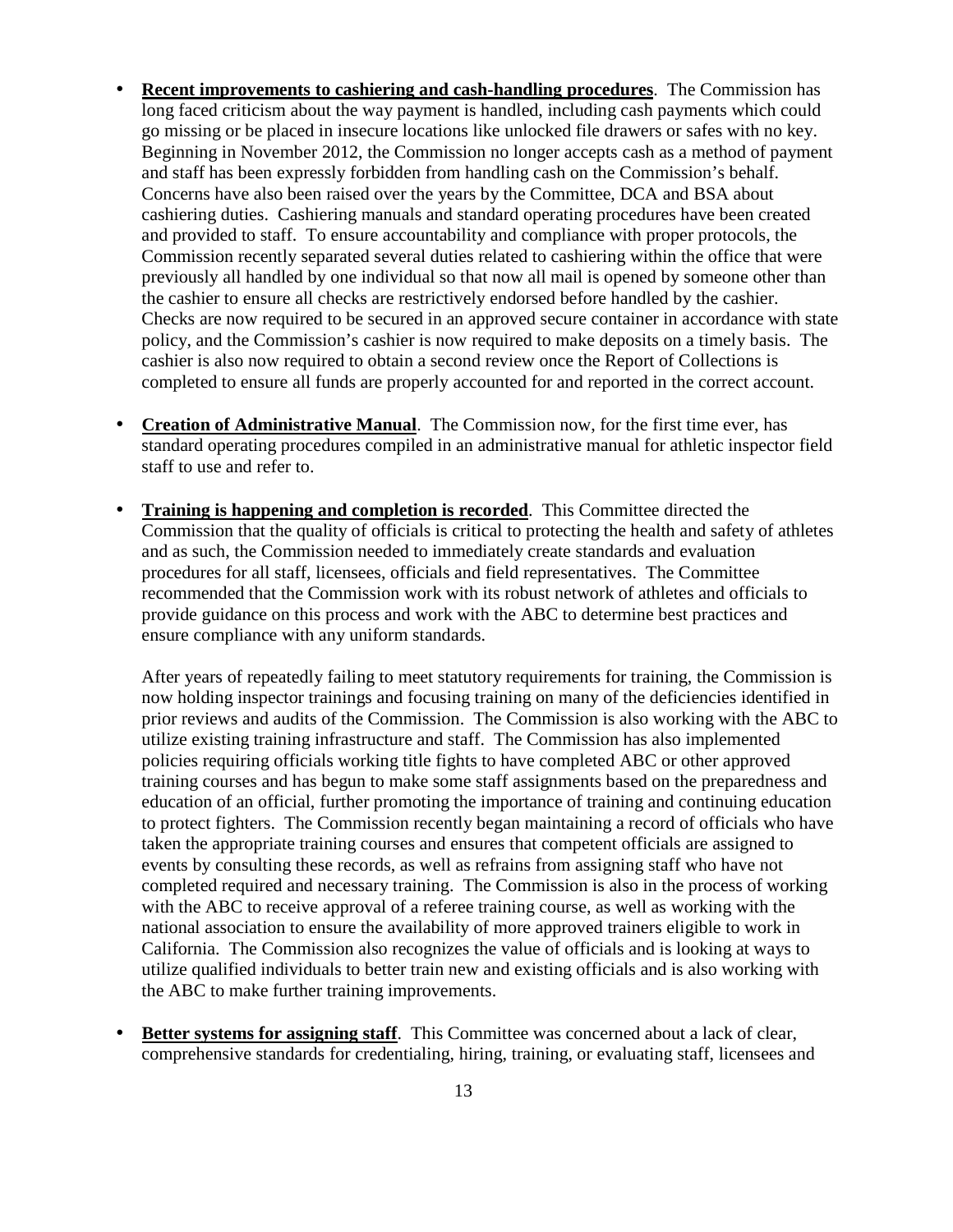officials, findings which were also outlined in the 2003 DCA audit and recommended that the Commission implement standards and proper evaluation as the basis for assignments. The Commission made some slight improvements in the past but it remained unclear if the Commission was able to demonstrate standards for who should be allowed to oversee events, and whether all licensed officials had been properly trained, or are able to pass basic proficiency exams. The Commission is now using a website geared toward effective athletic event management and making assignments based on established criteria, such as participation in required training. The Arbiter Sports website assists the Commission by quickly locating the nearest inspectors to each event which greatly contributes to reductions in staff travel costs, an issue which has plagued the Commission.

- **Issuing Federal IDs prior to events**. The Commission has been criticized for problems associated with issuance of Federal IDs, including the recent DCA audit which examined a random sampling of boxers' files and Federal IDs missing in 27 of 28 files. While the Commission historically provided Federal IDs at events, adding to the event workload and dedicated time of staff, it recently implemented a policy to issue IDs prior to events so that fighters participate with a federal number and athletic inspector work at events can be streamlined. The Commission has recently partnered with DCA's DOI to also issue IDs at DOI field offices throughout the state.
- **Event files have improved and reporting timelines enhanced**. The Commission recently obtained laptops for use in the field at events and has worked to reduce paperwork processing in the field. Lead inspectors utilize an internal "Who's Who" document that ensures necessary items are in place before a fighter is cleared to participate and events are authorized to take place. Prior to a fighter participating in an event, the EO and lead inspectors assigned to an event now check all possible suspension lists multiple times to ensure fighter safety and that athletes are not suspended in another jurisdiction that the individual did not report to the Commission. Previously, the Commission struggled to reconcile its information with the national suspension database, resulting in confusion and potential fighter harm. The Commission is also now making timely reports of event outcomes, including medical suspensions, to necessary national databases. Now, the EO signs off on all fight results which are submitted to both fightfax and mixedmartialarts.com within 48 hours of completion of the event.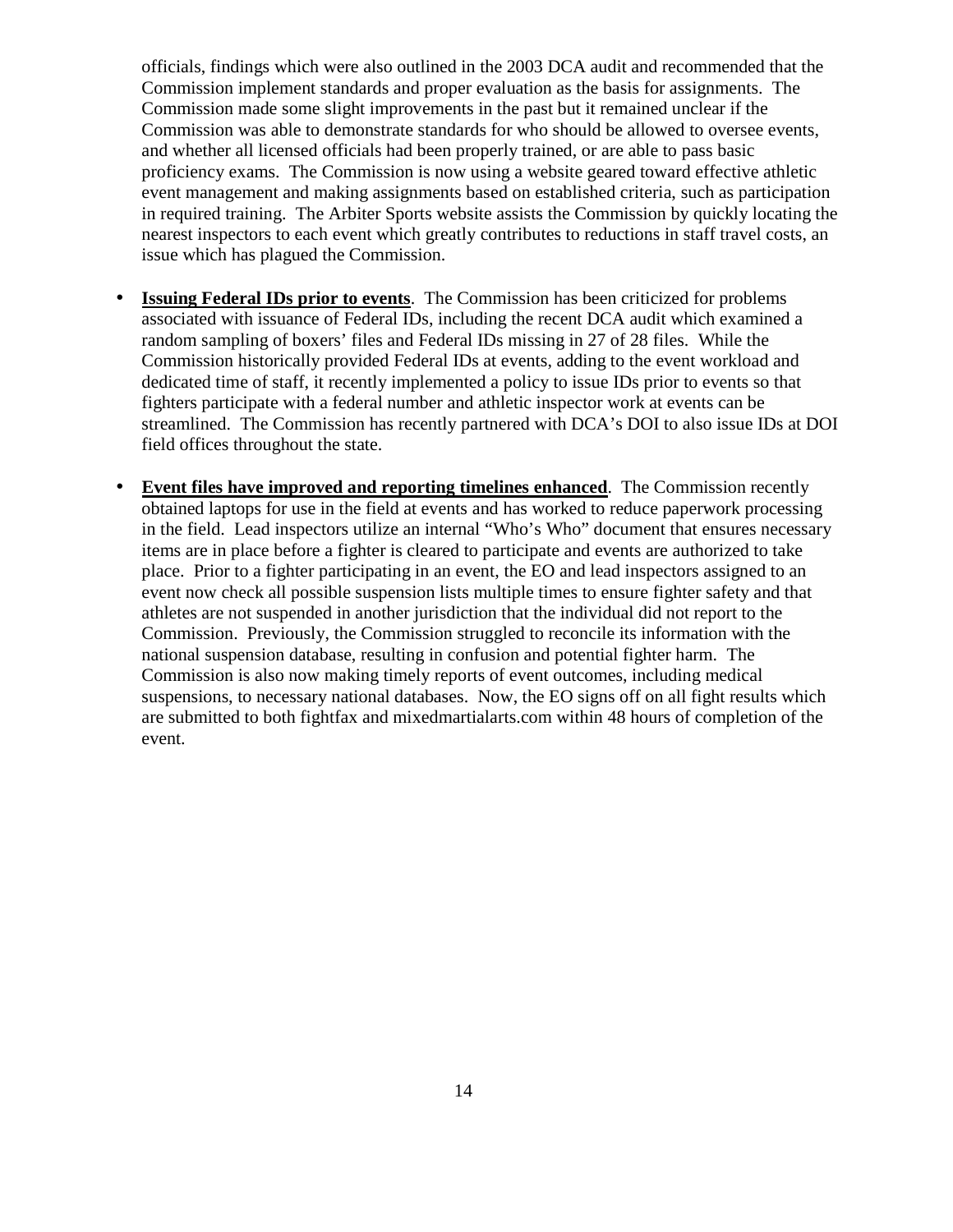# **CURRENT SUNSET REVIEW ISSUES**

The following are unresolved issues pertaining to this Commission, or areas of concern for the Committee to consider, along with background information concerning the particular issue. There are also recommendations the Committee staff have made regarding particular issues or problem areas which need to be addressed. The Commission and other interested parties, including the professions, have been provided with this Background Paper and can respond to the issues presented and the recommendations of staff.

### *COMMISSION ADMINISTRATION ISSUES*

**ISSUE #1: (OUTDATED TECHNOLOGY SYSTEMS AND THE IMPLEMENTATION OF BreEZe.) The Commission historically has had woefully outdated systems and still uses paper for many procedures at events. The Commission is also included in the** *last* **phase of the rollout for the DCA's new computer system, the BreEZe Project.** 

**Background:** The DCA is in the process of establishing a new integrated licensing and enforcement system, BreEZe, which would also allow for licensure and renewal to be submitted via the internet. BreEZe will replace the existing outdated legacy systems and multiple "work around" systems with an integrated solution based on updated technology. The goal is for BreEZe to provide *all* the DCA organizations with a solution for all applicant tracking, licensing, renewal, enforcement, monitoring, cashiering, and data management capabilities. In addition to meeting these core DCA business requirements, BreEZe will improve the DCA's service to the public and connect all license types for an individual licensee. BreEZe will be web-enabled, allowing licensees to complete applications, renewals, and process payments through the Internet. The public will also be able to file complaints, access complaint status, and check licensee information. The BreEZe solution will be maintained at a three-tier State Data Center in alignment with current State IT policy.

In November of 2009, the DCA received approval of the BreEZe Feasibility Study Report (FSR), which thoroughly documented the existing technical shortcomings at the DCA, and how the BreEZe solution would support the achievement of the DCA's various business objectives. The January 2010 Governor's Budget and subsequent Budget Act included funding to support the BreEZe Project based on the project cost estimates presented in the FSR.

According to the DCA, staff from all of the DCA's boards and bureaus have participated in development and testing of BreEZe and continue to do so. To date, there is no current, viable information system for the Commission, nor does it appear one will be available anytime in the near future, that encompasses all licensees, including information which is the basis for licensure and ability to participate in events and captures particulars about officials. The DCA reported at numerous Commission meetings that executive management staff was working at the Commission to create new systems, yet the only result appears to be a Microsoft Access database for licensing information that does not have any web-interface, and still relies on data entry of information from paper forms, resulting in the possibility that key information about licensees is overlooked and that records are not complete. Even the recent DCA internal audit reported that the Commission relies mostly on paper files, does not have an adequate system to monitor operations and because of their unique needs will be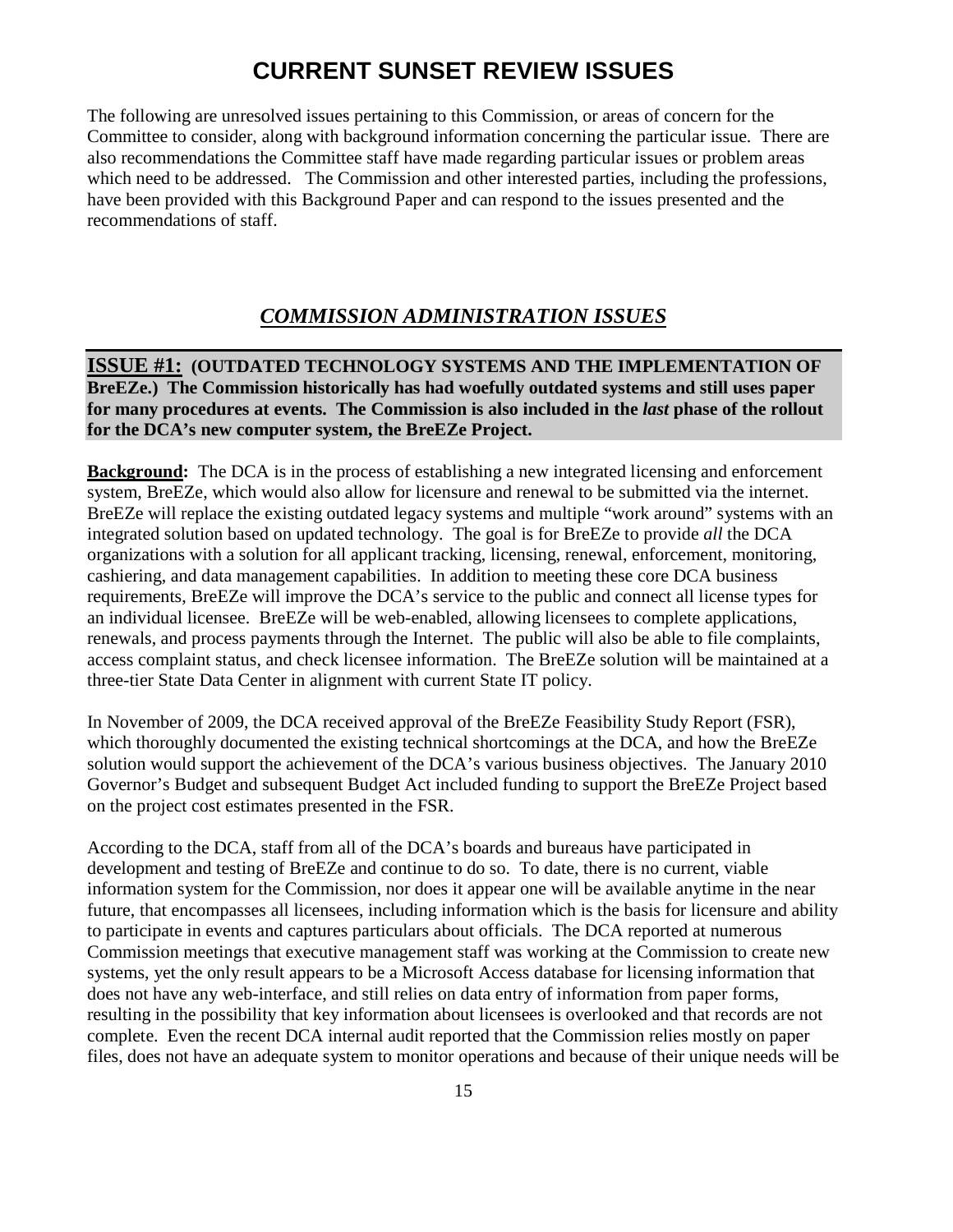one of the last recipients of BreEZe technology. Up until very recently, it was not unheard of for licensees to provide materials at events proving that they are in fact licensed, such as carrying a receipt for renewal to show staff that they have met licensure criteria.

In addition to the lack of available systems, there is still some concern about how flawed files from a handwritten and paper based record system will be reconciled to be a part of a new, functional system when that is ultimately available. It is also unclear whether the old laptops currently used by Commission staff at events will be supported by the DCA information technology staff and systems, as well as connect to the new BreEZe system. Additionally, transmittal of key licensee information, event results, and up-to-date performance specifics to national databases, for the purpose of matchmaking in this state and others, can be negatively impacted by the lack of technology available to the Commission and lack of sound records it is able to keep. The Commission may be limited by its ability to achieve information technology efficiencies, also recommended by the BSA in its recent report, by issues within the DCA Office of Information Systems and a focus on implementing BreEZe, which will not be available to the Commission for a number of years.

**Staff Recommendation:** *The Commission should provide an update of anticipated timelines, existing impediments and the current status of BreEZe, as well as any intermediate efforts underway intended to improve the Commission's information tracking systems, as well as any efforts the DCA is taking to assist the Commission in improving on its current paper based record system and outdated technology systems.* 

**ISSUE #2: (PROBLEMS RELATED TO ATHLETIC INSPECTORS.) Policies and procedures related to athletic inspector training, assignments and pay are not consistent with the Commission's health and safety mandate. The Commission has consistently struggled to define standards for training, hiring and assigning inspectors and only very recently began implementing procedures to properly utilize athletic inspectors, but now faces significant challenges in its ability to staff events as necessary.** 

**Background:** Athletic inspectors are key players in the Commission's ability to safely oversee events. The Commission reported during its previous Sunset Review that it had made improvements in its operations through "optimum utilization of resources" and was managing business with a small staff and safely overseeing events through its use of athletic inspectors. Multiple audits and reports have found that is *not* the case and the Commission still struggles with hiring, assigning and evaluating inspectors. Many of the Commission's recent budgetary challenges are directly related to overpayment to its athletic inspectors.

These part-time officials are assigned to oversee various aspects of events held throughout the state and uphold the laws and rules governing these events. Inspectors are based in Northern and Southern California and have historically not been assigned based on objective evaluations of performance or proximity to events but rather in an inconsistent, unreliable manner. For example, inspectors from Northern California have been assigned to work at events in Southern California and vice versa, which has historically created a perception of unequal treatment, potential favoritism by Commission leadership staff, and most importantly, greatly increased Commission expenditures due to excessive travel costs. (According to budget documents as far back as 2009, the Commission overspent its Fiscal Year 2008-09 budget by about \$150,000, which even then, staff reported could stem from the Commission's improper assignments of field representatives.) Some full-time Commission staff and employees of other state agencies also serve as part-time inspectors, an issue which will be discussed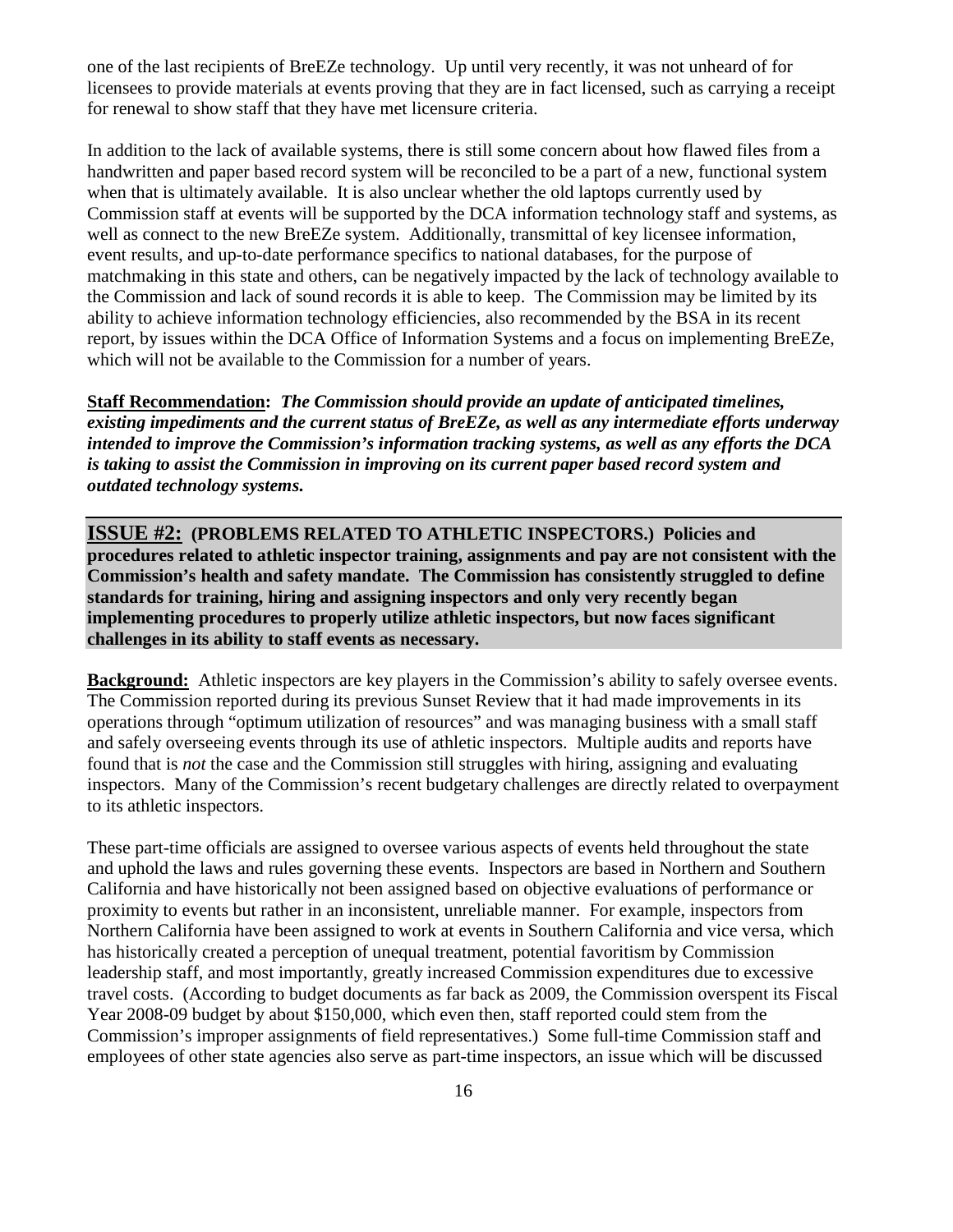further as part of the Commission's budget and spending. In September 2010, the Commission's staff recommended, and the Board voted, to seek legislation to cap the number of licensed officials based on unspecified economic conditions. The action appeared to be an attempt to get around implementing proper standards and proper evaluation as the basis for assignments and was another example of the Commission not taking necessary steps to ensure quality within its inspector field, which in turn leads to quality in its oversight of events. The Commission also faced scrutiny for its use of volunteer staff in 2012 due to budget challenges in but it is unclear what qualifications those individuals had to serve, how they were used, whether they were trained and it is further unclear whether the Commission had the authority to even use volunteers.

**Staff Recommendation:** *The Commission should explain how it hires, assigns and evaluates inspectors. The Commission should explain how it determines the number of necessary athletic inspectors assigned to an event to ensure fighter health and safety. The Commission should discuss its criteria for determining how many inspectors should be assigned to an event and how the inspectors' performance is evaluated.* 

#### **ISSUE #3: (PROBLEMS WITH PERCEPTION ARISE BY POTENTIALLY UNAUTHORIZED ACTIONS BY THE COMMISSION'S STAFF.) How does the Commission address activities by staff that may not be appropriate?**

**Background:** As previously stated, the Commission uses field representatives such as inspectors, physicians, judges and referees to monitor and regulate bouts throughout the state. It is not clear what efforts the Commission takes to ensure proper and professional behavior of all staff, including parttime officials, nor is it clear what recourse the Commission has when staff acts unprofessionally or inappropriately. For example, in June 2011, a Commission athletic inspector issued what appears to be a personal letter of recommendation on Commission letterhead that was not approved or endorsed by the Commission or executive staff. While an incident like this may not directly impact the Commission and its role, the Commission has a responsibility to maintain impartiality and promote fairness in the sports it oversees, which may be difficult by perceptions of potential undue influence and access to Commission staff.

Internal Commission information, memos and policies are also regularly made public through the media and websites dedicated to boxing and MMA which may undermine the Commission's role and work it is undertaking. While transparency and open access to information are a hallmark of an independent board like the Commission, and timely dissemination to stakeholders is an important part of the Commission's work, some of the material that is publicly available does not appear to be intended for public distribution and may violate privacy laws by identifying individuals by name.

The recent DCA audit also found that the Department's nepotism policy may have been violated, with no forms on record documenting familial relationships between known family members serving as athletic inspectors. That report noted that "nepotism could affect or adversely influence assignments, upward mobility of other employees and the safety of events, morale and the fair and impartial supervision and evaluation of athletic inspectors."

The Athletic inspector's staff may have also acted unprofessionally at an event in 2012 by challenging a member of the public to a fight.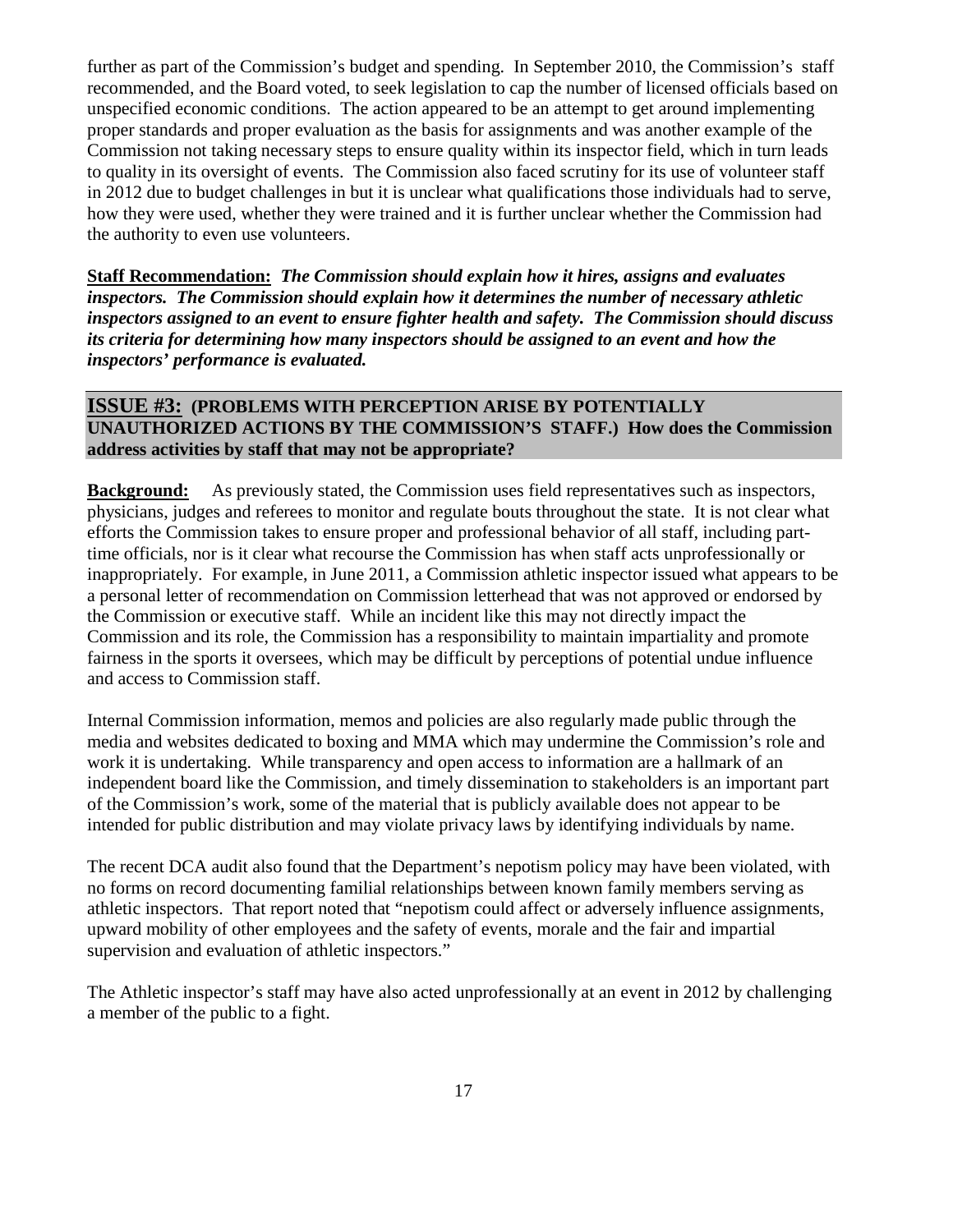**Staff Recommendation:** *The Commission should explain what policies it has in place to ensure that field staff is not attempting to act on the Commission's behalf.**It would be helpful for the Committee to understand what recourse the Commission and executive management at the Commission have in dealing with potential acts of wrongdoing. The Commission should outline efforts it is taking to properly document familial relationships amongst its staff and whether nepotism has led to problems or complaints. The Commission should inform the Committee of any efforts it is taking to include a code of professional conduct in its training.* 

**ISSUE #4: (COMPLIANCE WITH LAWS GOVERNING OPEN MEETINGS, GIFT REQUIREMENTS AND CONFLICTS OF INTEREST.) The Commission has struggled with requirements for proper notice and posting of meetings, as well as the availability of agendas and meeting materials. The Commission has also gone back and forth over the past four years on the issue of accepting gifts and whether tickets to events the Commission oversees should be considered gifts. There has also been a problem with Commission members filing conflict of interest reports to the Fair Political Practices Commission (FPPC).** 

**Background:** The conduct of the Commission's meetings have been called into question on occasion. In June 2012, the Commission held a meeting to discuss "delegating authority to the Chair and Vice Chair to act on behalf of the Commission with regard to the budget." It is not clear if proper notice for that meeting was posted, nor is it clear if the meeting met the legal criteria to be held as "special" or "emergency" meeting. Because the Commission did not properly provide notice of that meeting, it had to hold a follow up meeting to ensure actions could be taken. The Commission also has faced challenges providing meeting agendas to meetings attendees and Commission members have expressed concern in the past at their own lack of preparedness for meetings because they were not provided the rather lengthy meeting packets in enough time to review the materials.

The Commission has also gone back and forth since 2009 on the issue of Commission members accepting tickets to events for family and friends. In July 2009, the DCA Legal Counsel prepared a memorandum which expressed concern that Commission members had for years been accepting passes and tickets to events for family members and friends without reporting those as gifts to the FPPC. The issue of gifts and acceptance of tickets becomes even more significant due to the rules for record keeping and reconciling by promoters and the Commission of complimentary tickets. Specifically, complimentary tickets must be printed with a face-value dollar amount and have the words "Complimentary – Not to be sold" stamped on the ticket. The Commission adopted a no-gift policy in late 2009 based on the DCA legal recommendation and issues of perceived conflicts of interest that arise from the acceptance of free passes, and included in its 2010 Board Member Administration Manual that "a gift of any kind to commission members from licensees or applicants for licensure is not permitted." The policy did not prevent the Commission members from receiving complimentary tickets to attend events in an official capacity or for information gathering purposes. The Commission discussed changing this policy many times, and voted in 2012 to allow members to accept gifts in the form of passes, so long as the total dollar amount was not beyond the maximum allowed annually for FPPC purposes. It would be helpful for the Committee to understand the Commission's current policies and practices related to gifts.

The BSA also raised the issue of the Commission's conflict of interest policy. The report identified multiple Commission members who did not submit their statements of economic interest upon leaving office, as required by law and also acknowledged significant miscommunication between the DCA and the Commission staff about the filing of this important information. The BSA recommended that the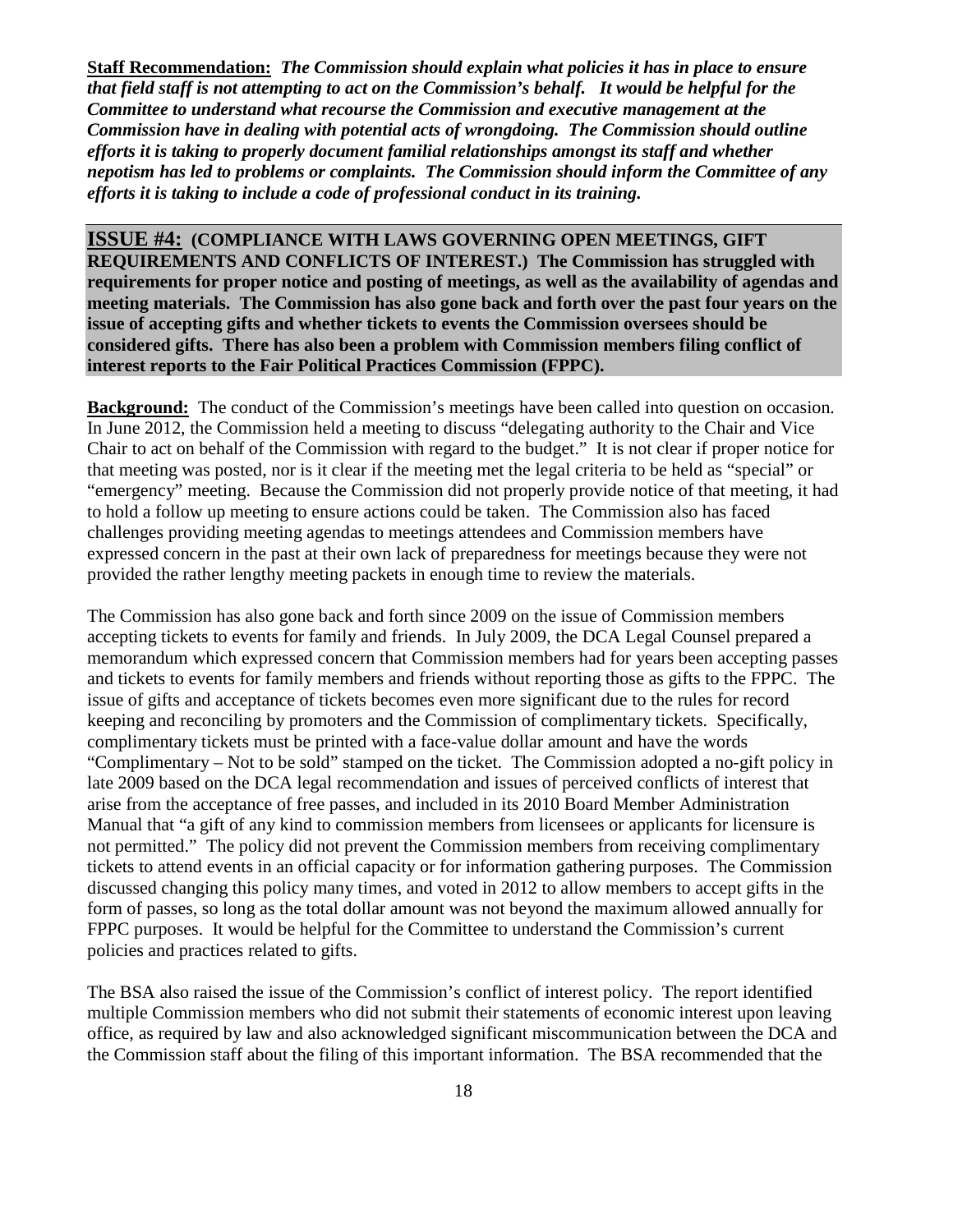Commission notify DCA when employees or officers assume leave to ensure proper disclosure of potential conflicts of interest and also recommended that the DCA improve its policies and procedures in order to maintain compliance with the FPPC rules.

**Staff Recommendation:** *The Commission should explain how it complies with open meetings requirements in California, including impediments to ensuring proper notice of meetings and what direction the DCA provides the Commission with regards to conducting meetings? It would be helpful for the Committee to learn about any Commission policies restricting representatives and staff from engaging in activity that could be construed as being in conflict with the Commission's public protection role, such as betting on events regulated by the Commission. The Commission should inform the Committee of its current rules relating to, and stance on, the acceptance of complimentary passes and tickets for family and friends. The Commission should inform the Committee as to who is subject to the FPPC reporting requirements and whether those requirements should be expanded to others working for the Commission.*

**ISSUE #5: (PAYMENT TO NATIONAL DATABASE.) States rely on information contained in national databases about fighter eligibility to participate in bouts. The Commission was found to be behind in payments for its required dues to the national MMA database.** 

**Background:** The Commission relies on information about fighter health and safety and bout results contained in national databases yet has never paid into the national MMA database, nor reported California results appropriately until very recently. In late 2012, the Commission was notified that it was far behind in payments to ensure its participation in the national database for MMA. The national database, run by Mixed Martial Arts, LLC under the auspices of the ABC, ensures that fighters issued a medical suspension in one state are not authorized to fight in another state and potentially harm their health and welfare until they have served the term of their suspension. While the new EO raised this issue at a Commission meeting and received approval from members to explore payment to ensure use of the database, it would be helpful for the Committee to know the status of those discussions, as well as have confirmation that important fighter health information is being reported to, as well as accessed from, the database.

**Staff Recommendation:** *The Commission should explain the status of its payments to utilize the mixedmartialarts.com database. The Commission should clarify whether a fee on promoters for MMA events will pay for this.*

#### **ISSUE #6: (EVENTS HELD ON TRIBAL LAND.) What is the Commission's role in events held within the state of California on tribal lands?**

**Background:** Issues have arisen in the past concerning safety problems and potentially dangerous bouts taking place on federal tribal land. Events on tribal land are not considered to be events held in California that require Commission oversight but rather the Commission may regulate these events at the request of the tribal council or promoter holding an event on tribal land. The Commission oversees these events upon request from the promoter or tribal council, the authority for which is confirmed through a contract to provide services that the DCA legal counsel keeps on file. For each of the events the Commission oversees on tribal lands, it takes in a flat rate of \$4200; \$3000 to the Commission's Administrative Support Fund, \$600 to the Pension Fund and \$600 to the Neuro Fund. According to the Commission, when it regulates an event on tribal lands, the same medical, health and safety standards exist as they would for any other event the Commission regulates. There are the same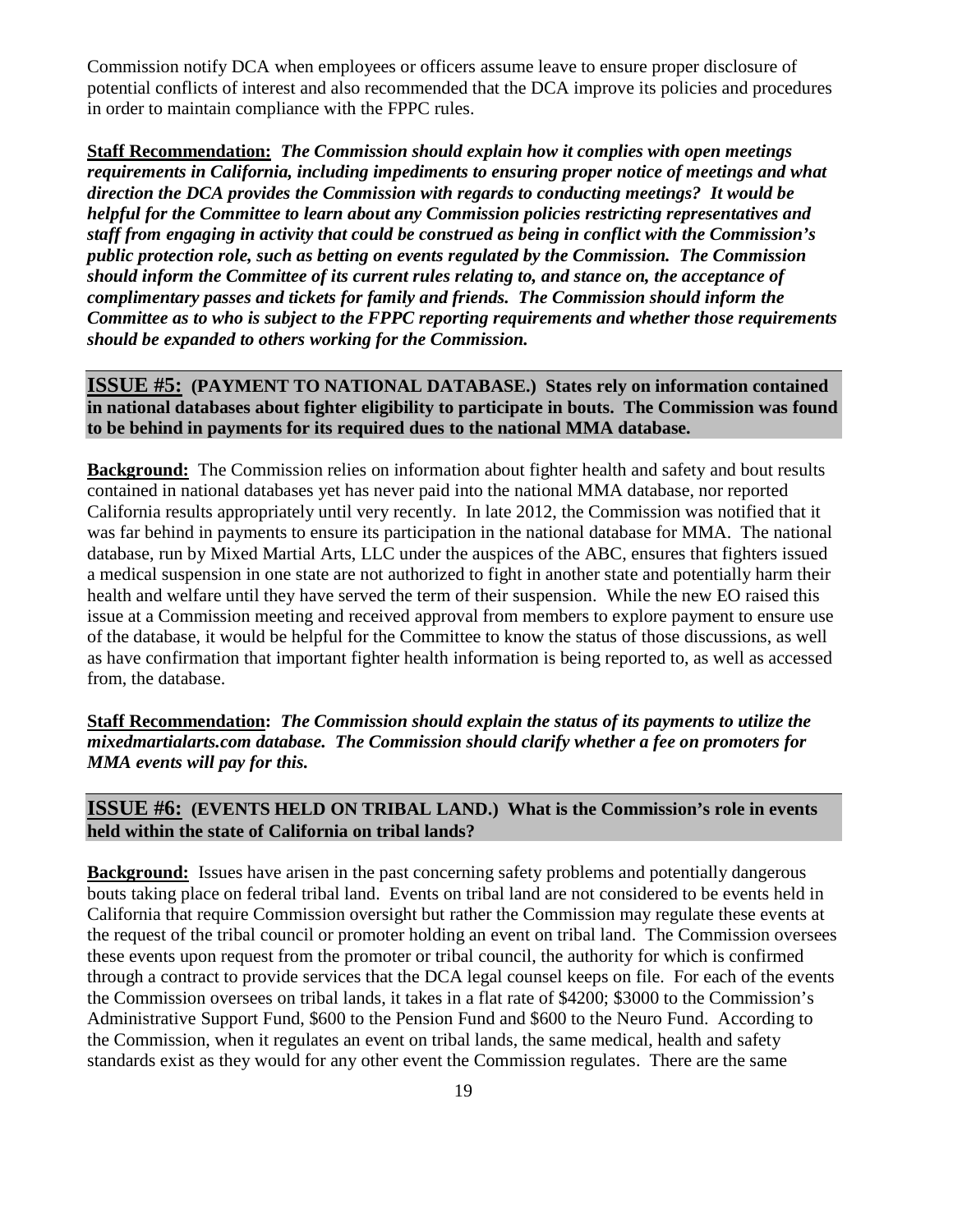requirements for a promoter to have insurance, the same requirements for the presence of a physician and the same requirements for availability of an ambulance. Results from events held on tribal land are posted to national databases.

It is not clear what role the Commission plays for events that take place on tribal lands which the Commission does not regulate and how it reconciles results from these events.

**Staff Recommendation:** *The Commission should explain to the Committee how it works to promote important health and safety standards for all events in the state, including those which are held on tribal lands and not directly overseen by the Commission. The Commission should provide an estimate of how many of these events it regulates and how many take place with no oversight.* 

#### *COMMISSION BUDGET ISSUES*

#### **ISSUE #7: (THE COMMISSION WAS VIRTUALLY INSOLVENT AND NO ONE KNEW.) The Commission had a fund balance of only \$23,000 dollars in June 2012 and yet those responsible for oversight of the Commission's budget were unaware of the impending problem, including the Commission members.**

**Background:** In June 2012, the DCA budget staff reported to Commission members that it faced a deficit of nearly \$700,000 by the end of FY 2013. In a letter to the Commission's then-EO, the Director of the DCA stated that "without the ability to pay for even basic services, the Commission will have no choice but to cease operation immediately and cancel or postpone indefinitely all Commission regulated events." There was widespread shock on behalf of the staff and the Commission members about the budget situation and it is unclear how a public entity operating within the structure of a Department under a state agency umbrella could have continued to spend money without any oversight or checks. It is also unclear if the Commission's budget problems are related to insufficient revenue collection, excessive spending or a combination of both.

The Commission used to receive regular budget reports from the DCA staff during the tenure of interim EOs, including a DCA retired annuitant and former EO of other boards. In 2012, the DCA again offered to assign staff to assist the Commission with resolving its budgetary problems during a Commission meeting; however it is unclear when the DCA stopped providing assistance related to budget development and approval. It would be helpful for the Committee to better understand how budgets are created by semi-autonomous boards at the DCA and what role the DCA budget staff play in advising boards when they are not doing proper accounting.

It is unclear how both the Commission staff and the members were so unprepared for budget insolvency, considering the discussion at numerous Commission meetings since 2010 about the budget, and specific discussions about how athletic inspectors are and should be paid. At multiple meetings, the then EO sought clarity on how to properly pay inspectors, and ultimately requested a legal opinion from the DCA counsel to determine if the Commission was paying field staff properly and what rules applied to payments of full-time state employees working with the Commission on a part-time basis. The legal opinion was also presented at a Commission meeting and it was outlined to members that the DCA believed the Commission needed to pay overtime and reimburse travel costs to those athletic inspectors who were also employed in the state civil service. Yet, the BSA audit and examination by Committee Staff of Commission meeting minutes showed that Commission members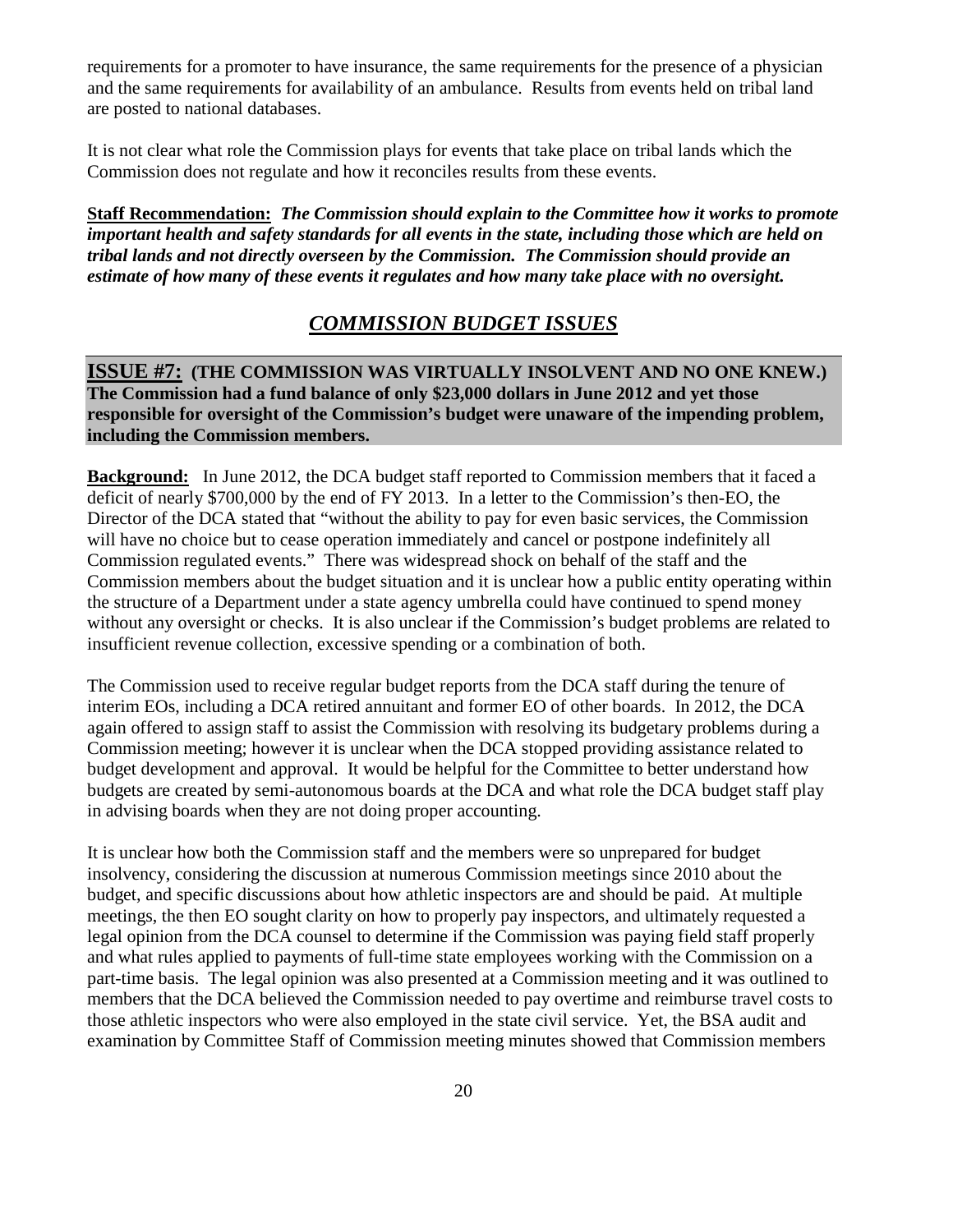were never directly informed about *problems* with spending and did not fully understand how critical problems were.

In response, the BSA acknowledged that the Commission members have a responsibility to oversee the Commission's financial condition. The BSA report also highlighted current efforts underway which may help the Commission become solvent, including a new August 2012 legal opinion from the DCA that reverses the prior legal opinion and clarifies that in fact the Commission cannot pay overtime to athletic inspectors who have a primary job with the State in a different capacity and that inspectors' travel time to and from events is likely not compensable. While the Commission and EO now communicate regularly, often multiple times per day, it would be helpful for the Committee to understand how a situation like what the Commission faced last year ultimately occurred.

#### **Staff Recommendation:** *The Commission should update the Committee on steps it is taking to ensure proper oversight of its budget and proper communication.*

#### **ISSUE #8: (LACK OF STAFFING.) The Commission is now operating according to a solvency plan that may not be feasible for it to do its job.**

**Background:** During its last Sunset Review, the Commission reported that it had made significant improvements in hiring key staff and filling vacancies, an issue that was raised during prior Sunset Reviews and audits. However, the recent budgetary situation of the Commission, coupled with the solvency plan implemented to avoid issues such as those discussed above, have left the Commission woefully understaffed. The Commission previously hired Assistant Executive Officers, for example, with backgrounds in board administration and familiarity with the DCA who were able to help guide some of the internal office operations for the Commission. It is not clear how the Commission will respond to and implement recommendations contained in multiple audits and from this Committee, while also pursuing a legislative agenda, meeting its statutory requirements and most significantly overseeing the health of fighters participating in events throughout the state.

As indicated, the athletic inspector's staff are a critical component of the Commission's ability to oversee safe events. Inspectors facilitate key aspects of an event, including all of the pre-bout activities like weigh-ins and proper hand wrapping and ensuring only authorized individuals are in locker rooms. Inspectors also must be present in order for fighters to get paid after a fight. If too few athletic inspectors are assigned to an event, key fighter safety protections may be overlooked. The Commission reported that under the original solvency plan, it was very difficult to adequately regulate and oversee events with only *three inspectors* assigned to each event. The Commission believes the ideal number of athletic inspectors assigned to an event is five to six, an estimate also supported by the recent DCA audit. According to the Commission, five to six inspectors allows for two inspectors per locker room, a ringside inspector, and a lead inspector. The Commission is now typically working with four inspectors per event by making internal shifts such as requiring a referee who is present but not in the ring overseeing a bout to assist with the ringside inspections, a practice common in other states. The EO or the Chief AI may also serve as the lead inspector for an event when they are in attendance, further reducing the need to assign additional athletic inspectors.

The Commission has also streamlined procedures in the field to reduce the amount of time and staff resources necessary to conduct business and requires EO approval for a lead inspector to work more than five hours at a weigh-in and more than nine hours at an event. While the Commission's spending authority has appropriately been decreased, it would be helpful for the Committee to understand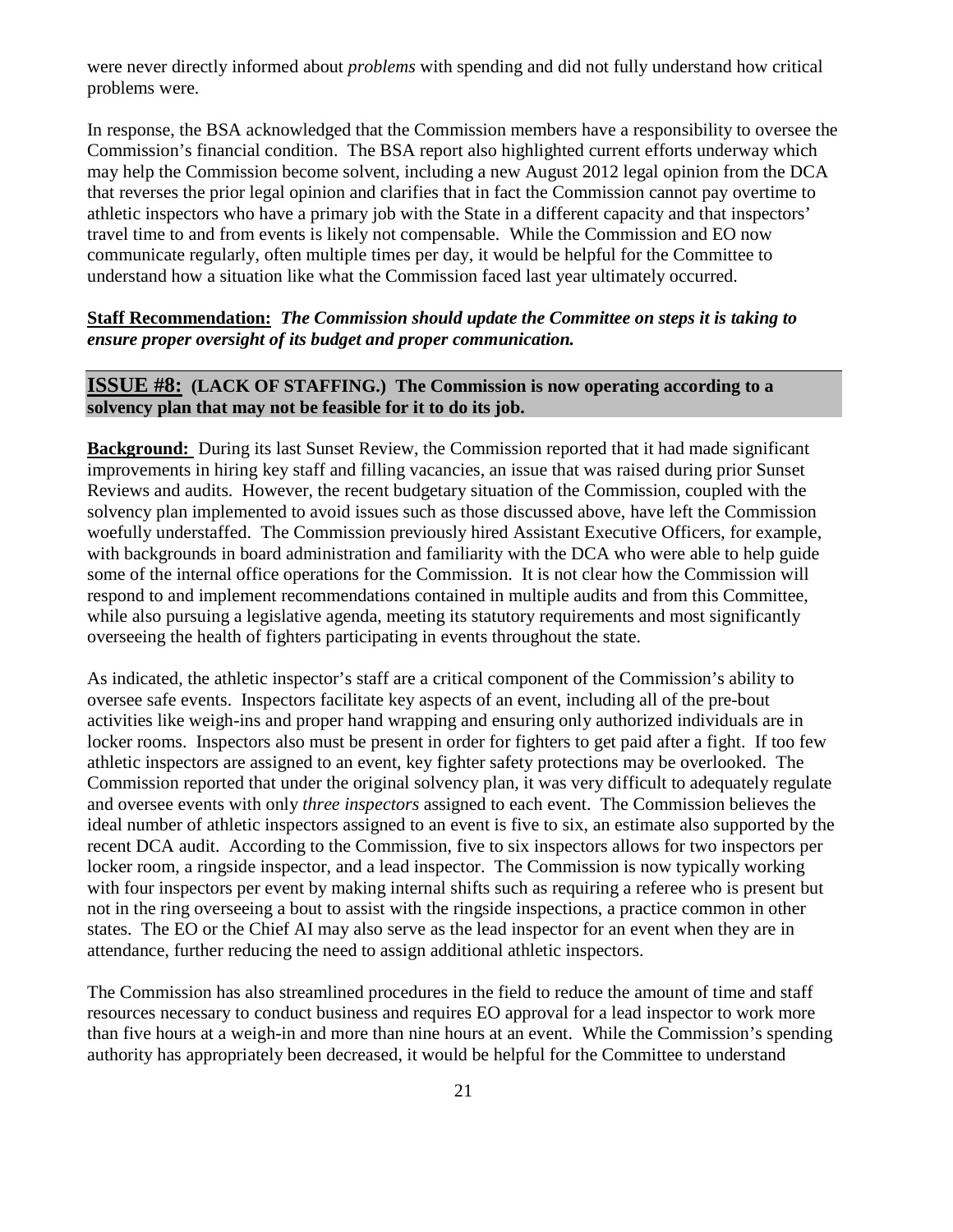whether some additional modifications may be necessary and spending authority increased to hire staff who will be key to making the Commission successful. The Commission recently began posting notices in gyms throughout the state about athletic inspector staff opportunities as a means of ensuring quality staff, but also achieving cost savings by not employing state employees.

**Staff Recommendation:** *The Commission should explain whether it can effectively protect fighters and oversee events with its current spending authority and other staffing needs it has to improve operations and promote fighter safety***.** 

**ISSUE #9: (INABILILTY TO FORECAST COSTS AND REVENUES GENERATED FROM EVENTS.) The Commission has consistently struggled to properly evaluate the cost of overseeing an event, including staff pay, and make decisions related to event management based on anticipated revenue.** 

**Background:** The Commission has come under scrutiny for years regarding challenges in properly evaluating what it costs to oversee an event and how much revenue an event brings in. It remains unclear how much revenue an event generates and what the actual cost to the Commission is for managing events. The Commission has never conducted a comprehensive analysis of revenue and expenditures and it is becoming increasingly clear that the Commission lacks the necessary resources and compensation to safely monitor events. Additionally, it appears that the Commission was consistently making faulty revenue projections that were not supported by data or trend analysis. The Commission was also making large overpayments to the athletic inspector's staff that it did not anticipate nor account for in its projections.

In its Sunset Report, the Commission stated that it recently implemented a new revenue and expenditure tracking and projection methodology. All events are categorized into six different classifications based on the amount of projected revenue. Event costs are projected based on the number of athletic inspectors assigned. Each month the EO reconciles the actual event revenues and expenses with our projections. Additionally, the Commission developed a revenue forecasting methodology that accurately predicted total event revenue for each of the prior two fiscal years. The Commission plans to use the new forecasting model to help predict our revenue for the current fiscal year and is tracking those figures according to this new system to ensure that expenditures remain less than revenues.

The Commission may not be able to adequately predict revenues over time in the manner that other licensing boards do, given the fluid nature of the Commission licensing revenues and fluctuations in the sports that may dictate when events do or do not take place. However, the Commission is facing such a dire budget situation that it may be necessary for the Commission to seek fee increases for the licensing categories it does have, as well as collect up-front monies from promoters to cover initial costs of event oversight. The Commission also needs to establish standards to determine, in general, how much it costs to put on certain events based on certain criteria; for example, the burden on the Commission of overseeing a large scale event will be different than what is required to manage a small event or an event held on tribal land where the Commission may play a limited role. It is not clear how many events the Commission holds, the monies collected from events and whether the Commission does in fact obtain all of the revenue it is due.

This issue was highlighted in the recent BSA which stated that the Commission did not begin to consistently track revenues and expenditures associated with each event that it regulates until January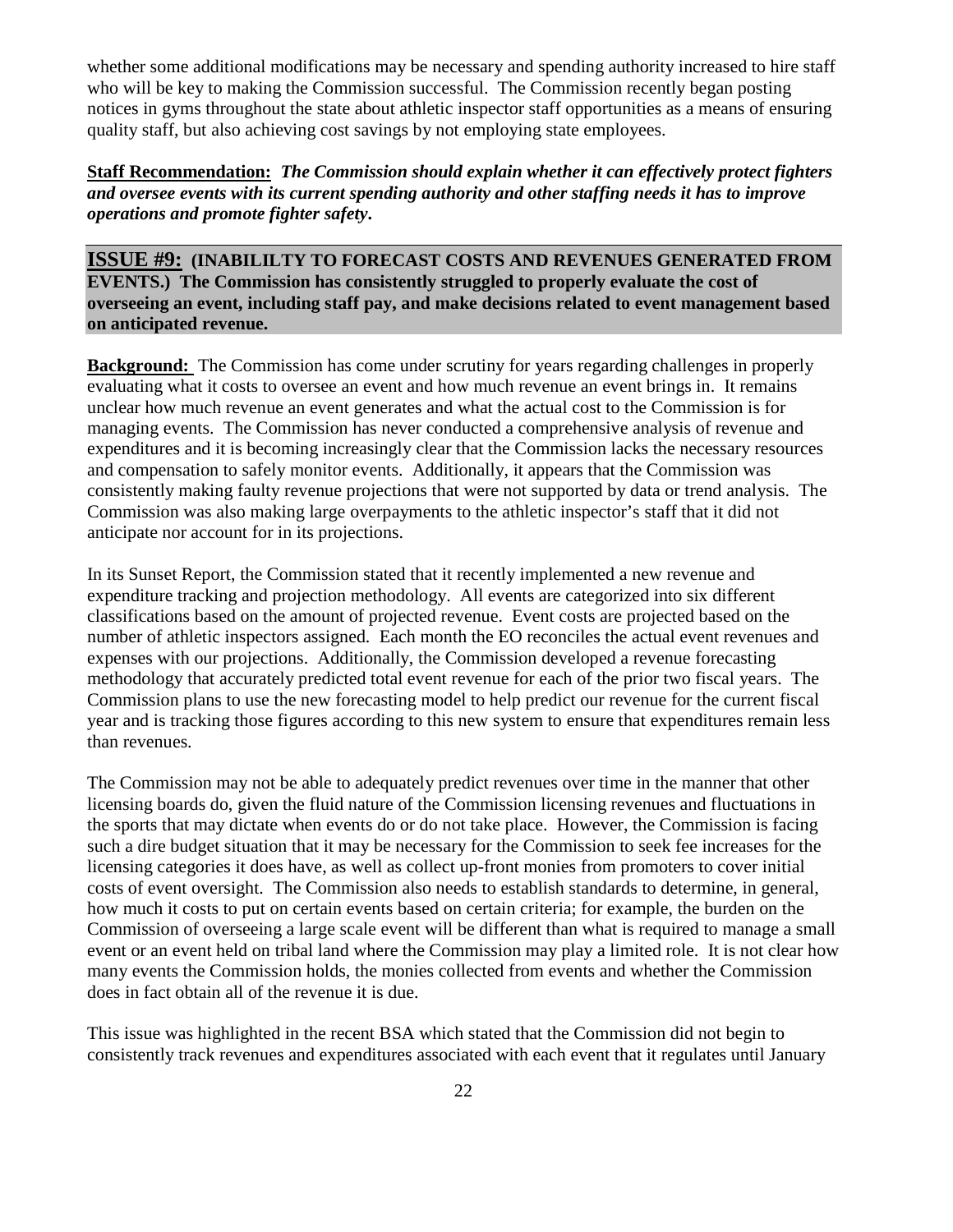2013, leaving the Commission at a disadvantage in trying to assess how events it regulates affect its financial condition. BSA recommended that the Commission develop procedures and written guidelines to ensure that it tracks information related to all events and associated revenues and expenditures.

**Staff Recommendation:** *The Commission needs to explain how it will effectively oversee events and determine the necessary expenditures it needs to make to ensure fighter safety and proper management of bouts.*

# *PROTECTION OF ATHLETES*

**ISSUE #10: (DOES CALIFORNIA NEED A FIGHTERS BILL OF RIGHTS?) Legislative attempts to further protect MMA fighters in contracts with promoters have not been successful. Is it necessary to specify fighters' rights in statute to ensure fighter health, safety and welfare or are there actions the Commission can take administratively to ensure fighters are aware of available resources, protections and responsibilities of promoters? Are there uniform standards and practices supported by ABC that the Commission can implement?** 

**Background:** The Commission exists to promote and protect the health and safety of fighters it licenses and others who engage in sports the Commission oversees. This includes professional fighters who enter into contracts with promoters, as well as amateur fighters. The bulk of the State Act and provisions in the rules and regulations governing Commission operations are in place to achieve fighter health and safety goals, as well as promote fairness in the contracts of professional athletes. The Commission has also undertaken efforts in the past to create an awareness amongst fighters about dangers of dehydration and other medical conditions, precautions for concussion injuries and certain rights a fighter has in California. Specifically, the Commission staff drafted a pamphlet three years ago that was to be made available to professional boxers so that the Commission was directly providing important information to athletes. The back of the pamphlet included the following bill of rights, as adopted by the ABC:

The Professional Boxers' "Bill of Rights"

- 1. You have the right to be treated in a professional manner and to be fully informed about all aspects of your sport.
- 2. You have the right to have all terms of any contract with a promoter or manager in writing.
- 3. You have the right to have all contracts read and explained to you, either by the local Commission representative or anyone of your choosing (including an attorney).
- 4. Before any bout, you have a right to know your opponent's name, their record, the weight class of the bout, the number of rounds of the bout, and the amount of your purse, including any travel or training expenses. To check on any boxer's record, including your own, contact Fight Fax at (856) 396-0533.
- 5. You have a right to review, obtain and keep copies of any of your contracts.
- 6. You have a right to directly receive any and all payments from a bout as set forth in your bout agreement.
- 7. You have the right to receive a written post-bout accounting from either the promoter or your manager or both which shows how the total amount of your purse was distributed. If you have any deductions taken from your purse you have the right to ask for a written accounting of what the deductions were, and why they were deducted from your purse.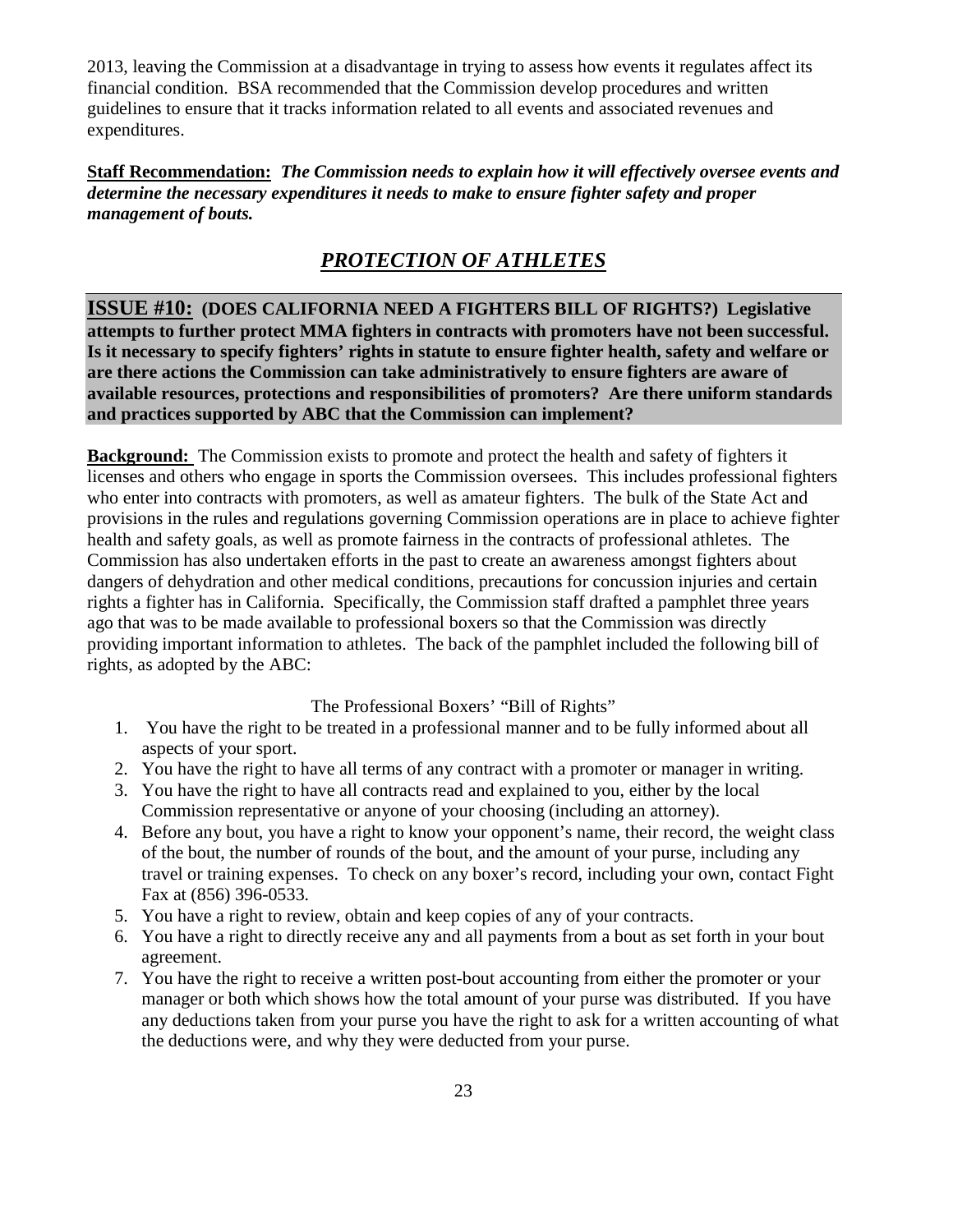- 8. You have a right to have a doctor at ringside at all times as well as emergency medical personnel and/or an ambulance present at the location at all times.
- 9. You have a right to have medical insurance covering any injuries resulting from a bout and to know the name of the insurance company and the amount of coverage being provided.
- 10. You have the right to hire individuals of your choice to serve as your managers, trainers, or seconds. You are not required to hire any individual in order to obtain a bout.
- 11. You have a right to know why your ranking with any sanctioning body has changed and the reasons for this change. This may be done in writing to the organization and requesting why your ranking has been changed. The organization must respond to you, in writing, within seven days.
- 12. You have a right to appeal any and all suspensions and to be informed about exactly why you were suspended and the length of your suspension. To check if you are on the National Suspension List, go to www.fightfax.com and click on Suspensions (a fee applies).
- 13. You have a right to contact your local Commission or the Association of Boxing Commissions to report any violations, ask any questions or seek any advice.

Many other states provide information like that above directly to fighters as part of their licensing application packet or include fighters rights in materials provided to fighters at events. It would be helpful for the Committee to better understand the Commission's current practices related to dissemination of this important information to boxers and MMA fighters. It would also be helpful for the Committee to learn of any uniform standards and practices adopted by the ABC and encouraged to be used by Commissions throughout the nation, as well as any Federal legislative efforts to include this in the Federal Act.

Last year, AB 2100 (Alejo) attempted to create a MMA fighter's bill of rights in statute. According to an analysis prepared by the Assembly Committee on Arts, Entertainment, Sports, Tourism and Internet Media, the measure was introduced to ensure protection of the MMA athletes in California and prevent mistreatment of these individuals. The Author asserted that the bill would ban certain exploitative contracting practices that violate athletes' freedom to work and their ability to support their families. The Author stated that many California MMA fighters have retired after suffering multiple concussions, bone fractures, muscle tears, nerve damage and spine injuries, which threaten their ability to earn a living and support their families as they grow older. The bill would have required that the Commission, in consultation with the ABC, establish and enforce a professional code of conduct and that persons seeking payment as promoters must make specified disclosures to the Commission prior to being compensated.

**Staff Recommendation:** *The Commission should provide an update on information it provides to boxers and MMA fighters about certain protections they are eligible for in their professional relationship with promoters, as well as other basic rights they have as fighters in this state. The Commission should discuss whether it believes a statutory provision is necessary. The Commission should discuss outreach efforts of this nature it plans to take. The Committee may wish to require the Commission to include MMA fighters in the Pension Fund to provide additional opportunities for the individuals that choose a professional career in the sport.*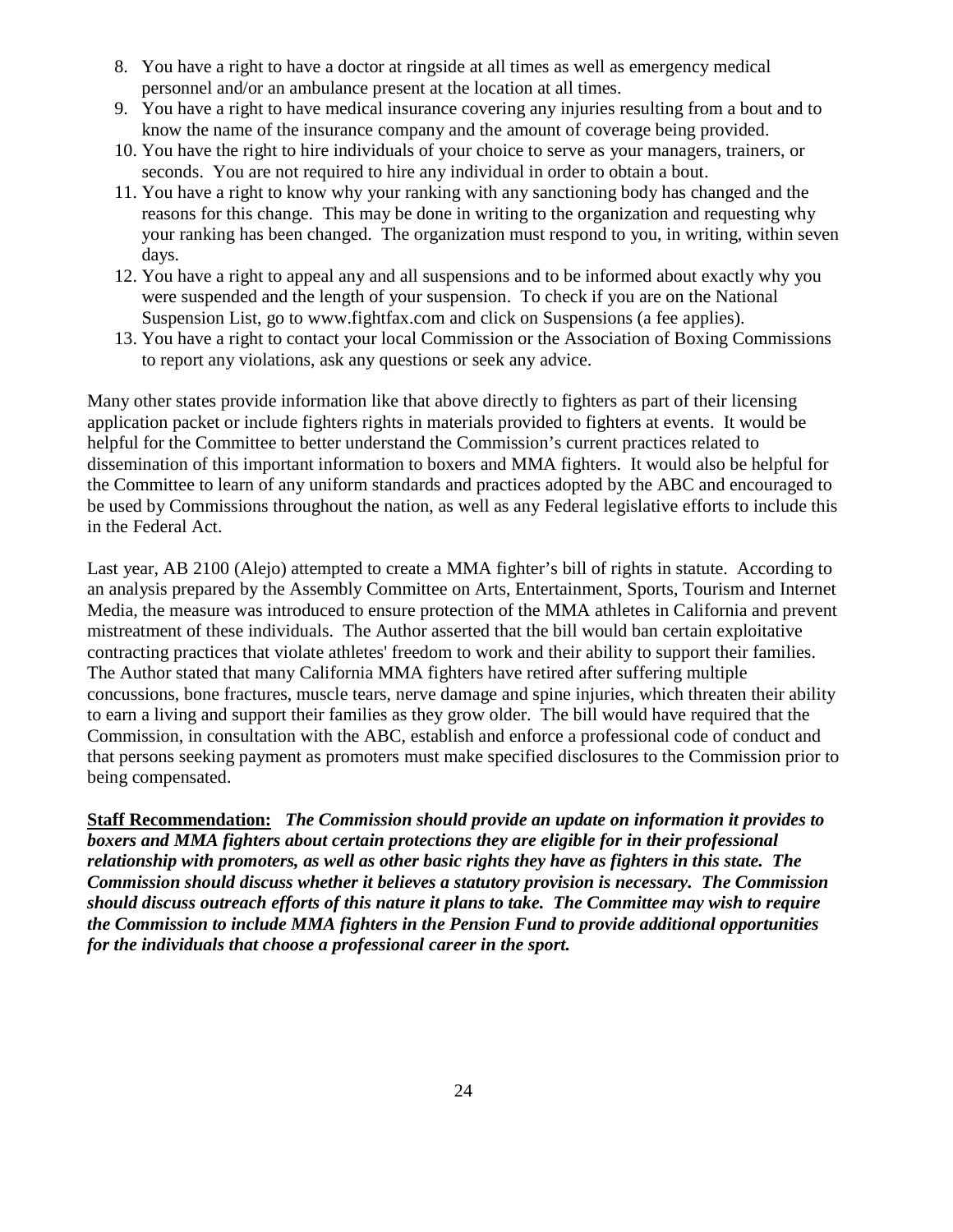#### **ISSUE #11: (PREGNANCY TESTS.) Should the Commission require pregnancy tests for female athletes prior to licensure?**

**Background:** The Commission and consumer advocates have been concerned for many years about the Commission's lack of pregnancy testing for female athletes and as such the Commission has made several attempts to mandate pregnancy tests, none of which have been successful. As an alternative to a testing requirement, in 2001, the Commission developed a notice that was provided to all female boxers before each bout. The Commission wanted to at the very least inform female boxers of the dangers associated with boxing if pregnant and to potentially prevent female boxers from fighting while pregnant. The notice, "What Can Happen If I Fight When I am Pregnant?" included possible medical effects of fighting while pregnant and recommended pre-fight testing.

The Commission sponsored AB 972 (Runner, 2005) which mandated pregnancy testing for female fighters. The Commission stated that pregnancy testing was a basic protection for female athletes and a key initiative to promote women's health, as a pregnant fighter engaging in a bout could damage her own body as well as her unborn child. At the time, the Commission also asserted that "all major boxing commissions in the United States require pregnancy testing," many of which have found on "multiple occasions that female boxing applicants tested positive on pregnancy tests."

The Commission's efforts faced resistance from the ACLU related to privacy concerns, as well as the American College of Obstetrics and Gynecology which stated at the time that its "guidelines about activity during pregnancy do not directly address professional athletes and, in general, physicians advise women to not use pregnancy as a time to undertake an ambitious new exercise regimen; however, women that have been previously very active are encouraged to continue with modifications as the women find necessary." It would be helpful for the Committee to receive an update on the status of the Commission's efforts to require pregnancy testing as well as any new data related to testing.

**Staff Recommendation:** *The Commission should report on its efforts to require pregnancy testing. The Commission should explain whether female athletes voluntarily take pregnancy tests prior to fights. The Committee may wish to pursue requiring pregnancy tests for female athletes as a female athlete safety measure.*

**ISSUE #12: (CONCERNS ABOUT EXTREME MEASURES FIGHTERS UNDERGO TO MAKE WEIGHT.) What happens to a fighter who does not weigh-in with the expected number or within the range agreed to before a bout? What is the status of the Commission's weight study?** 

**Background:** Recent reports in the media and concern raised by the Commission members and staff about the drastic efforts fighters take to meet weight requirements led the Commission to conduct a weight study for the MMA athletes. In a 2010 *LA Times* article, significant and dangerous weight loss efforts were reported, often resulting in dehydration and other health effects. The practice of losing a large amount of weight in a short period of time prior to a weigh-in, then gaining weight back in the 24 hours leading up to a fight can affect the outcome of a fight. According to information provided by the Commission, studies have shown that drastic weight deviations can hinder a fighter's performance and be dangerous to a fighter's health and increase the potential risk of injury. The *LA Times* highlighted one athlete's 17 pound loss in 19 hours leading up to a fight.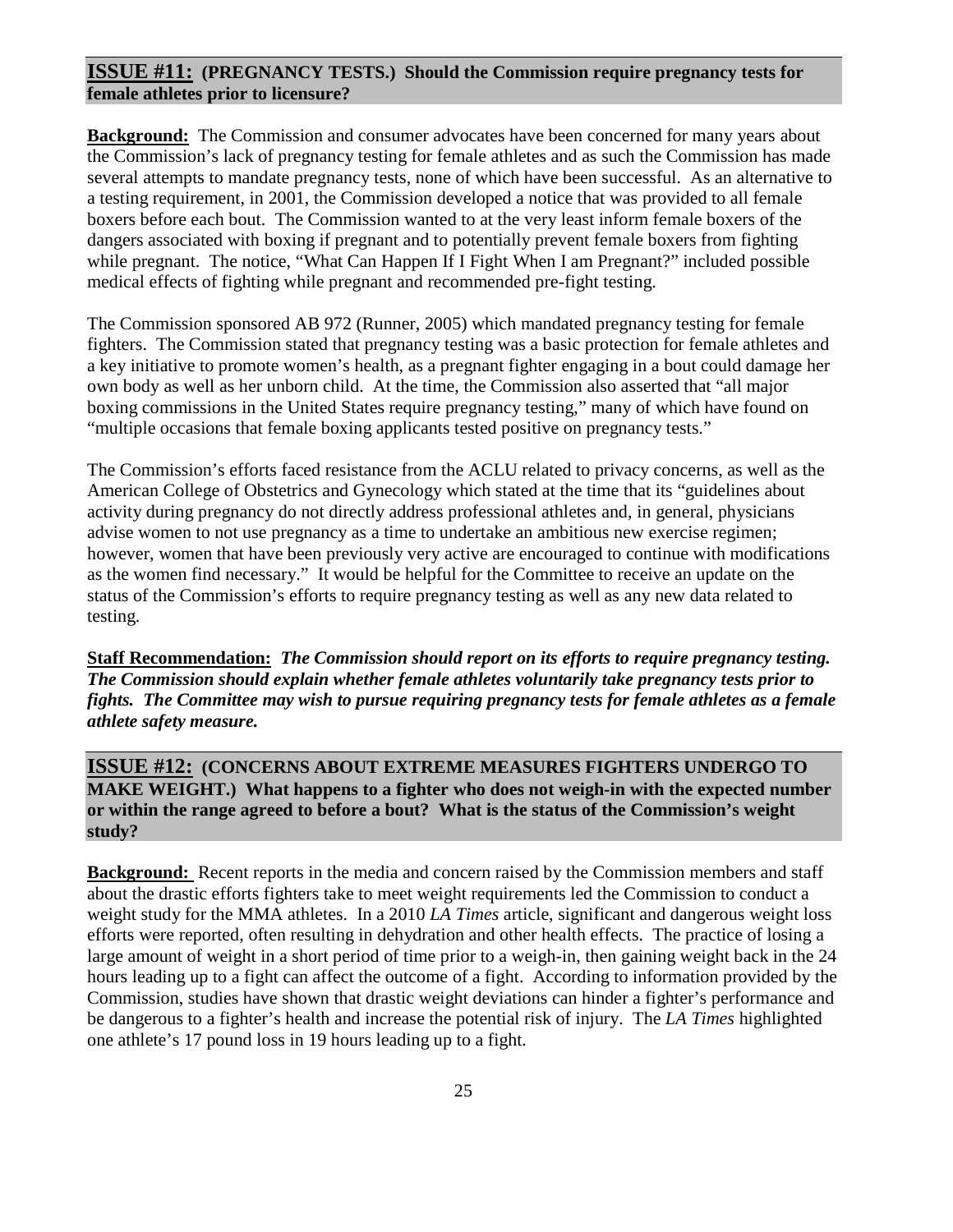Under the study, the Commission conducted official weigh-ins the day before the event, and then asked fighters to voluntarily weigh in again the next day, recording the weights to see the amount of deviation from the day before. The Commission is studying adopting random and official two-day weigh-ins and is considering drafting regulations defining the percentage deviation amount allowed in a better effort to promote fighter safety, following the lead of states like Ohio which have been using the two-day weigh in method for several years.

**Staff Recommendation:** *The Commission should provide an update on its weight study and regulatory change efforts. The Commission should identify any advancement in tests or methods to determine when a fighter is at risk for other injuries due to weight loss efforts.*

**ISSUE #13: (USE OF PERFORMANCE ENHANCING SUBSTANCES.) The Commission, as well as other states, is in the process of evaluating the potential approved usage of substances which are currently banned. Are there instances where substances should be used without penalty to the athlete?** 

**Background:** According to the Commission, recent trends indicate an inclination toward performance enhancing drugs that decrease the needed rest time between training sessions. Primarily, the Commission sees testosterone as the main drug of choice for MMA athletes because it allows for an increased recovery time between training sessions leading up to the fight and a rise in testosterone replacement therapy.

The Commission currently prohibits fighters from using performance enhancing substances but recently sought to adopt an exemption from the ban for legitimate therapeutic purposes, such as steroid treatments for fighters suffering from asthma. The Commission's previous proposed regulatory change, modeled on World Anti-Doping Agency (WADA) standards, was denied approval by the DCA, but the Commission's Advisory Committee on Medical Safety Standards is again discussing the issue. According to the Commission, the therapeutic use exemption is more complicated when reviewed from various viewpoints and that some athletes take testosterone or other performance enhancing drugs early in their career, which in turn destroys their body's ability to naturally produce a normal level of testosterone. This early abuse then creates a situation where the fighter is reliant on artificial substances, taken according to a physician's recommendation and under their orders, in order to maintain normal body levels of the hormone. The Advisory Committee is examining what methods, if any, the Commission should use to grant an exemption from the ban on performance enhancing drugs for a specific therapeutic use. According to the Commission, some regulators feel that if an athlete cheated in their past, the individual should have to live with the decision while others see the conversation as one about second chances where a mistake in an athlete's past should not adversely impact their ability to make a living or participate in the sport in the present. The Advisory Committee is also reviewing natural physiological reasons for an athlete to test positive for a hormone such as hypogonadism, where no past abuse existed but a hormone is needed for a normal quality of life. The Commission is also looking at adopting recommendations of the ABC and in the process of reviewing WADA standards. Similarly, the Nevada State Athletic Commission recently met to discuss drug testing protocols including those for usage of testosterone replacement therapy and the Ultimate Fighting Championship (UFC), a national MMA promoter said it will be testing athletes who are on the treatment throughout their training camps to ensure their testosterone levels remain at legal limits.

#### **Staff Recommendation:** *The Commission should provide an update on its Advisory Committee work and explain what efforts it is taking toward uniform standards with other states on this issue.*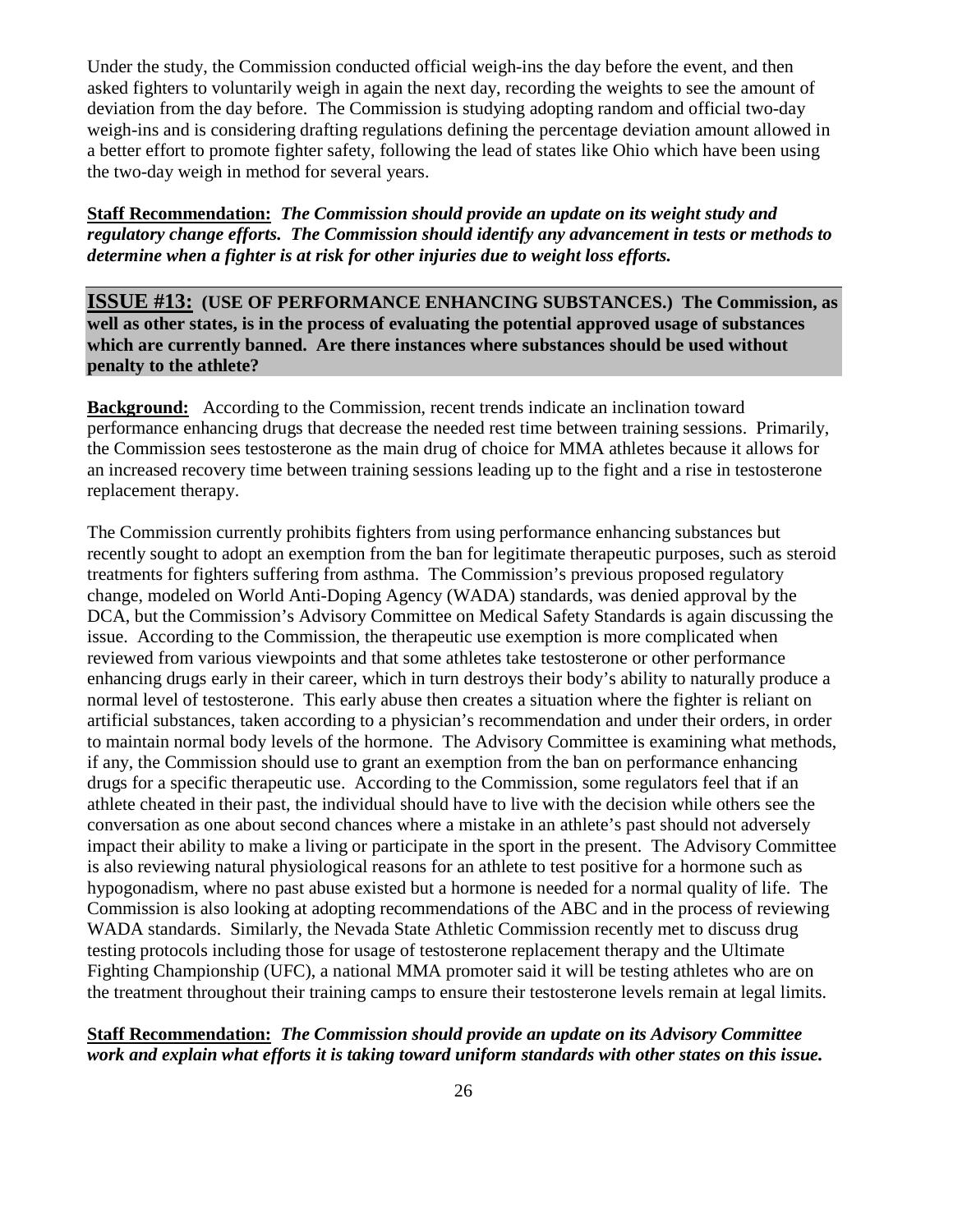# *LICENSING ISSUES*

**ISSUE #14: (PROFESSIONAL TRAINERS LICENSE.) The State Act includes a statutory provision requiring that a professional boxer only spar for training purposes with an individual possessing a sparring permit and statute requires gyms to track sparring and report it to the Commission. This requirement has not historically been followed and may be impossible for the Commission to enforce given its current resources. Should the Commission create a separate licensing category for Professional Trainers?** 

**Background:** Current law requires the Commission to oversee a licensed fighter, as well as the individuals that train with that fighter. The Commission states that the requirement for approval of and reporting from a sparring partner is unique to California and is not feasible. The Commission believes that resources may better be utilized by monitoring licensed professional trainers under a new licensing category. The Professional Trainer would be licensed by the Commission, pay a fee recommended to be above the fee paid for licensure as a second and would have to sign off on the application of any professional fighter debuting. This additional accountability measure would allow the Commission to evaluate possible poor performance of the fighter and take action against not only the fighter but also the Professional Trainer associated with that fighter.

**Staff Recommendation:** *The Commission should provide additional information to the Committee about this option, including the existence of a similar licensing category in other states and whether this is a practice endorsed by the ABC. The Committee may consider adding a Professional Trainer licensing category provided more details are made available.* 

## *ENFORCEMENT*

**ISSUE #15: (COLLECTION OF FINES.) Is the Commission collecting enough money to deter problematic behavior by its licensees? Should the Commission increase its fines to the statutory \$5000 limit or are there other options?** 

**Background:** The Commission's cite and fine ability allows for punishment to licensees for violations of the law that while significant, may not be serious enough to warrant license suspension. Fines are used as a penalty and are usually accompanied by a suspension or order to correct conduct. They are commonly issued against fighters for using prohibited substances and conduct that brings discredit to combative sports or the Commission. The Commission's current fines may not be deterring certain activity and may not be strong enough to make any kind of impact to professional fighters receiving high salaries. The Commission has also struggled to establish consistency in its citation and fine program, sometimes assigning small fines to certain fighters for some violations and large fines to others for similar violations.

The Commission is currently exploring seeking increased authority to collect fines so that it can more effectively discipline its licensees, specifically by basing the amount of a fine on a percentage of the fighter's purse. Some athletes receive over six figures to participate in bouts, and paying a \$2000 fine for use of an illegal substance does not make a dent in their earnings, thus potentially perpetuating use of the banned drugs without any noticeable penalty. The Commission believes that having this option will provide a greater level of deterrence for highly paid athletes. Other states like Nevada take a 3-40 percent of a fighter's purse for the event where the violation occurs.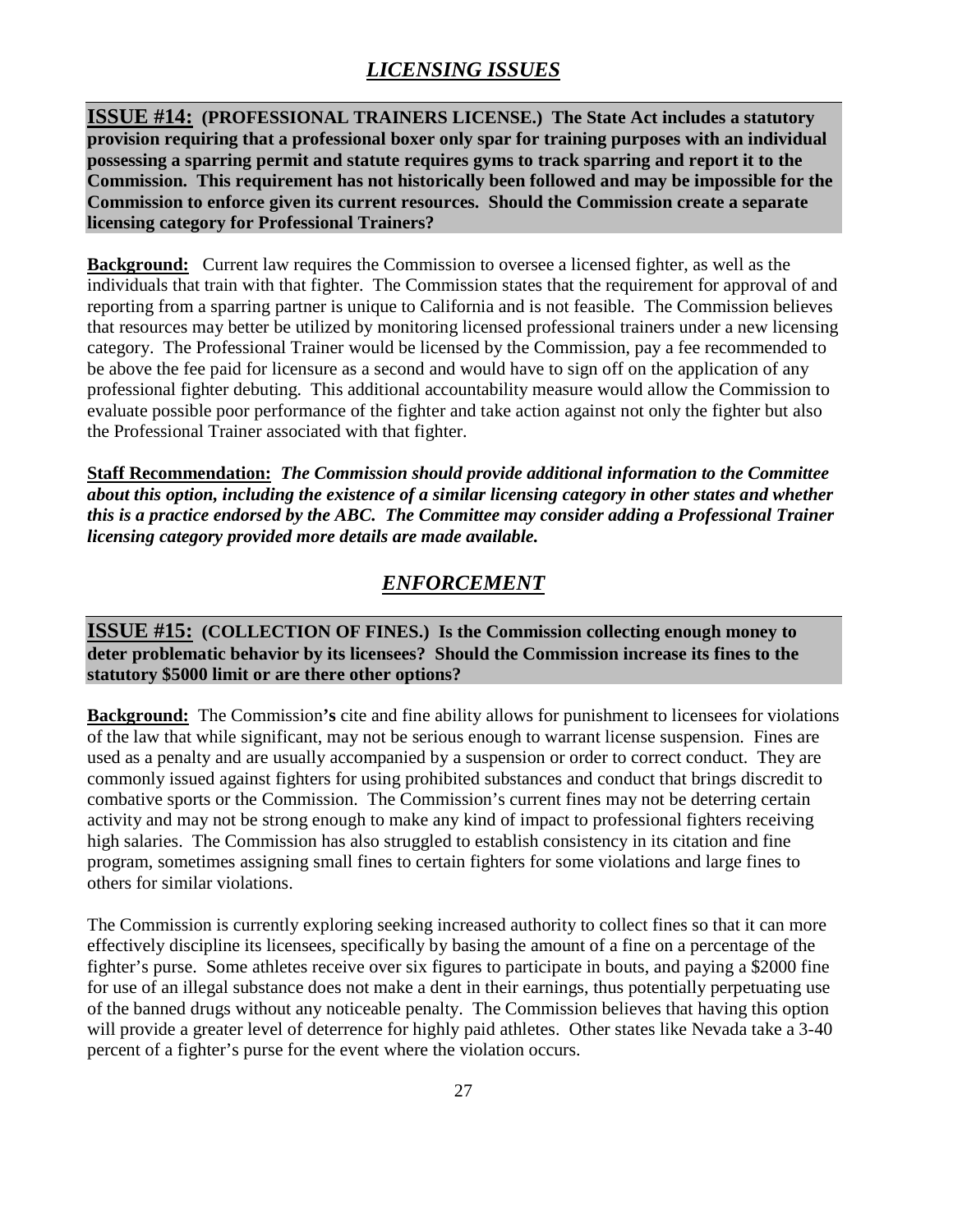**Staff Recommendation:** *The Committee should authorize the Commission in statute to adjust its fine collection abilities so that it may collect a percentage of a fighter's purse for certain substance abuse violations. The Commission should explain how it will ensure consistency in its fines and enforcement and punitive efforts.* 

#### **ISSUE #16: (DRUG TESTING INCONSISTENCIES.) The Commission has faced many problems in its drug testing timing, procedures and results reporting.**

**Background:** All licensed fighters are required to submit to random drug testing by the Commission and regular drug testing if prior results showed evidence of a prohibited substance. In the event an athlete is found to have a banned substance in their system, the individual is not permitted to participate in a California regulated combat sport again until their suspension period has ended and the fine is paid. The individual also has to appear before the Commission and provide evidence of rehabilitation and fitness for licensure.

As reported in a recent *LA Times* article, there are currently no uniform standards for drug testing and drug testing procedures throughout the U.S. The story found that there are discrepancies in the licensing of fighters related to drug tests and that some fighters are granted licenses in one state or jurisdiction but denied licensure in another.

The Commission also faced intense scrutiny during an appeal of results by a fighter, based on allegations that Commission staff failed to protect the specimen and had paperwork showing a drug test on one day and a label on the specimen for another date. While the results and suspension of the fighter were upheld, the perception associated with problems performing drug testing, even on an inconsistent basis, reflects poorly on the Commission and its ability to promote safety and ensure fair bouts.

**Staff Recommendation:** *The Commission should provide an update on its current drug testing policy. The Commission should inform the Committee of any uniform standards for drug testing of professional athletes or conversations about implementing uniform standards across the nation.* 

## *REGULATION OF AMATEUR SPORTS*

Current law allows the Commission to delegate its authority to oversee amateur sports to a qualified nonprofit organization if the Commission determines that the nonprofit "meets or exceeds the safety and fairness standards of the Commission." If authority over regulation of an amateur sport is delegated to a qualified nonprofit organization, the Commission must conduct an annual review. The Commission has the "sole direction, management, control of, and jurisdiction over all professional and amateur boxing, professional and amateur kickboxing, all forms and combinations of forms of full contact martial arts contests, including mixed martial arts, and matches or exhibitions conducted, held, or given within this state". Thus, under current law, the Commission's delegated authority for amateur regulation would also have oversight of the same sports as the Commission.

California is unique in requiring that a delegated authority have nonprofit status. According to information provided by the National Conference of State Legislatures (NCSL), many other states similarly delegate regulatory authority for amateur sports but do not always require the organization to have nonprofit status. Some, like Oklahoma, require that an authority other than the state commission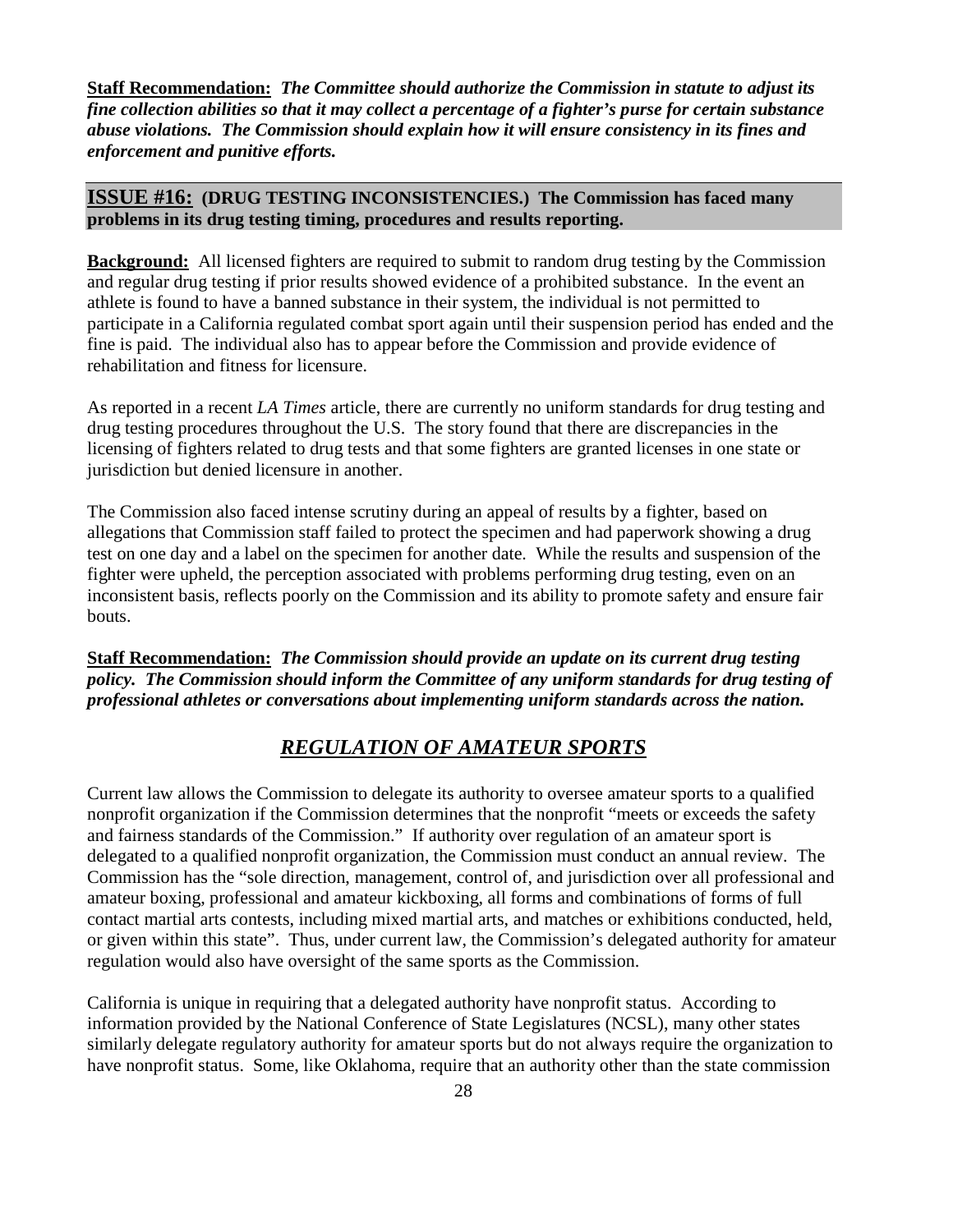be a nationally recognized amateur sanctioning body. Many sanctioning outfits are actually for-profit organizations but often have national or international authority over a particular sport.

The Commission has delegated its regulatory oversight responsibilities of amateur boxing and MMA to two different nonprofit organizations; USA Boxing, Inc. and the California Amateur Mixed Martial Arts Organization (CAMO).

The Commission reports that it recently devised a protocol for oversight of USA Boxing which requires extensive review of USA Boxing reports provided to the Commission and regular appearances by each of the four Local Boxing Clubs at Commission meetings. The Commission utilizes the AG's Office as its liaison to USA Boxing.

In 2009, the Commission delegated its authority for amateur MMA to CAMO. During the previous Sunset Review, the Commission stated that it was monitoring this new delegation of authority for regulation of MMA events and working closely with CAMO through regular reports received by the Commission on CAMO's actions, fee structure and standards.

#### **ISSUE #17: (PROBLEMS WITH USA BOXING.) This organization continues to come under scrutiny in its ability to promote the safety and protection of amateur boxers.**

**Background:** The Commission currently delegates its authority for regulation of amateur boxing to USA Boxing, Inc. a nonprofit organization that is a branch of the U.S. Olympic Committee. In California, USA Boxing has four local boxing committees (LBCs).

- California Border Association serving San Diego and Imperial Counties.
- Central California Association serving Mariposa, Madera, Fresno, Kings, Tulare, Inyo, Mono, Kern, San Benito, San Luis Obispo, Merced, San Joaquin, Calaveras, Monterey, Stanislaus and Tuolumne Counties.
- Northern California Association serving portions of the state located north of Monterey, including parts of San Benito, Merced, Stanislaus, San Joaquin, Calaveras, Tuolumne and Mono Counties.
- Southern California Association serving Ventura, Los Angeles, San Bernardino, Orange, Riverside and Santa Barbara counties.

There have been several issues with USA Boxing that raise some concern regarding the oversight of amateur boxing. In 2009, the Commission suspended USA Boxing's authorization to regulate amateur boxing for three weeks in response to media reports of improprieties including underage alcohol consumption and gambling at USA Boxing sanctioned events and concern for the health and safety of amateur athletes. That delegation was reinstated after the Commission staff negotiated stricter requirements regarding safety, background checks, uniformity, reporting and record keeping, and included promises for USA Boxing to be more responsive to the Commission. The Commission voted to place USA Boxing on probation until June 2010.

USA Boxing has either been on the agenda or the Commission members and staff has requested that a USA Boxing item be placed on the agenda for many of the meetings held during the past four years. Last month, the Commission informed USA Boxing that it would be randomly sending the Commission inspectors to USA Boxing sanctioned events to ensure safety at those events.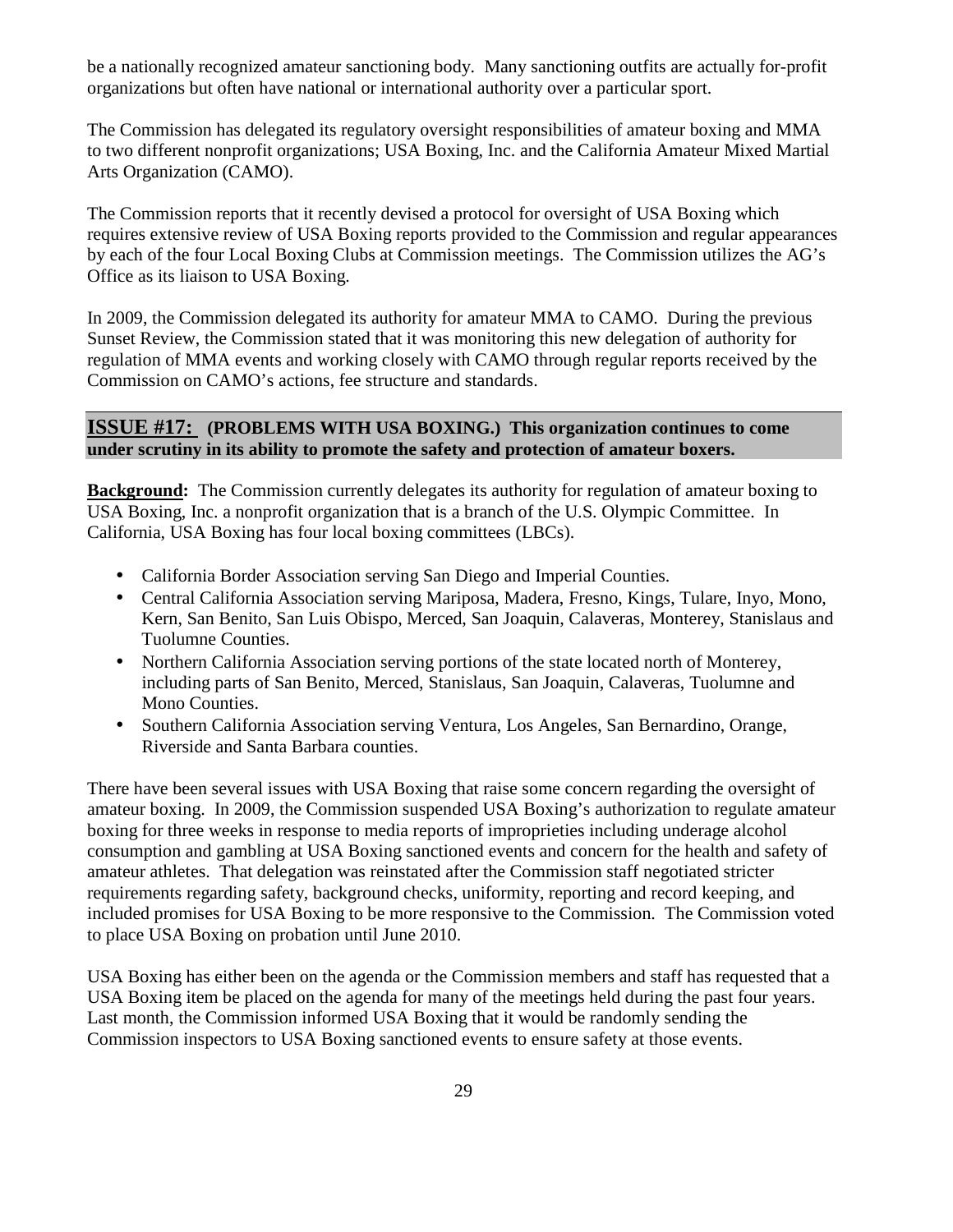It remains unclear how the Commission would appropriately oversee amateur boxing given the serious concerns in the past raised about its ability to manage USA Boxing and provide appropriate oversight. In recent action to delegate authority for amateur MMA oversight, the Commission cited limited resources as a primary reason for looking to a nonprofit entity for regulation. Commission staff and resources remain quite limited and are a barrier to effective oversight and regulation by the Commission of the sports that is has delegated its authority to regulate. But it is entirely possible that the Commission could once again suspend USA Boxing's authority, leaving a void in California's amateur boxing regulation all together and significantly harming the many young people taking part in this sport.

**Staff Recommendation:** *Regulations and statute governing the Commission's policies need to be updated to ensure that it has the ability to oversee amateur boxing in the event that USA Boxing is suspended again or removed completely from the authority to administer amateur events. The Commission should receive regular reports from USA Boxing in writing and at meetings. The Commission should move forward with its plans to randomly inspect USA Boxing sanctioned events.* 

**ISSUE #18: (DELEGATION OF AUTHORITY TO CAMO.) The Commission delegated its authority for regulation of amateur MMA to a nonprofit organization that oversees these events but is not subject to open meeting requirements or rules governing accountability, lacks a track record of oversight or licensing duties and is managed by former promoters. The Commission seemed dedicated to conducting frequent reviews of CAMO, but due to operational difficulties, has lacked the ability to provide this oversight and appropriately decide who should act as its defacto authority for amateur MMA.**

**Background:** At its June 2007 meeting, the Commission discussed creation of a committee to review MMA regulations and provide clarification for new rulemaking. Dating back to the Commission's February 2008 meeting, comments made during public testimony regularly raised the issue of amateur MMA regulation in the state. Organizations began to attend Commission meetings and speak during public testimony about their interest in serving on the Commission's behalf as the oversight authority for amateur MMA. At its April 2009 meeting, the Commission planned a subsequent amateur MMA committee meeting to gather information from interested parties regarding regulation of amateur MMA events in California. It was determined that regulating amateur MMA would begin with addressing the steady rise in underground, dangerous events being held despite a lack of clear legal authority for events to take place. In May 2009, the Commission held an informational meeting attended by promoters, fighters, trainers and other interested parties. The results of the informational meeting were reported to the Commission at its regular June 2009 meeting. At that time, it was recommended that the Commission should expand its regulation of amateur competitions and athletes to include MMA. The Commission cited limited resources in its decision to delegate oversight responsibilities to a separate, nonprofit organization to regulate events.

Another committee meeting was held in August 2009, at which three applicants for delegation of authority to regulate amateur MMA presented their proposals. The meeting was attended by the applicants as well as promoters of professional MMA events. There was no consensus on safety standards for amateur MMA. The promoters advocated for the use of headgear at the amateur level, but the applicants felt it was unnecessary and even dangerous for the fighters to wear headgear. Days after the meeting in August 2009, the Commission met as a whole and voted to delegate its regulatory authority to the California Amateur Mixed Martial Arts Organization (CAMO), Inc.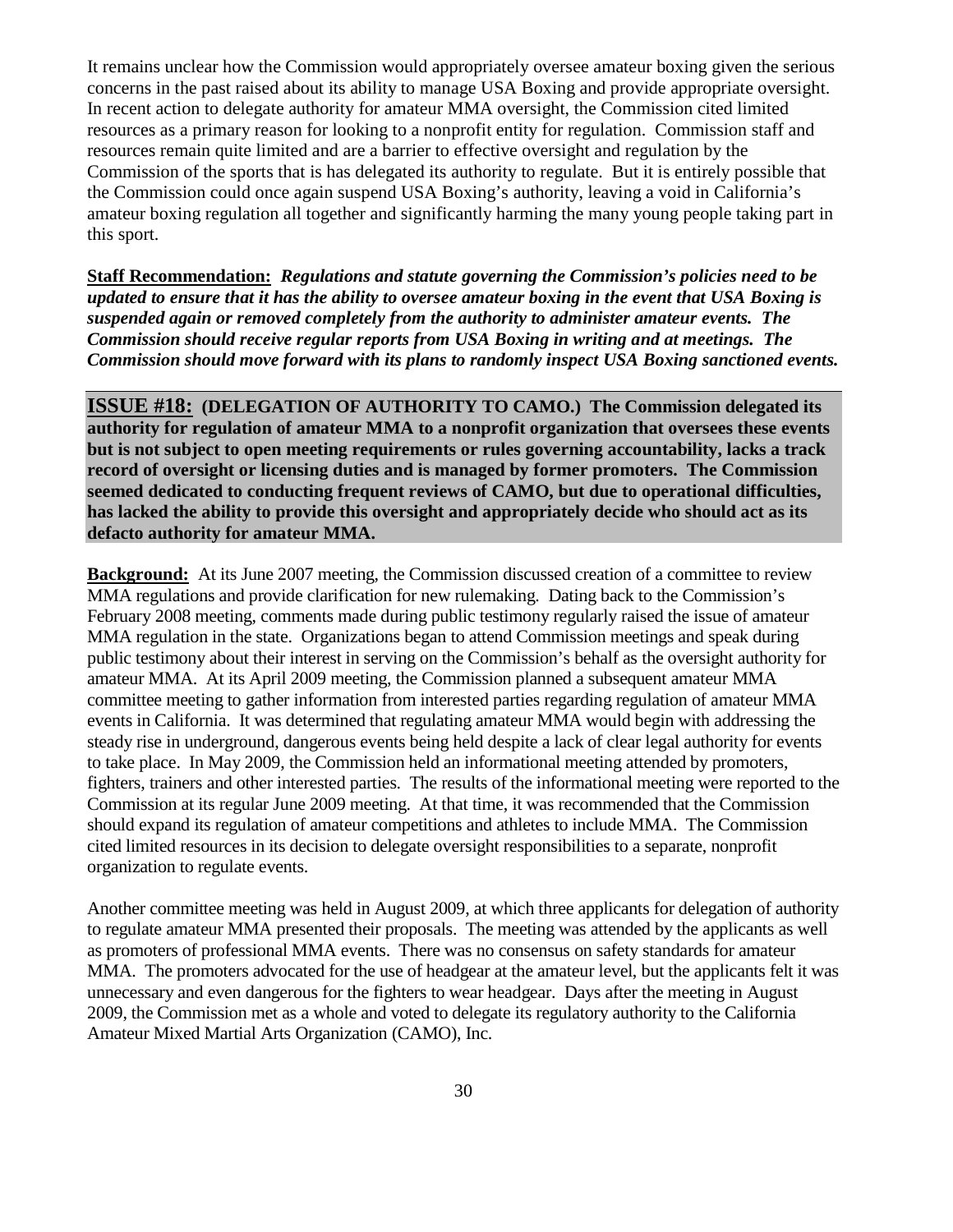It does not appear that the Commission ever adopted regulations to clearly outline the difference between professional regulations and amateur regulations prior to delegating its authority. Additionally, the Commission struggled with a definition of what constitutes "full contact" and should therefore be regulated. Commission members and staff expressed interest in a California-specific program that could better respond to the needs of the state's amateur MMA community while still operating according to the nonprofit requirement outlined in the law. While CAMO presented substantial regulations and clear standards for the components necessary to oversee amateur MMA, there is some concern that the Commission was not yet in a position in its own process and according to its own procedures in 2009 to assist in the creation of the CAMO program. The Commission also worked with a small group of stakeholders to create a new model for regulation which may have omitted the input of many passionate athletes and organizers.

CAMO established a fee structure for licensing that exceeds any of the fees collected by the Commission. Many groups determined to be under CAMO's regulatory authority still balk at the fee structure, citing that high fees are cost prohibitive to conduct events. BSA also reported that the Commission may have opportunities to generate revenue by regulating amateur MMA rather than delegating its authority to CAMO.

**Staff Recommendation:** *The Commission should fully explain how it would handle regulating amateur MMA in California, considering that it had to delegate its authority originally in 2009 because it lacked the staff and resources to regulate this growing field of athletes and events. The Commission should identify efforts in other states related to amateur MMA and how it would adopt uniform standards for regulation, including how it would dedicate the necessary resources to this endeavor given its significant operational and budgetary challenges.* 

#### *BOXERS PENSION FUND AND NEUROLOGICAL EXAMINATION FUND*

**ISSUE #19: (PROFESSIONAL BOXERS PENSION FUND STILL POORLY ADMINISTERED?) Created in 1982, to provide benefits to former boxers, the Professional Boxers Pension Fund (Fund) may not be appropriately designed and administered to meet the needs of these athletes.** 

**Background:** The Commission administers the Fund, which has been the subject of much criticism since its inception in 1982. Previous sunset reviews expressed concerns about the fund's operations and in 2005, the BSA found that the fund was poorly administered and very few boxers have or would receive benefits from the fund. The Auditor noted that from 2001-2004, total benefits paid to boxers were \$36,000, while administrative costs were six times greater. Further, the Auditor also noted that, as of 2003, only 14 percent of licensed boxers were vested and their accounts were very low. On December 31, 2005, only 43 participants were eligible for retirement benefits totaling just \$430,000. BSA recommended reducing vesting requirements and increasing the gate fees used to fund the plan. According to a report issued by BSA in January 2011, these recommendations from 2005 remain unresolved. The Commission responded to BSA's recommendation by stating that it will conduct a study on the impact of reducing vesting requirements and pursue changes in statute or regulation or an increase in gate fees.

While the Fund has recently been better managed and is now more fiscally sound, a key issue still facing the Commission with regards to the Fund is the need to ensure that athletes know they are eligible for benefits. As of August 2009, approximately 100 boxers were eligible to receive \$1.2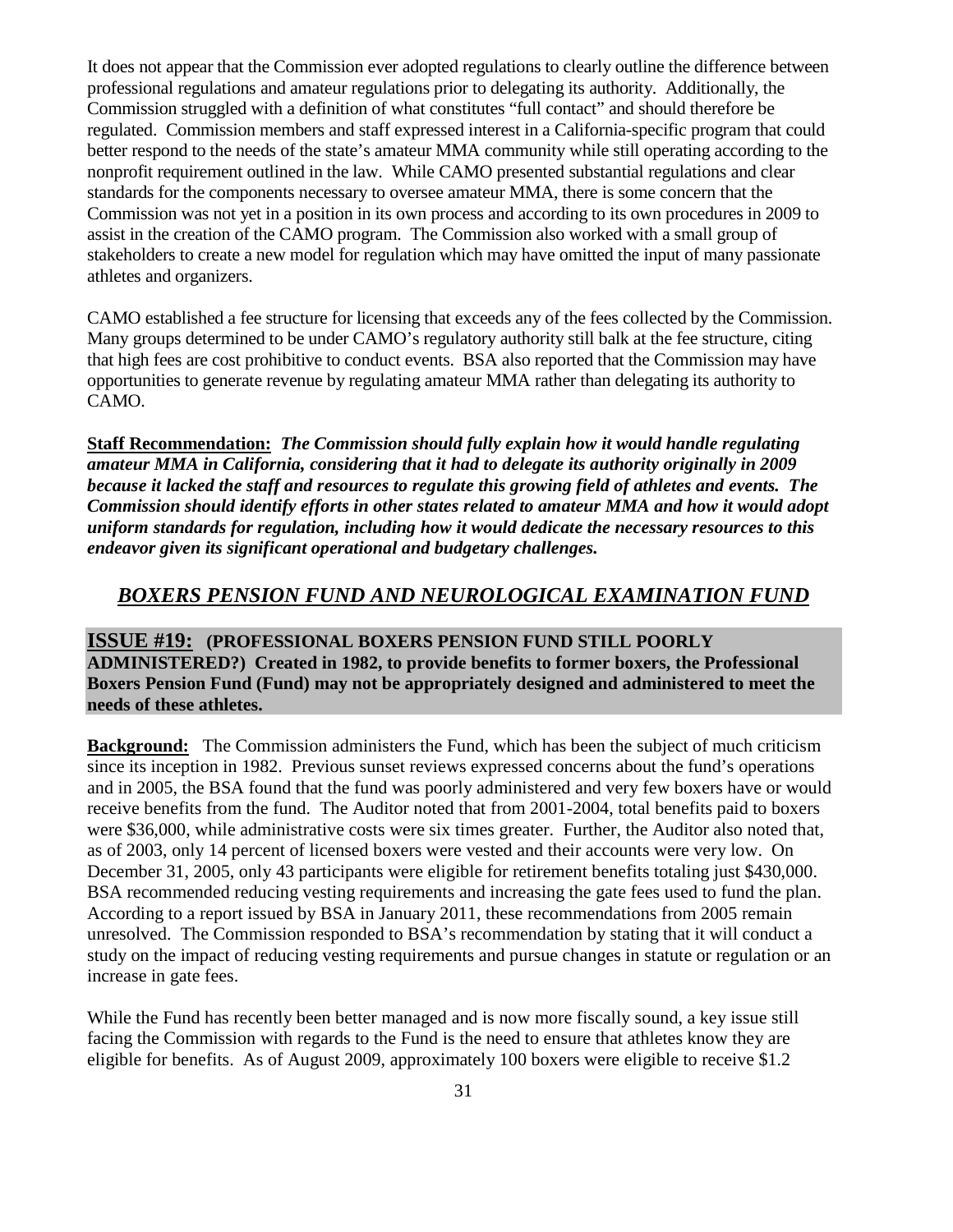million in benefits. As of September 2010, 106 boxers were eligible for benefits from the fund which has grown to \$5.25 million. But as of December 2009, only 14 boxers were paid approximately \$182,000. According to a report on the pension fund for calendar year 2010, an \$8,000 payment was issued to a boxer but the check was never cashed. The solvency of the Fund may continue to be improperly judged because of the large amount of monies not collected by eligible recipients. The Commission also continues to face issues with calculation of payments to the Fund due to other deficiencies in its general operations.

The Commission states that in many cases it does not have any mechanism to contact former fighters. One key issue is the Commission's lack of viable electronic records and data in general for licensees, which could prove especially useful in outreach to athletes deserving of benefits. The Commission previously acknowledged the need to conduct a marketing plan to find fighters and increase awareness about the availability of benefits, yet no formal outreach approach has been defined or implemented. It is not clear what resources the Commission could allocate to achieve that goal, nor is it clear if staff will be able to effectively process applications for benefits. The Commission primarily uses its meetings to conduct outreach; however, that small field of attendees and regular participants does not capture a much larger sphere of eligible boxers.

**Staff Recommendation:** *The Commission should explain its progress in providing eligible fighters' pension payouts. The Commission should consider expanding the Fund to MMA athletes. The Commission should evaluate whether a lump sum payment is a proper benefit to a fighter or whether there may be a more appropriate use for the Fund like providing health insurance benefits or connecting fighters to coverage for medical services.* 

#### **ISSUE #20: (PROPER USE OF THE NEUROLOCAL EXAMINATION FUND.) The Neurological Fund has never been used appropriately and the Commission should consider how the Fund could be better utilized to assess chronic traumatic brain injuries**

**Background:** The Commission's mission is to encourage the health and safety of fighters it licenses but it has consistently failed to properly spend money collected from promoters to conduct, promote or assist with neurological exams of fighters. The commission has been collecting a fee from promoters for about 20 years; however, those funds have not been used to pay for boxers' neurological exams, as required by law. Rather, the revenue has typically been used to pay the Commission's staff salaries and other administrative costs.

Years ago, after a boxer was denied a license under BPC § 18711, which requires that as a condition of licensure in California a boxer who wants to fight within the state must undergo a neurological examination, he and his manager sued Commission associated defendants for "breach of statutory duty and for interference with prospective economic advantage." The trial court entered judgments on jury verdicts in favor of plaintiffs (Superior Court of Los Angeles County, No. SWC107136, Ernest George Williams, Judge.) but the Court of Appeal reversed that decision. The court held that the decision of the Commission as to whether to issue the license was discretionary with the Commission, and it was thus immune from liability, officers and employees of the commission were likewise immune from liability and a doctor acting as an examiner for the commission, along with her agent, was immune from liability. The boxer was not a private patient, and he was examined by the doctor in her capacity as an examiner and an employee for the Commission. The purpose of the examination was to determine the fitness of the boxer to be licensed; it was not an examination or diagnosis that was made for the purpose of treatment. The court also held the latter defendants were not liable for interference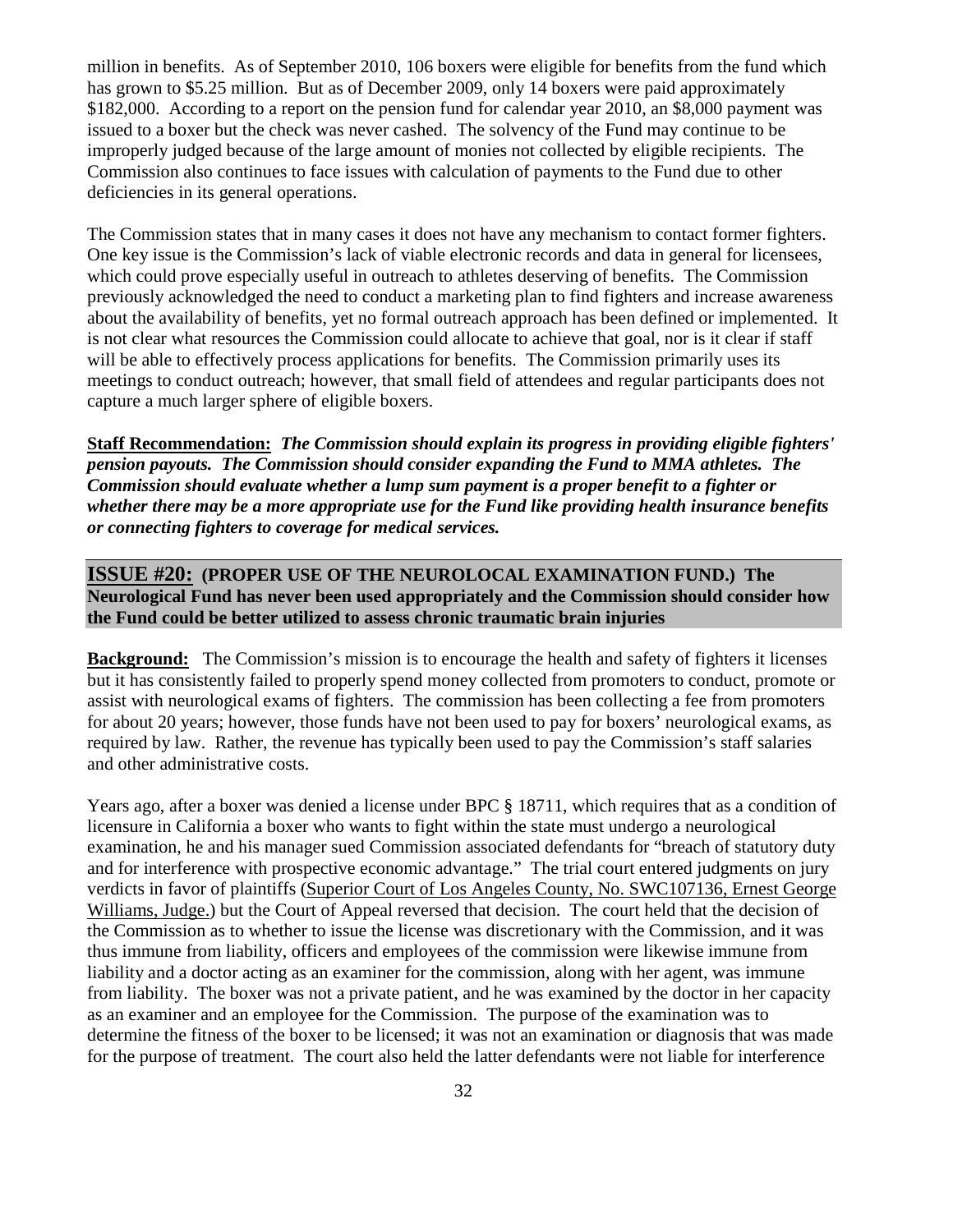with prospective economic advantage. (*Opinion by Aranda, J.,<sup>\*</sup> with Vogel* (C. S.), P. J., and Baron, J., *concurring.)* 

As part of its continued efforts to evaluate impacts of participating in fights on fighters' brains, the Boxer's Neurological Examination Account (Neuro Fund) was originally established in 1986 to pay for costs associated with neurological examinations. In the early 1990s, Commission staff scheduled neuro exams and directly paid the physicians who conducted them using its appropriation from the account. This practice ceased in the late 1990s, but the Commission continued to collect the assessment from promoters for this purpose and placed the funds in the account for future disbursement.

At a Commission meeting in December 2011, staff was directed to draft regulations to establish a protocol to start paying for the neuro exams to be in compliance with the statutory requirements. Staff analyzed costs and the funding associated with the account in order to draft such regulations and found that the way the law is written, the Commission would have to pay for neuro exams as well as all medical exams required for licensure. Staff determined that this option was not feasible and even determined that paying only for neuro exams was also not possible given the current fund balance and the high cost of the exams. Staff reported that the Commission would only be able to fund neurological exams for approximately half the licensing population.

In 2012, the staff reported at a meeting that the Commission was authorized to spend \$120,000 in the current FY for *expenditures related to the account*. From that appropriation, the Commission was spending approximately \$46,000 to fund one half of a personnel year to pay staff. That position was filled with one of the Commission's full-time staff members who was paid for the other half of their salary from the Pension Fund. The Commission reported a fund balance of approximately \$741,000 by the end of FY 2012/13.

In an attempt to move toward compliance with the law, the Commission voted to establish a pilot project under which the fund would pay for exams for a limited number of fighters. The results of these exams would then be used to build a database that will assist the Commission in making policy decisions regarding the health and safety of the athletes and appropriate use of the funds. Staff reported that the pilot project would use the existing appropriation to fund computerized neuro exams of approximately 200 volunteer licensed fighters over a two-year period, to study the type and usefulness of the data collected. The database would track injuries, assist in determining when a fighter is safe to return to active participation after sustaining an injury, identify medical trends and identify individuals who may be at a greater risk.

At the same meeting, the Commission voted to reduce the assessment collected from promoters to pay for the neurological exams from 60 cents to 1 cent per ticket, and to seek legislation that would change the purpose of the fund. This action was taken on a vote of the Commission, not via the rulemaking process, which is customary when setting fees.

The Chair of this Committee sent a letter to the Commission asking that it delay taking action on the Neurological Examination Account until Sunset Review and specifically asked that the Commission reconsider the decision to reduce the assessment. The Commission responded with a thorough explanation of how and why they plan to implement the aforementioned pilot project, but they did not discuss the assessment.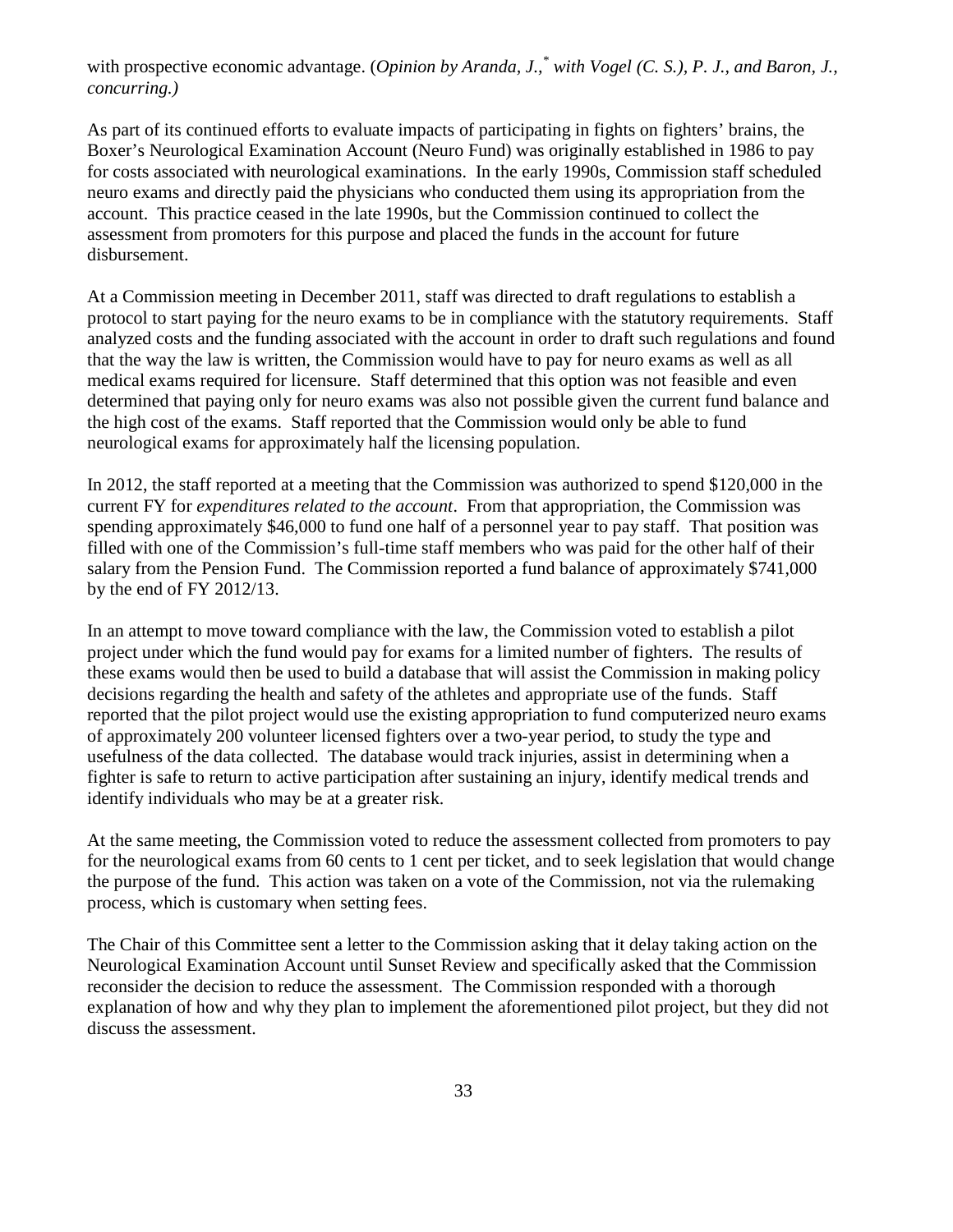BSA determined that the Commission's interpretation that the law requires the Commission to use the neurological account to pay for all medical examinations was flawed. Instead, the law requires the Commission to only pay for a neurological exam. Therefore, the Commission's failure to use the neurological assessments to pay for neurological exams, as intended, violates state law. The BSA also reports that, "by not adopting formal regulations to determine its calculation of the ticket assessment fee, the commission has failed to lawfully administer the neurological account." And that, "by not adopting the methodology in regulations, the Commission has created underground regulations; bypassed public transparency; and has precluded interested parties, such as event promoters, from providing input on the regulations that affect them."

The Commission also established a Medical Advisory Committee, for the purpose of developing an improved neurological assessment of combat sport athletes. Brain injuries and trauma sustained by fighters and other professional athletes have received renewed attention nationally due to the high profile deaths of, and struggles with brain diseases by these individuals. The Commission reported in a July 2012 letter to the Legislature that neurological care for athletes has progressed substantially in the past 5-10 years and that greater medical attention is now focused on neurological function after concussive head injuries, as well as the cumulative consequences of repeated blows to the head. The Commission asserts that standardized assessment scales have been validated, advanced neuroimaging technologies have been developed and computerized neurocognitive assessment tools are widely used for professional and sometimes for amateur athletes. Nevada recently became part of a unique program where The Lou Ruvo Center for Brain Health, in conjunction with the Cleveland Clinic, offers free physicals, including brain scans, for boxers and MMA athletes who compete in Nevada, increasing the educational data of the Nevada Commission as well as medical professionals.

**Staff Recommendation:** *The Commission should report to the Committee whether the Commission's office staff are still being paid out of the Neuro Fund. The Commission may wish to consider requiring promoters to pay directly for neurological exams of fighters who participate in their events, allowing the Commission to focus its spending of the Neuro Fund on proactive measures to protect fighters and prevent traumatic brain injury when possible. The Commission should report on the status of its development of a program for neurological examinations and study. The Commission should identify efforts like those recently implemented in Nevada to increase testing of athletes. This Committee should amend BPC § 18711 to clarify that the Commission is not subject to paying for all medical examinations for fighters and thus consistently out of compliance with the law.* 

# *CONTINUED REGULATION OF FIGHTERS AND EVENTS BY THE CURRENT COMMISSION*

**ISSUE #21**. **(SHOULD THE COMMISSION BE CONTINUED?) Should the licensing and regulation of boxers, kickboxers and mixed martial arts athletes be continued and be regulated by the current Commission membership, even though previously identified problems and deficiencies still exist?** 

**Background:** The Commission's internal operations have been criticized in six different audits over the past six years, including three internal DCA audits and three Bureau of State Auditor (BSA) reports. Each of the audits of the Commission over the past six years showed problems with the way the Commission handled its day-to-day business, including, but not limited to, accounting, revenue collection and cash handling, poor record keeping and lack of organization, and a vastly outdated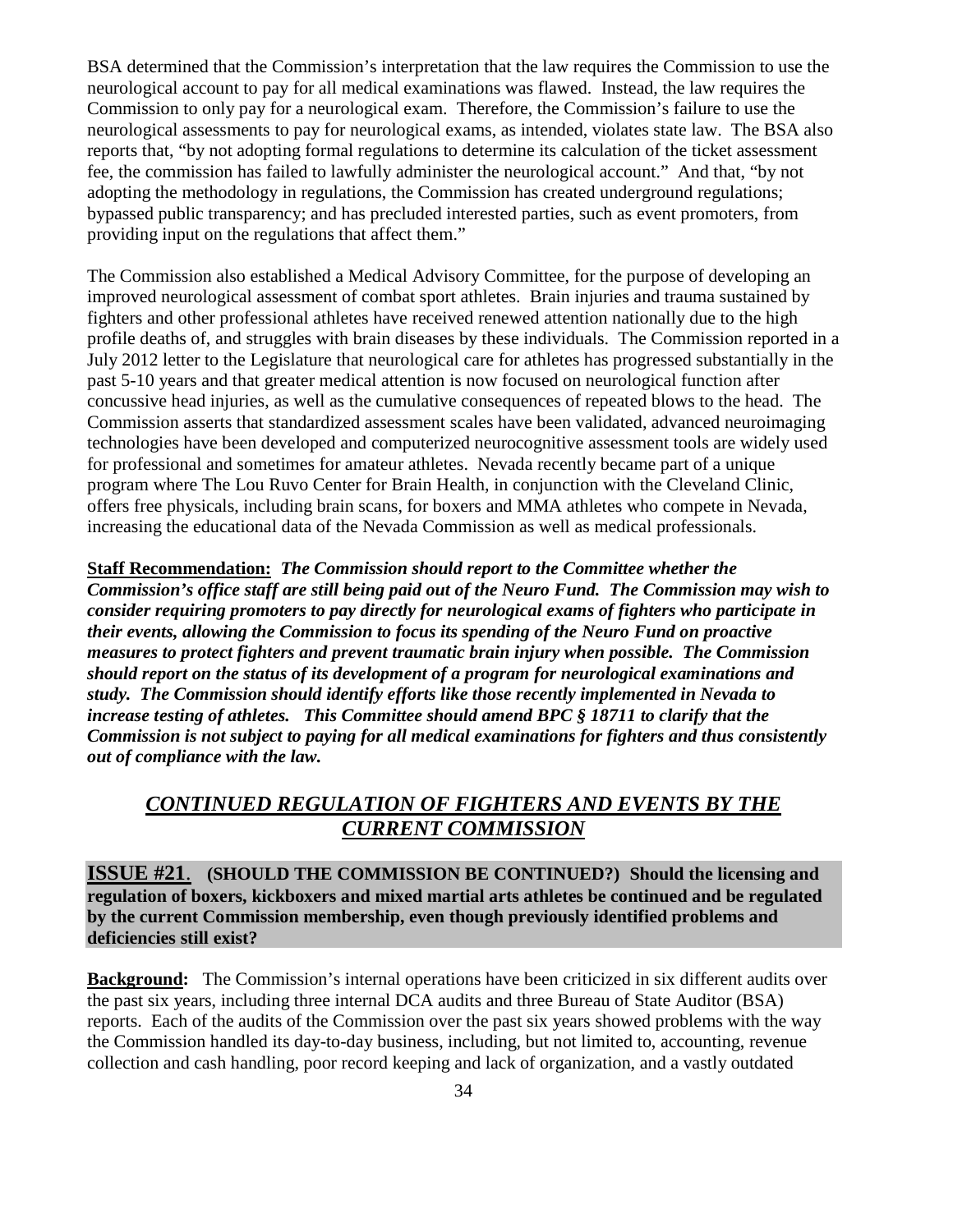information technology system. This Committee has also been critical of the Commission's operations and has continued to shorten the timeframe for sunset review to allow opportunities for the Commission to address issues raised by this Committee. While improvements have been made over the past five months, it is obvious that some major problems still remain unresolved and it may be difficult for the Commission to manage its internal office and day-to-day operations while properly overseeing large scale events that attract national and international attention. It should be recognized that the current membership and management have shown a commitment to improve the Commission's overall efficiency and effectiveness and are working cooperatively with the Legislature and this Committee to bring about necessary changes. However, concerns about the day-to-day functioning of this Commission remain.

Attempts have been made by the DCA to put the Commission back on track. In light of problems the Commission faced with executive management shortly after it was reconstituted as a board in 2008, the DCA began working closely with the Commission and providing resources to facilitate the Commission's day-to-day operations. In 2009, the DCA appointed a recently retired annuitant to serve as interim EO and during the following year the then-Director of the DCA regularly attended meetings and provided updates to the Commission on the role of many members of his executive leadership team in helping the Commission to find its way. During this time, with direct assistance from the DCA, the Commission's staff and members asserted that they were moving in the right direction and would begin implementing many standards, procedures and recommendations from past audits. However, the Commission did not do any of this until as recently as five months ago. I.T. systems remained outdated, the Commission nearly became insolvent, budget problems remained, no payments were made from the Pension Fund and the Neuro Fund continued to be used to pay office staff, rather than support important medical testing.

The role of the DCA in attempting to assist and guide the Commission is especially noteworthy considering the recent BSA audit recommendation that day-to-day operations be transferred to the DCA in the event the Commission continues to face problems within specified timeframe. As indicated, the DCA has been regularly involved in the Commission activities for a number of years and while it provides valuable resources and necessary staffing at times, it is not clear what higher level support and guidance pertaining to the Commission the DCA was able to facilitate and provide. Up to this point, it does not appear that these efforts have been successful in bringing about the necessary changes to the Commission.

California's professional and amateur boxers, kickboxers and mixed martial arts athletes are better served with appropriate oversight by a Commission, and the state benefits from holding these events in California. If the Commission goes away, large scale events held in communities throughout the state will not happen, taking with them the economic windfall to local businesses. Most significantly, fighting will still take place, in an underground, unregulated environment that is not conducive to protecting athletes and promoting career opportunities and abilities of many young people.

**Staff Recommendation:** *The Committee needs to better understand whether transferring the responsibilities of the Commission to DCA within a reasonable timeframe as recommended by the BSA, if the Commission is unable to correct the significant deficiencies, is really the best alternative considering the DCA's prior active role in trying to bring about necessary changes. The respective committees of the Senate and Assembly should work with Legislative leadership, the Administration and stakeholders to determine if possibly moving the Commission to another agency or department may better increase its chances for success and by extension, further promote the health, safety and*